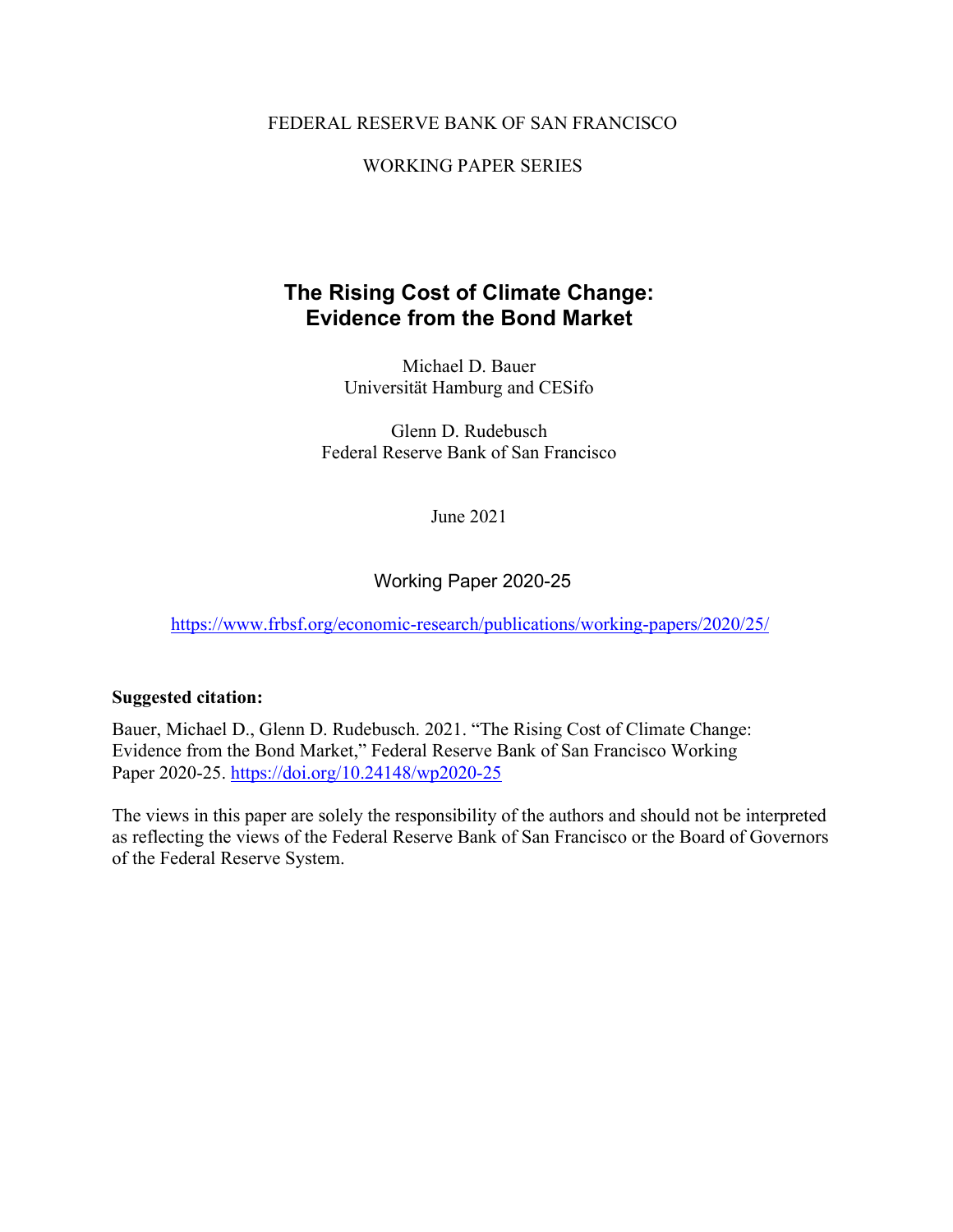# The Rising Cost of Climate Change: Evidence from the Bond Market<sup>∗</sup>

Michael D. Bauer Universität Hamburg and CESifo

Glenn D. Rudebusch Federal Reserve Bank of San Francisco

June 28, 2021

#### Abstract

Social discount rates (SDRs) are crucial for evaluating the costs of climate change. We show that the fundamental anchor for market-based SDRs is the equilibrium or steady-state real interest rate. Empirical interest rate models that allow for shifts in this equilibrium real rate find that it has declined notably since the 1990s, and this decline implies that the entire term structure of SDRs has shifted lower as well. Accounting for this new normal of persistently lower interest rates substantially boosts estimates of the social cost of carbon and supports a climate policy with stronger carbon mitigation strategies.

Keywords: social discount rate, cost of carbon, natural rate of interest, r-star JEL Classifications: E43, E44, Q54, H43

<sup>∗</sup>We thank Lint Barrage, Moritz Drupp, Stephie Fried, Christian Gollier, Ivan Jaccard, Elmar Mertens, Gilbert Metcalf, Toan Phan, and Billy Pizer for helpful comments, and Sophia Friesenhahn for excellent research assistance. A supplemental appendix is available online at [https://www.michaeldbauer.com/](https://www.michaeldbauer.com/files/sdr_appendix.pdf) [files/sdr\\_appendix.pdf](https://www.michaeldbauer.com/files/sdr_appendix.pdf). The views in this paper are solely the responsibility of the authors and do not necessarily reflect those of others in the Federal Reserve System.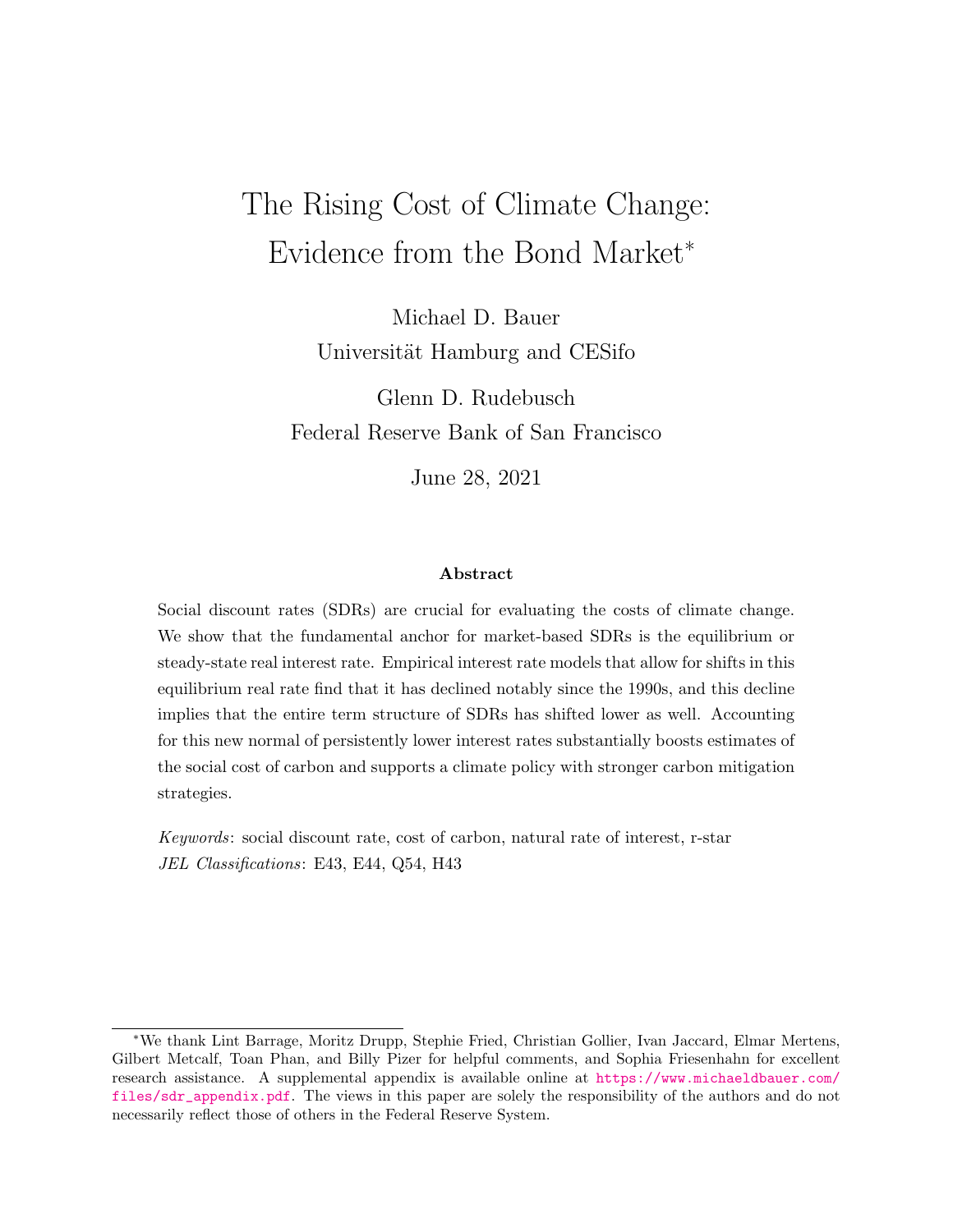### 1 Introduction

When economic costs and benefits are distributed over time, they must be discounted to produce comparable present values that can be assessed on an equal footing. Such discounting is essential for a cost-benefit analysis addressing climate change. Greenhouse gases—the cause of climate change—tend to dissipate extremely slowly; for example, a significant fraction of today's emissions of carbon dioxide will remain in the atmosphere for centuries warming the earth. Therefore, any carbon pollution creates climate hazards for many generations to come. The precise value of the discount rate is critically important for making such intergenerational assessments, given that the costs of pollution are distributed over a very long time span and the effect of discounting increases exponentially with time.

For assessing *public policy* actions, a comparison of inflation-adjusted costs and benefits at different horizons employs the social discount rate (SDR). For a cost-benefit analysis of climate change, which must span decades and centuries, there is a very large literature analyzing and debating the critical choice of an SDR in this context. One major divide in determining the appropriate SDR has been between prescriptive and descriptive approaches. The former derives a normative SDR based on ethical fundamentals, while the latter relies on observed financial market prices, which embed public preferences about intertemporal trade-offs. The SDRs based on the prescriptive approach have generally been lower than those based on the descriptive approach. A survey of academic experts on social discounting by [Drupp et al.](#page-31-0) [\(2018\)](#page-31-0) indicates that estimates of a purely prescriptive SDR tend to be about 2 percentage points lower than estimates of a purely descriptive SDR. This disparity has been a substantial impediment to reaching a consensus on the SDR to use for valuing future damages from climate change.

However, we argue that the situation has changed in recent decades as a shift in economic and financial fundamentals has resulted in a lower new normal for interest rates, which in turn implies a lower descriptive SDR. Specifically, there is extensive evidence that the equilibrium or steady-state real interest rate, commonly denoted as  $r_t^*$ , has fallen since the 1990s (e.g., [Del Negro et al.,](#page-30-0) [2017,](#page-30-0) [Christensen and Rudebusch,](#page-30-1) [2019,](#page-30-1) and [Bauer and Rudebusch,](#page-29-0) [2020](#page-29-0) among many others). One key driver of this steady decline in real interest rates has been the dramatic demographic transition around the world. In many countries, a longer life expectancy and steady retirement age appear to have resulted in more aggregate saving for post-employment years and lower real interest rates. Other underlying economic drivers of the decline in  $r_t^*$  likely include lower productivity growth, a fall in the price of capital goods, rising income inequality, and strong saving flows from China and other emerging market economies [\(Summers,](#page-34-0) [2014;](#page-34-0) [Hamilton et al.,](#page-32-0) [2016\)](#page-32-0). These forces have tended to increase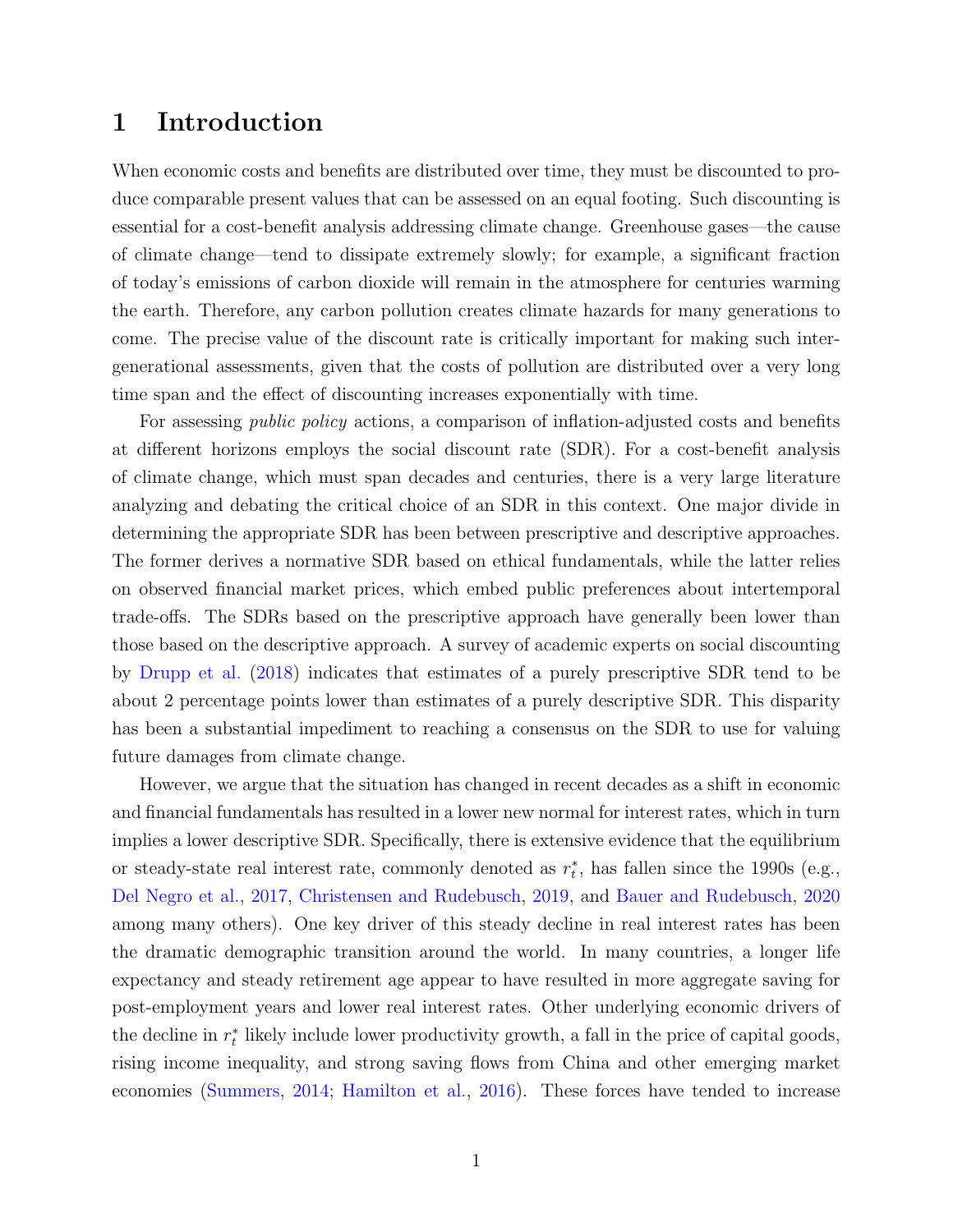global savings and reduce desired investment and have in turn exerted downward pressure on the equilibrium real rate. Moreover, these various economic trends show no signs of reversing, so low interest rates are likely to persist.

The gradual reduction in  $r_t^*$  in recent decades has profound implications for the economics of climate change that have generally gone unrecognized. In this paper, we use an asset pricing framework to show theoretically and empirically how the persistent, secular decline in interest rates is relevant for descriptive SDRs. Specifically, we find that current market-based SDRs—calculated using data on risk-free real interest rates and empirical asset pricing models—are much lower than just two or three decades ago and much closer to the low discount rates often obtained from using a prescriptive approach. Hence, a descriptive approach to the SDRs that incorporates current estimates of the level and dynamics of  $r_t^*$ results in a substantially higher discounted present value of future damages from marginally more carbon emissions than in the past. In essence, we demonstrate that the lower new normal for interest rates in turn implies a higher new normal for the market-based present value of climate change damages.

Based on the insight that  $r_t^*$  is a key element underlying descriptive social discounting, our paper makes three contributions to the literature on social discounting and cost-benefit analysis of climate change. First, from an asset pricing perspective, as in [Bauer and Rude](#page-29-0)[busch](#page-29-0) [\(2020\)](#page-29-0), we show that conceptually  $r_t^*$  is the fundamental anchor for the whole range of SDRs across different time horizons—the term structure of discount rates. The central importance of  $r_t^*$  reflects the fact that it acts as a level shift factor, so the entire term structure of SDRs moves with the equilibrium real interest rate. Long-term rates are driven by expectations of future short-term rates, and all expectations of future real short rates move one-for-one with shifts in  $r_t^*$ . Intuitively, the reason for this sensitivity is that  $r_t^*$  corresponds to the long-run trend, that is, the permanent component of real interest rates. Therefore, while various factors affect real interest rates at different maturities and horizons, shifts in  $r_t^*$  move SDRs at all maturities.

Next, we quantify the fall in  $r_t^*$  in recent decades and its effect on the term structure of SDRs. Since government bonds generally have maturities of only 30 years or less—too short to derive SDRs at the very long horizons needed to discount climate change damages—we combine the available market data with empirical interest rate models to derive the requisite long-maturity SDRs. We obtain  $r_t^*$  estimates and SDRs from three different time series models using either short- or long-term inflation-adjusted government bond yields. Our various specifications all indicate that  $r_t^*$  estimates have declined about 1 to 2 percentage points since the 1990s, which is consistent with existing macro-finance estimates from the literature. We then use these interest rate models to quantify how the decline in  $r_t^*$  in recent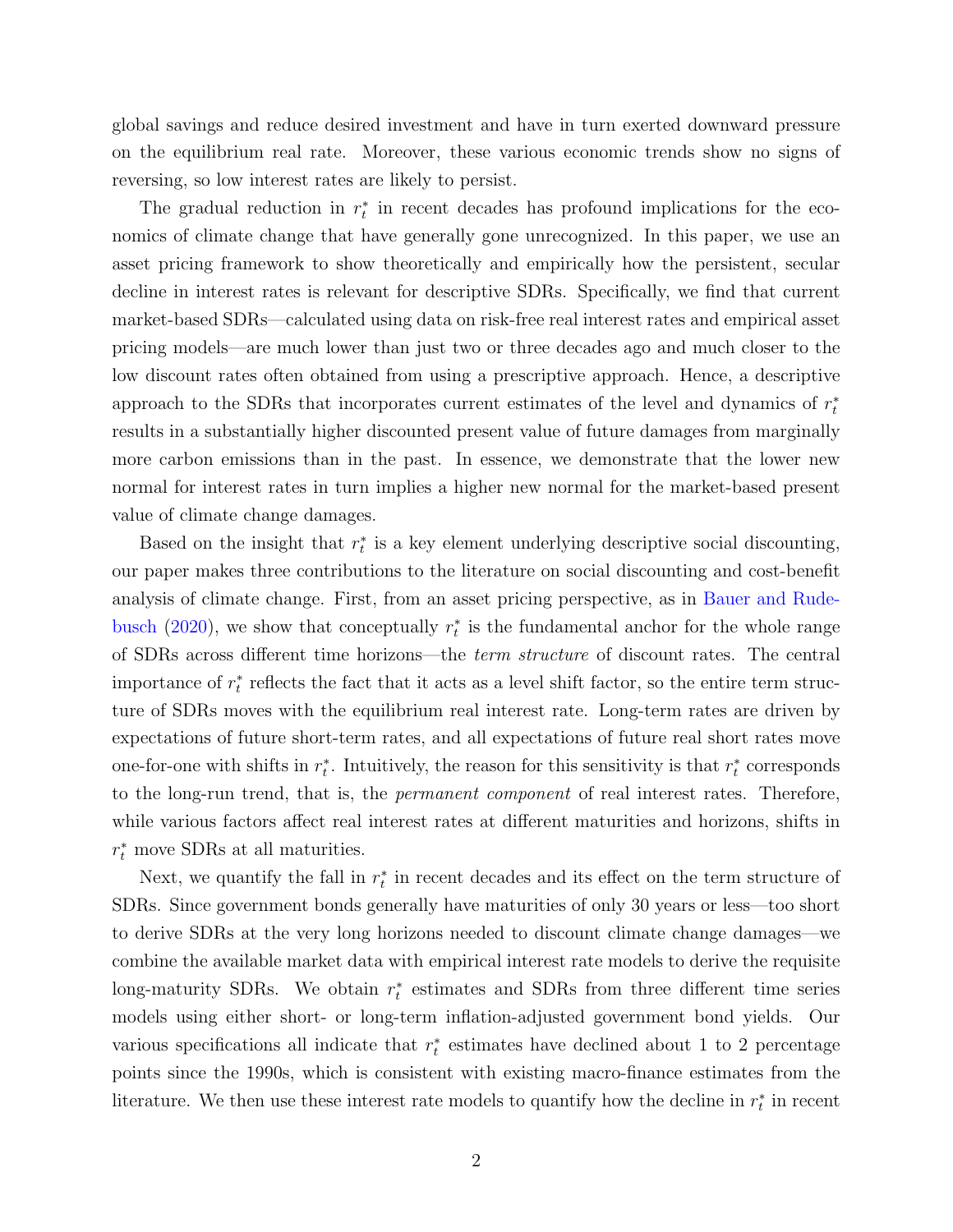decades has pushed down the entire term structure of discount rates—even at very long horizons. Because we allow for a time-varying long-run trend in real interest rates, which accounts for permanent structural variation in the economy, our results differ from earlier studies that also translate interest rate models into SDRs but impose stationary interest rates and mean reversion to a constant  $r^*$  (e.g., [Newell and Pizer,](#page-33-0) [2003,](#page-33-0) [Groom et al.,](#page-32-1) [2007,](#page-32-1) [Gollier et al.,](#page-32-2) [2008,](#page-32-2) [Hepburn et al.,](#page-32-3) [2009,](#page-32-3) [Freeman et al.,](#page-31-1) [2015,](#page-31-1) and [Freeman and Groom,](#page-31-2) [2016\)](#page-31-2). Allowing for the possibility of persistent shifts in interest rates is important for estimating the term structure of SDRs. Our conclusion that all SDRs have shifted lower in recent decades also extends to risk-adjusted SDRs. These add a climate risk premium to risk-free SDRs and thus are likely to be influenced by movements in  $r_t^*$  to the same extent. Furthermore, along with a downward shift in SDRs, we estimate the extent of the declining slope in the term structure of discount rates that is induced by persistent shifts in  $r_t^*$ . This provides empirical confirmation and quantification of the theoretical insights of [Weitzman](#page-35-0) [\(1998,](#page-35-0) [2001\)](#page-35-1).

Finally, we analyze the implications of a lower  $r_t^*$  and a lower term structure of SDRs for assessments of the damages from climate change. Specifically, we determine how much the downward shift in the term structure of SDRs increases the social cost of carbon (SCC), which is the present value of all future damages from a marginal increase in carbon emissions.<sup>[1](#page-4-0)</sup> For this calculation, we use damage estimates from two new versions of the classic DICE model that was originally developed by William Nordhaus [\(Nordhaus,](#page-34-1) [2017\)](#page-34-1). Given the long time lag of future climate damages, the term structure of discount rates plays a central role in determining the SCC. Across various empirical real interest specifications coupled with two alternative climate-economy models that capture the economic damages from greenhouse gas emissions, we estimate that the decline in  $r_t^*$  and resulting downward shift in SDRs since the 1990s has caused the SCC to at least double in size.

Our empirical results on social discounting have broad policy relevance for a range of issues that require consideration of intergenerational discounting, including public projects on infrastructure, health care, and so forth. We focus on what is widely viewed as the most pressing policy challenge of this century: assessing the economic impacts of climate change and incorporating such assessments into public policies on climate change mitigation and adaptation. Our reading of the current financial environment—and the projected permanence of low real rates—is consistent with the use of SDRs in the range of 0.5 to 2\%, which is much lower than previous descriptive SDRs or current policy practice. In addition, our analysis bolsters the case for using a declining term structure of discount rates. Overall,

<span id="page-4-0"></span><sup>&</sup>lt;sup>1</sup>Our approach to calculating the SCC is similar to that in [Newell and Pizer](#page-33-0) [\(2003\)](#page-33-0) and subsequent studies following their example (e.g., [Freeman et al.,](#page-31-1) [2015\)](#page-31-1).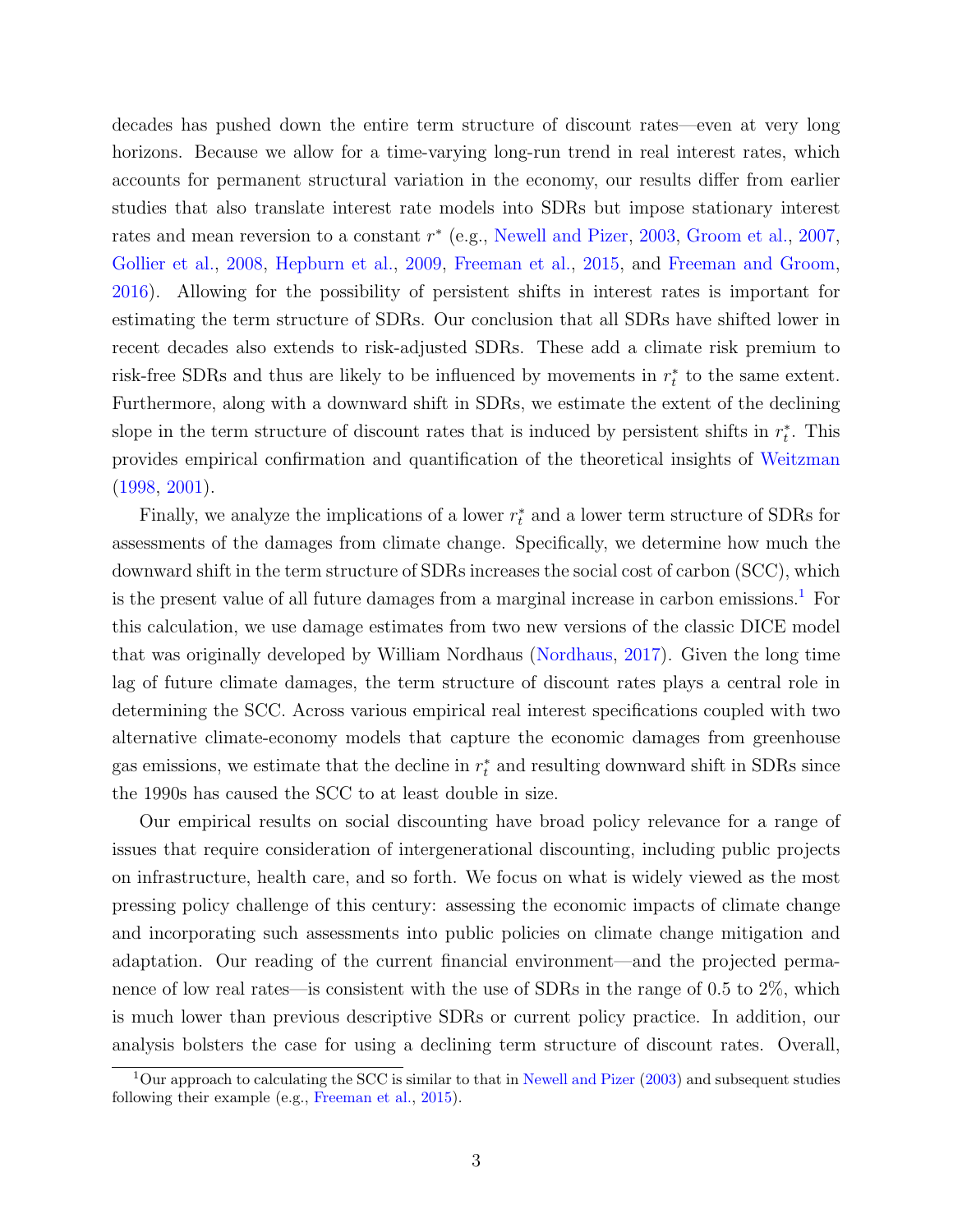our empirical results are more closely aligned with previous prescriptive discount rates, as in [Stern](#page-34-2) [\(2007\)](#page-34-2), which support stronger efforts toward climate change mitigation.

#### <span id="page-5-1"></span>2 The role of the equilibrium real rate in discounting

In this section, we lay the conceptual groundwork for our analysis of SDRs. We introduce an asset-pricing framework for discounting, define key concepts, and show theoretically why the long-run trend in the real rate,  $r_t^*$ , is the fundamental underlying determinant of SDRs.

To understand the importance of social discounting, first consider a representative costbenefit example in climate change economics: a mitigation project that reduces the amount of carbon in the atmosphere (either by reduced emissions or removal and storage). The up-front costs of this project must be weighed against the future benefits of reducing the environmental and economic damages that result from global warming, such as debilitating temperature increases and extremes, rising sea levels, species extinction, and destructive weather events, among others. A significant fraction of greenhouse gas emissions remain in the atmosphere for many generations, so the benefits from their reduction accrue over the same time horizon. In order to evaluate these future benefits (which are adjusted for price inflation and expressed in real terms), it is necessary to discount them back to the present, so that the stream of future benefits over time is collapsed into a single number, their present value. The interest rates used for this discounting, the SDRs, are naturally the central determinant of the present value of these future benefits, with higher rates lowering the present value.

Formally, the present value at time t of a future payoff  $X_{t+n}$  is defined as

$$
PV_{t} = P_{t}^{(n)} E_{t} \left( X_{t+n} \right), \tag{1}
$$

where  $E_t(\cdot)$  denotes expectations of the potentially uncertain future payoffs conditional on information at time t, and  $P_t^{(n)}$  $t_t^{(n)}$  is the price of a real zero-coupon bond—a claim to one unit of consumption at future time  $t + n<sup>2</sup>$  $t + n<sup>2</sup>$  $t + n<sup>2</sup>$ . In the context of intergenerational discounting and present-value analysis, the bond price  $P_t^{(n)}$  $t_t^{(n)}$  is also referred to as a social discount factor.

This definition of present value, based on standard asset pricing theory, assumes that the future payoffs  $X_{t+n}$  are riskless, in the sense that they are either (i) certain and therefore known at time  $t$ , (ii) uncorrelated with future consumption growth and marginal utility of the representative agent, or, (iii) in case actual payoffs are risky, expressed as certainty-equivalent payoffs, which are appropriately risk-adjusted. The focus in our paper is on such riskless

<span id="page-5-0"></span><sup>&</sup>lt;sup>2</sup>Here and in what follows, all quantities are real, i.e., expressed in term of aggregate consumption.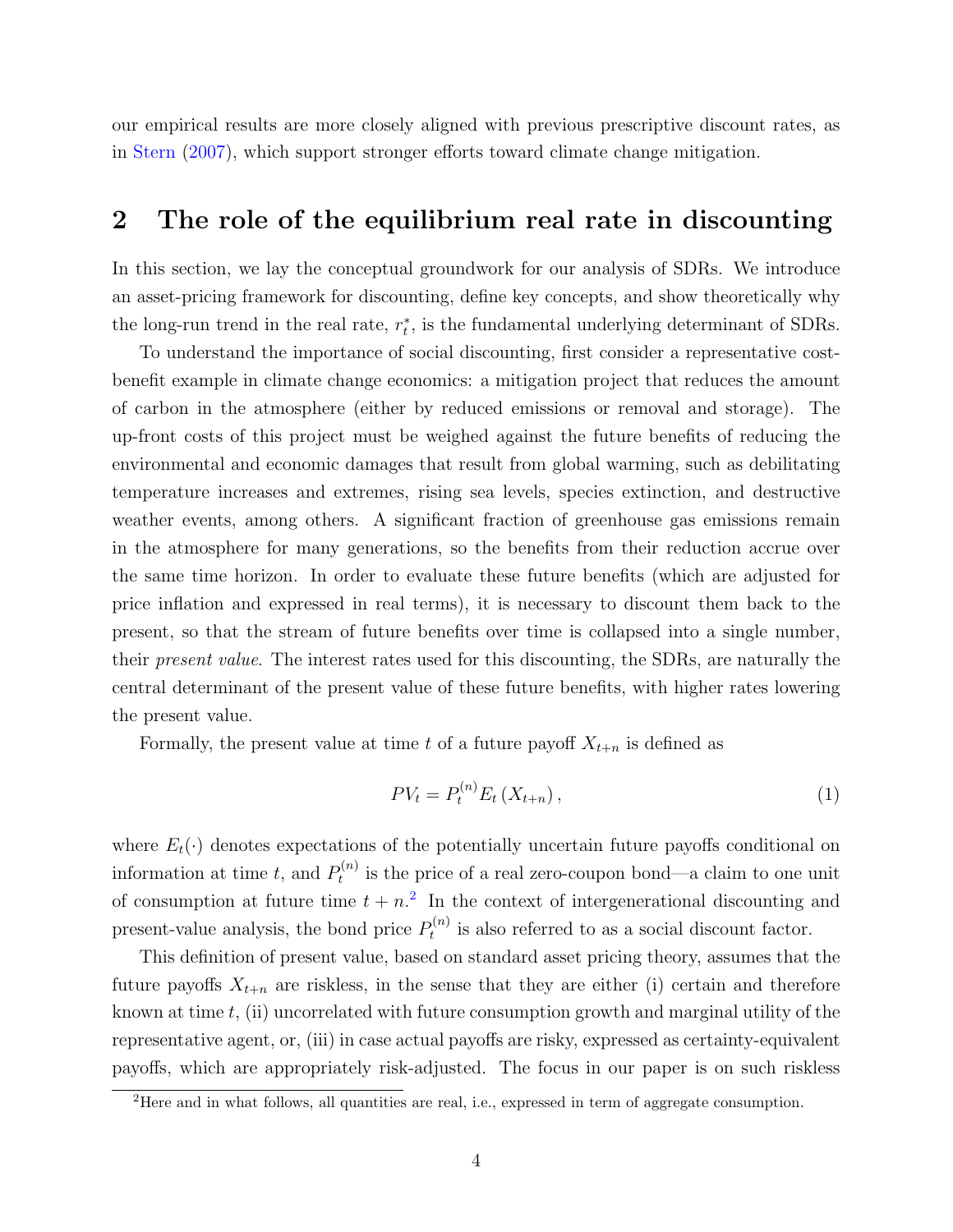discounting, and our goal is to estimate risk-free social discount rates based on observed government bond yields in financial markets. We do so because risk-free SDRs have long been the main benchmark for social discounting (e.g., [Newell and Pizer,](#page-33-0) [2003,](#page-33-0) [Groom et al.,](#page-32-1) [2007,](#page-32-1) and [Drupp et al.,](#page-31-0) [2018\)](#page-31-0). However, as many have argued, climate risk is an important consideration in social discounting and the economics of climate change, and we will return to this issue in Section [6.](#page-22-0)

Short-term and long-run SDRs are commonly defined as the continuously compounded yields corresponding to the discount factors  $P_t^{(n)}$  $t_t^{(n)}$  for different horizons. To start with, the short-term real interest rate or SDR,  $r_t$ , corresponds to the log-return on a one-period bond,  $r_t = -\log P_t^{(1)}$  $t_t^{(1)}$ . Under the assumption of risk-neutrality—which up to convexity in longterm rates is identical to the strong expectations hypothesis—the n-period discount factor is related to expected future short-term interest rates by

<span id="page-6-0"></span>
$$
P_t^{(n)} = E_t \left[ \exp\left( -\sum_{j=0}^{n-1} r_{t+j} \right) \right]. \tag{2}
$$

The "certainty-equivalent discount rate" in the language of [Weitzman](#page-35-0) [\(1998\)](#page-35-0) is defined as the yield on a long-term zero-coupon bond,

<span id="page-6-1"></span>
$$
y_t^{(n)} = -\frac{1}{n}\log P_t^{(n)},\tag{3}
$$

which is the SDR in period t relevant for discounting damages that occur in period  $t + n$ . Clearly, a single value for the SDR—constant across all horizons—is unlikely to be suitable for discounting all future costs and benefits. Instead, the appropriate discount rate for various costs and benefits will vary with the horizon of their realization, that is, on  $n$ . As a result there should be a term structure of discount rates for discounting future costs and benefits that takes into account their timing.

As is evident from equations [\(2\)](#page-6-0) and [\(3\)](#page-6-1), expectations of future values of the short-term real interest rate,  $r_t$ , are the key determinants of long-run discount factors and discount rates. The stochastic properties of  $r_t$ , and in particular its long-run mean, therefore assume central importance for the term structure of SDRs. Formally, we define the equilibrium real interest rate as the long-run mean of  $r_t$ , that is,

$$
r_t^* = \lim_{h \to \infty} E_t r_{t+h}.\tag{4}
$$

Consequently,  $r_t^*$  represents the real rate that prevails in the economy after all shocks have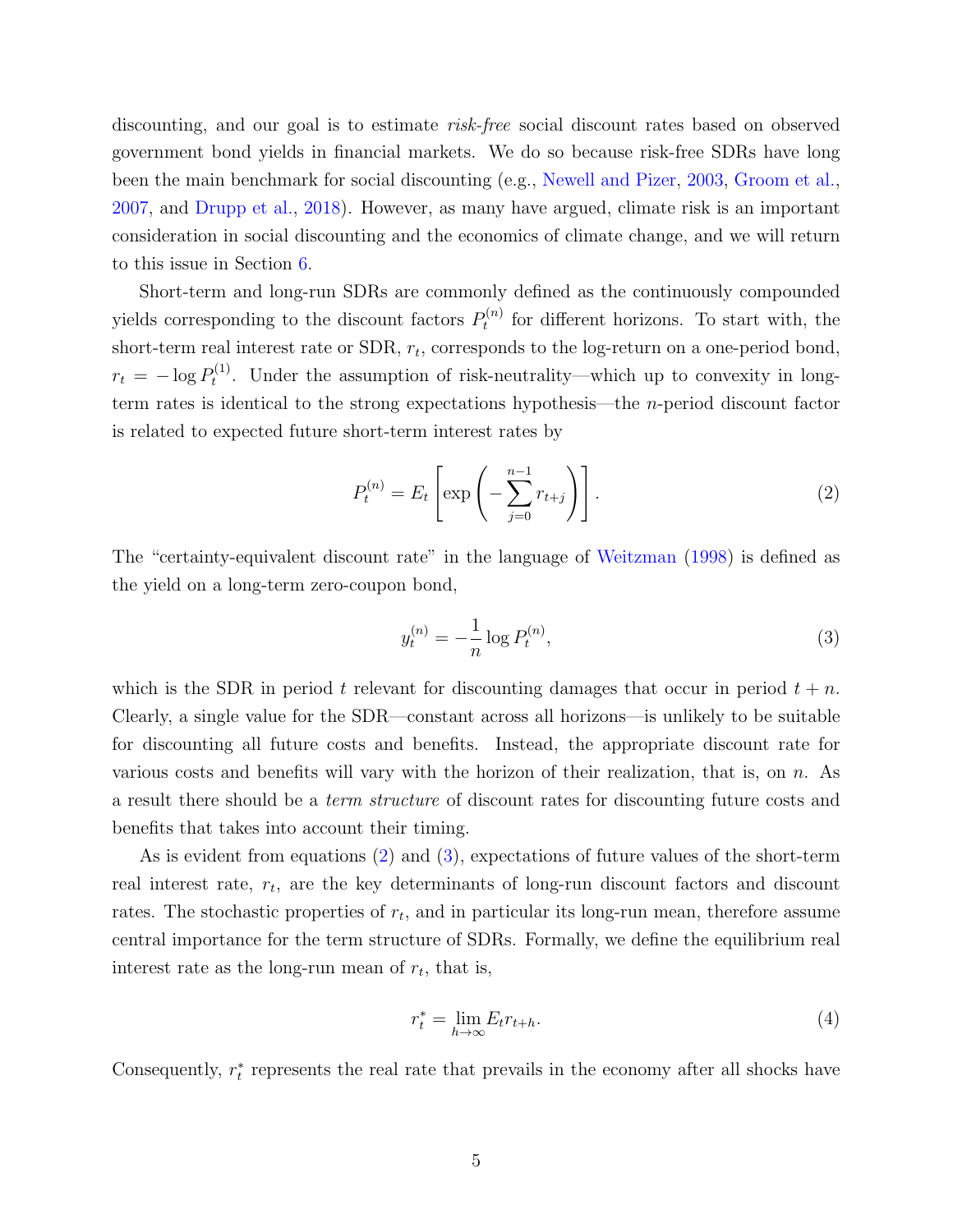died out, and it corresponds exactly to the stochastic trend component of  $r_t$ <sup>[3](#page-7-0)</sup>. As a matter of definition, we can decompose the real short rate into trend and non-trend components,

$$
r_t = r_t^* + \tilde{r}_t,\tag{5}
$$

where the non-trend or "cyclical" component,  $\tilde{r}_t$ , is stationary wth a long-run mean of zero. Long-term discount rates are determined by expectations of future short-term discount rates,

<span id="page-7-1"></span>
$$
E_t(r_{t+h}) = r_t^* + E_t(\tilde{r}_{t+h}).
$$
\n(6)

How far these expectations deviate from  $r_t^*$  depends on the size of the current cyclical deviation  $\tilde{r}_t$  and its speed of mean reversion. Over the very long horizons relevant for discounting future climate change, expectations of future short-term discount rates will generally be close to  $r_t^*$ .

The key insight is that  $r_t^*$  affects the full future path of expected rates equally, because it corresponds to the long-run mean or "endpoint" of real-rate expectations. As a result it also acts as a level factor that shifts the entire term structure of SDRs. To make this precise, first note that long-term discount rates are not equal to average expected future short-term rates due to the nonlinear relationship [\(3\)](#page-6-1) between bond prices and yields. The resulting Jensen inequality or "convexity" effect underlies the insight of [Weitzman](#page-35-0) [\(1998,](#page-35-0) [2001\)](#page-35-1) that discount rates are decreasing with maturity in an environment of uncertainty. We can use equations [\(2\)](#page-6-0), [\(3\)](#page-6-1), and [\(6\)](#page-7-1) to obtain the following expression for long-term discount rates:

$$
y_t^{(n)} = -\frac{1}{n} \log E_t \left[ \exp\left( -\sum_{j=0}^{n-1} r_{t+j} \right) \right]
$$
  
= 
$$
\frac{1}{n} \sum_{j=0}^{n-1} E_t r_{t+j} + z_t^{(n)} = r_t^* + \frac{1}{n} \sum_{j=0}^{n-1} E_t \tilde{r}_{t+j} + z_t^{(n)},
$$
 (7)

where  $z_t^{(n)}$  $t_t^{(n)}$  is a convexity term that is negative and declining with maturity  $n<sup>4</sup>$  $n<sup>4</sup>$  $n<sup>4</sup>$ . Shortterm discount rates are sensitive to near-term cyclical fluctuations in real rates,  $\tilde{r}_t$ , while long-term discount rates are pushed down by uncertainty about future interest rates—a "negative convexity" effect [\(Weitzman,](#page-35-0) [1998,](#page-35-0) [2001;](#page-35-1) [Gollier,](#page-32-4) [2002\)](#page-32-4). However, discount rates of all maturities vary one-for-one with the equilibrium real rate,  $r_t^*$ , which acts as a level

<span id="page-7-0"></span><sup>&</sup>lt;sup>3</sup>This is the trend concept of [Beveridge and Nelson](#page-29-1) [\(1981\)](#page-29-1) assuming that  $r_t$  contains no deterministic time trend. In general,  $r_t^*$  is a martingale and specifically a random walk (without drift) when innovations  $r_t^* - r_{t-1}^*$  are *iid*, which we assume below.

<span id="page-7-2"></span><sup>&</sup>lt;sup>4</sup>How quickly and to what limit  $z_t^{(n)}$  declines as n increases depends on the stochastic properties of  $r_t$ . If  $r_t$  is conditionally Gaussian, so bond prices are log-normal, then  $z_t^{(n)} = -\frac{1}{2n}Var_t\sum_{j=0}^{n-1}r_{t+j}$ .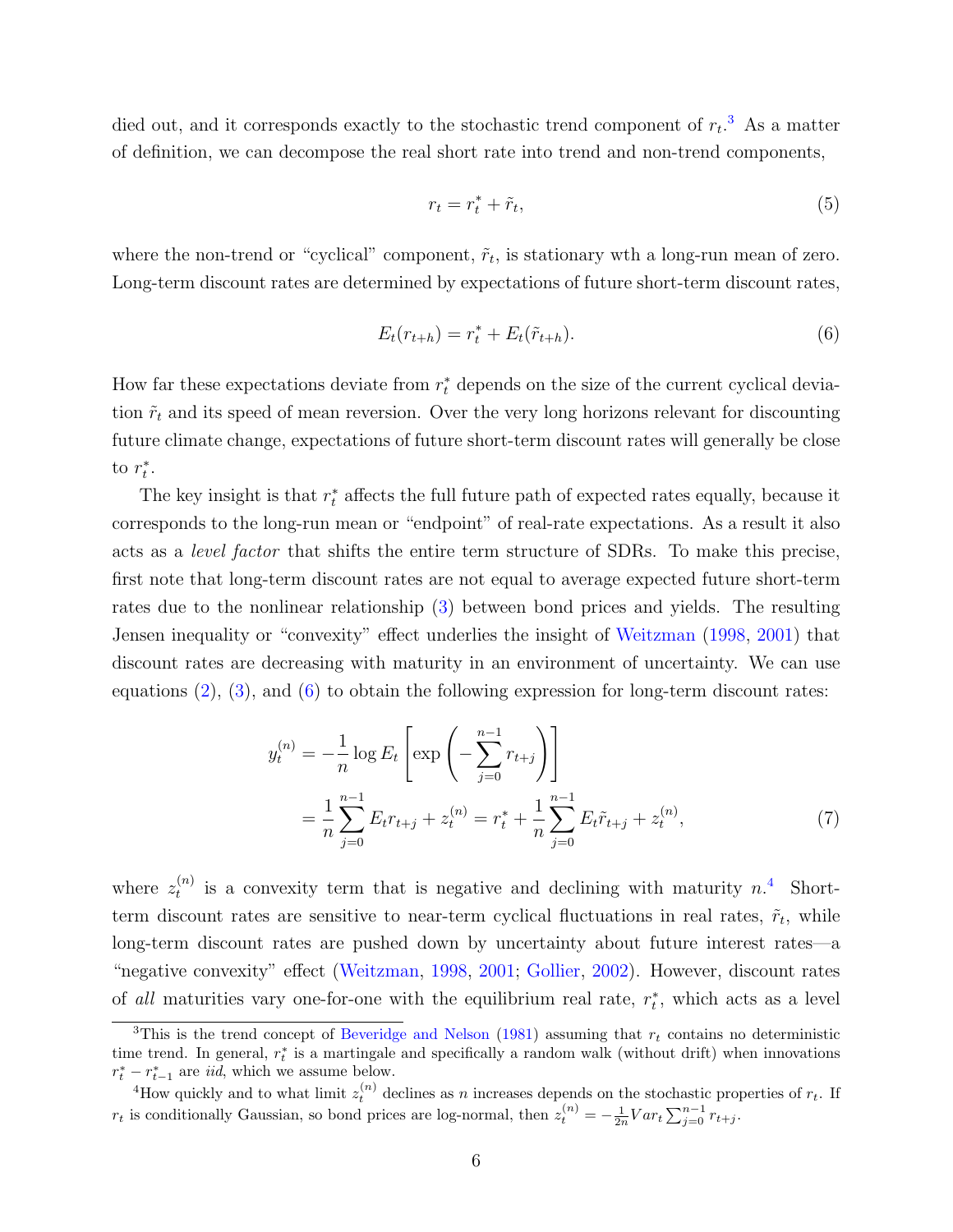factor for the term structure of SDRs. The Online Appendix formally derives this result in the context of a simple affine dynamic term structure model with a specification for the real rate that includes a time-varying  $r_t^*$ .

Despite the central importance of shifts in the long-run mean of  $r_t$  for the term structure of interest rates, much of the literature on fixed income modeling and social discounting has assumed that this process is stationary (or  $I(0)$  in time series terminology). Under this assumption,  $r_t$  exhibits reversion to a fixed long-run mean, which is the constant equilibrium real rate,  $r^* = E(r_t)$ . This assumption of stationarity is, however, at odds with evidence that real interest rates have a slow-moving trend component—the equilibrium real rate—that has notably declined in recent decades (see [Holston et al.,](#page-33-1) [2017,](#page-33-1) [Christensen and Rudebusch,](#page-30-1) [2019,](#page-30-1) and many others). [Bauer and Rudebusch](#page-29-0) [\(2020\)](#page-29-0) show that it is necessary to include a stochastic trend in the real rate process in order to fully capture the highly persistent component of interest rates and explain the dynamic behavior of bond risk premia.<sup>[5](#page-8-0)</sup> These findings suggest the assumption of a constant  $r^*$  will be problematic.

Much research has examined the structural economic factors pushing down the equilibrium real rate in recent decades (e.g., [Summers,](#page-34-0) [2014,](#page-34-0) [Hamilton et al.,](#page-32-0) [2016,](#page-32-0) and [Del Negro](#page-30-0) [et al.,](#page-30-0) [2017\)](#page-30-0). Various candidate explanations include slower trend productivity growth and new, less capital-intensive technologies, which can curtail investment demand; significant saving flows from China and other emerging market economies (the so-called global savings glut); greater income inequality that favors an increased propensity to save; and an aging population with significant saving demands remaining for retirement. Such underlying fundamental economic shifts appear to have boosted global saving, reduced investment demand, and, as a result, lowered the steady-state real interest rate. Examinations of the longer-run historical record generally find that demographic variables have the most reliable connection with real interest rates [\(Lunsford and West,](#page-33-2) [2019\)](#page-33-2). Not surprisingly then, the link between the changing demographic structure of global economies and real interest rates has been the focus of recent theoretical and empirical work (e.g., [Carvalho et al.,](#page-30-2) [2016,](#page-30-2) and [Gerlagh](#page-31-3) [et al.,](#page-31-3) [2017\)](#page-31-3). Importantly, the various economic forces that have lowered the equilibrium real rate appear likely to persist. Demographic forces, for example, are expected to continue to exert downward pressure on real interest rates for many years to come [\(Gagnon](#page-31-4) [et al.,](#page-31-4) [2021\)](#page-31-4). Furthermore, the global savings glut has proven to be a lasting phenomenon. More generally, the balance of saving and investment appears to have shifted in a persistent fashion, prompting Larry Summers to revive the term "secular stagnation" to describe this

<span id="page-8-0"></span><sup>&</sup>lt;sup>5</sup>See the Online Appendix for existing evidence on the decline in the equilibrium real interest rate. This literature also shows that the persistent decline in nominal bond yields over the past quarter century is mainly attributable to a lower  $r_t^*$ , with falling inflation expectations and risk premia playing an ancillary role.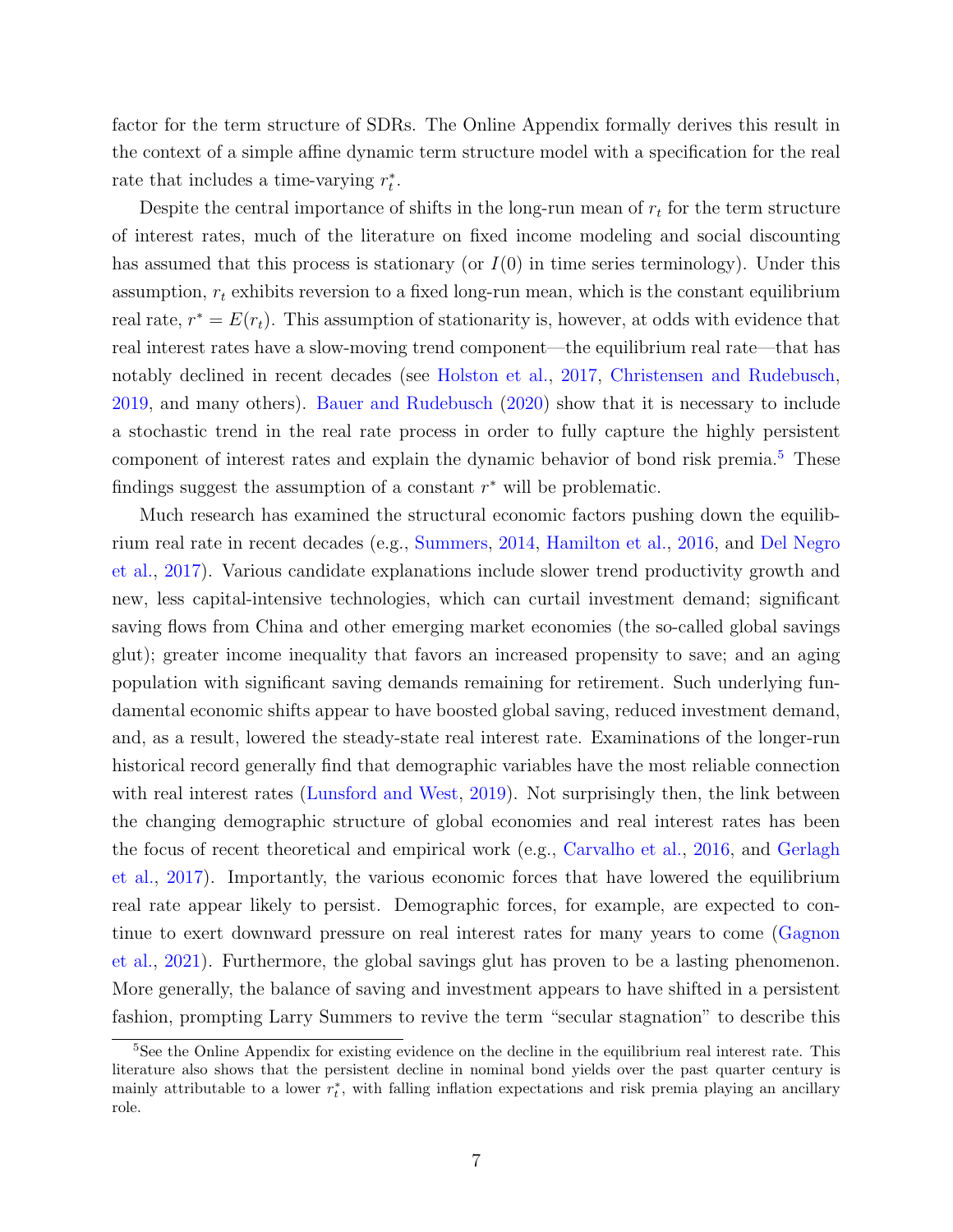new reality [\(Summers,](#page-34-0) [2014;](#page-34-0) [Rachel and Summers,](#page-34-3) [2019\)](#page-34-3). Overall, the structural shifts in the balance of supply and demand for aggregate savings and the downward trend in the equilibrium real rate are unlikely to be reversed in the foreseeable future.

Taken together, these theoretical considerations and the existing empirical evidence of a secular decline in  $r_t^*$  suggest potentially important implications for social discount rates and the economics of climate change. In the next three sections, we investigate these issues using an empirical approach with two noteworthy features. First, we use empirical models, not to estimate a single SDR, but instead to account for the entire term structure of SDRs. In contrast to the deep disagreement about the overall level of the SDR, there is a greater consensus that the SDR term structure should decline with the length of the discounting horizon.<sup>[6](#page-9-0)</sup> However, the proper specification of a declining SDR term structure remains an open topic for research. Our results provide further support and quantify a downwardsloping SDR term structure from a finance perspective. Second, we allow for time variation in  $r_t^*$ . Given the compelling evidence for a secular shift in real interest rates, we relax the assumption of a constant mean and allow the long-run mean of the real interest rate to be potentially time-varying—a so-called shifting endpoint. In time series terminology, we allow for the real short rate to contain a stochastic trend (i.e., to be  $I(1)$ ).<sup>[7](#page-9-1)</sup> Our investigation will show the empirical importance of such a stochastic trend for the entire term structure of SDRs and for social discounting of climate damages.<sup>[8](#page-9-2)</sup>

#### <span id="page-9-3"></span>3 Empirical interest rate models with time-varying  $r_t^*$ t

In this section, we estimate time series models for the one-period real interest rate,  $r_t$ , that incorporate a time-varying trend component,  $r_t^*$ , as the shifting endpoint for  $r_t$ . These empirical models allow us to quantify the implications of the decline in  $r_t^*$  over the past few decades for the level and slope of the entire term structure of SDRs,  $y_t^{(n)}$  $\binom{n}{t}$ .

Our first model is a univariate unobserved-components (UC) model, similar in econometric structure to various empirical macroeconomic models including [Watson](#page-34-4) [\(1986\)](#page-34-4), [Morley](#page-33-3) [et al.](#page-33-3) [\(2003\)](#page-33-3), [Bauer and Rudebusch](#page-29-0) [\(2020\)](#page-29-0), and others. This UC model completes the earlier

<span id="page-9-1"></span><span id="page-9-0"></span> $6$ See, for example, [Weitzman](#page-35-1) [\(2001\)](#page-35-1), [Newell and Pizer](#page-33-0) [\(2003\)](#page-33-0), and [Cropper et al.](#page-30-3) [\(2014\)](#page-30-3).

<sup>&</sup>lt;sup>7</sup>The real rate process is  $I(1)$  if the first difference,  $r_t - r_{t-1}$ , is covariance stationary. This includes the special case that  $r_t$  itself is already stationary, or  $I(0)$ .

<span id="page-9-2"></span><sup>8</sup>This discussion has focused on the statistical properties of the real interest rate and their implications for the term structure of discount rates. It is straightforward to connect these back to the underlying economic determinants in a simple model. The Online Appendix demonstrates how changes in the trend growth rate of aggregate consumption translate into changes in the trend of the real interest rate. Therefore, any long-run structural economic change that shifts the trend component in consumption growth also gives rise to a trend component and a level factor in real interest rates.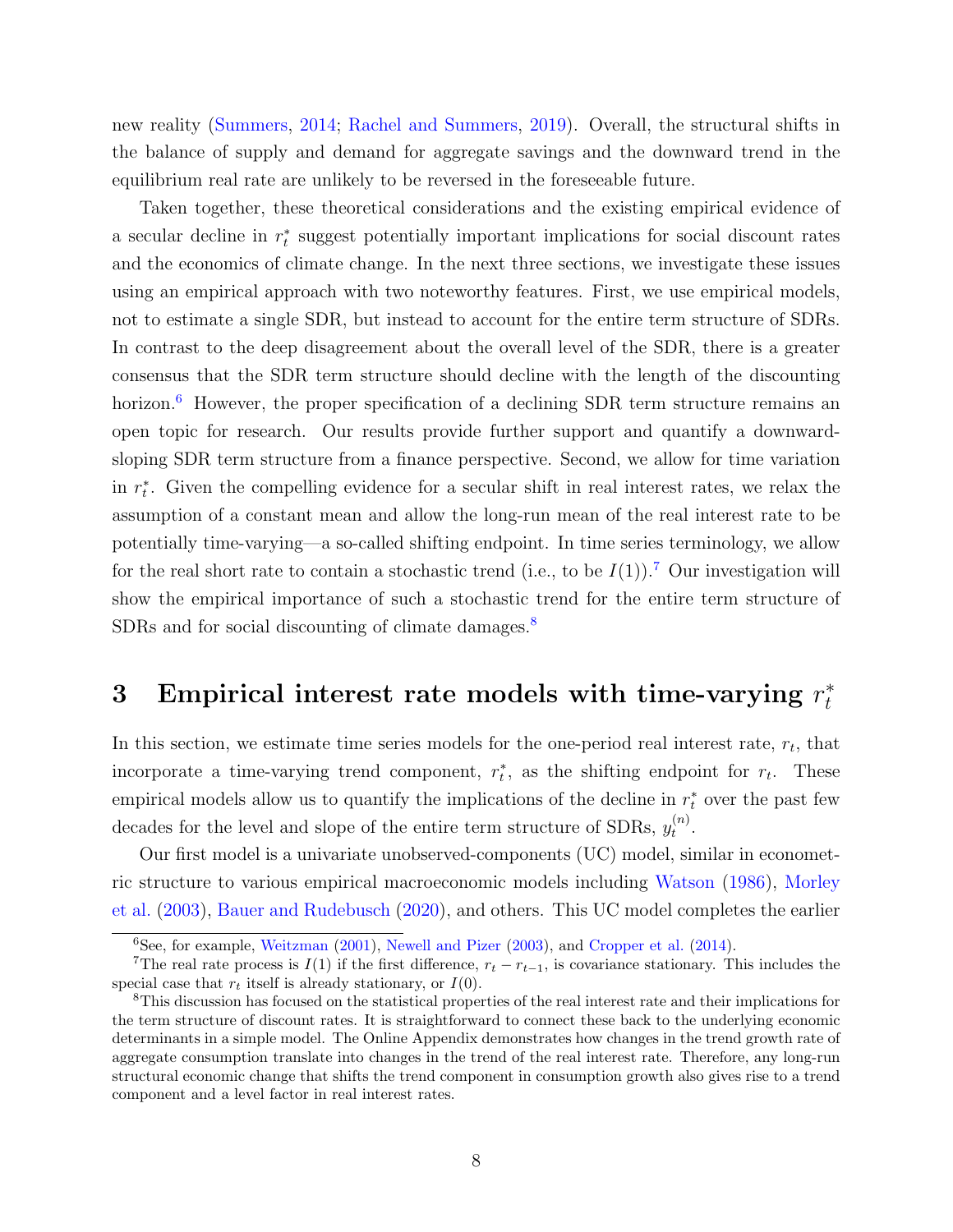trend-cycle decomposition for the short-term SDR with specifications for each component:

<span id="page-10-3"></span><span id="page-10-2"></span><span id="page-10-1"></span>
$$
r_t = r_t^* + \tilde{r}_t,\tag{8}
$$

$$
r_t^* = r_{t-1}^* + u_t, \quad u_t \sim N(0, \sigma_u^2)
$$
\n(9)

$$
\tilde{r}_t = \phi \tilde{r}_{t-1} + v_t, \quad u_t \sim N(0, \sigma_v^2). \tag{10}
$$

The innovations to the trend and cycle,  $u_t$  and  $v_t$ , are each *iid* normal, and they are mutually uncorrelated. The key feature of this model is that the long-run mean of  $r_t$  is allowed to vary over time—here, as a random walk. Alternative specifications for the stationary component,  $\tilde{r}_t$ , such as including additional lags, have little impact on our results.

The crucial difference between our UC model and previous empirical analyses is that we do not impose a constant  $r^*$  as the relevant anchor for inferring long-run discount rates. For example, an influential early specification is the mean-reverting model by [Newell and Pizer](#page-33-0) [\(2003\)](#page-33-0) in which the long-run mean,  $r^*$ , is effectively the sample average of  $r_t$ —an assumption used in subsequent follow-up research.<sup>[9](#page-10-0)</sup> By contrast, our analysis takes into account that  $r_t^*$ may vary due to structural economic changes over the estimation sample and incorporates more nuanced and flexible interest rate dynamics.

To estimate the UC model, we cast it into a state-space form with  $r_t^*$  and  $\tilde{r}_t$  as unobserved state variables, [\(9\)](#page-10-1) and [\(10\)](#page-10-2) as transition equations, and [\(8\)](#page-10-3) as the measurement equation. We use Bayesian estimation methods and employ uninformative prior distributions for all the parameters except  $\sigma_u^2$ , the innovation variance of  $r_t^*$ . To encourage a smooth trend  $r_t^*$ , we use a tight prior around a low value for this variance, similar to [Del Negro et al.](#page-30-0) [\(2017\)](#page-30-0) and [Bauer and Rudebusch](#page-29-0) [\(2020\)](#page-29-0). For estimation, we use a Markov chain Monte Carlo sampler.<sup>[10](#page-10-4)</sup> The Online Appendix reports additional estimation details as well as a sensitivity analysis of the smoothness of  $r_t^*$ , which demonstrates that a more diffuse prior on  $\sigma_u^2$  also leads to large declines in the estimated  $r_t^*$ .

We use two different annual data series for the real interest rate,  $r_t$ , to estimate this model. The first is a one-year (ex-ante) real interest rate that is measured as the difference between the nominal one-year constant-maturity U.S. Treasury yield and inflation expectations over the next year. Inflation expectations are measured as the median of the Livingston survey expectations for inflation in the consumer price index (CPI). Our annual sample, consisting

<span id="page-10-0"></span><sup>&</sup>lt;sup>9</sup>[Newell and Pizer](#page-33-0) [\(2003\)](#page-33-0) also estimate a random walk model, which imposes  $r_t = r_t^*$  and implies that all movements in real interest rates are permanent.

<span id="page-10-4"></span> $10$ We draw the unobserved state variables using the simulation smoother of [Durbin and Koopman](#page-31-5) [\(2002\)](#page-31-5) and the parameters using standard Gibbs steps. We sample five separate chains from random starting values, each with 20,000 iterations, of which we discard the first half as a burn-in sample. Standard diagnostics indicate that the chains have converged to their stationary distribution, which is the joint posterior distribution of the model.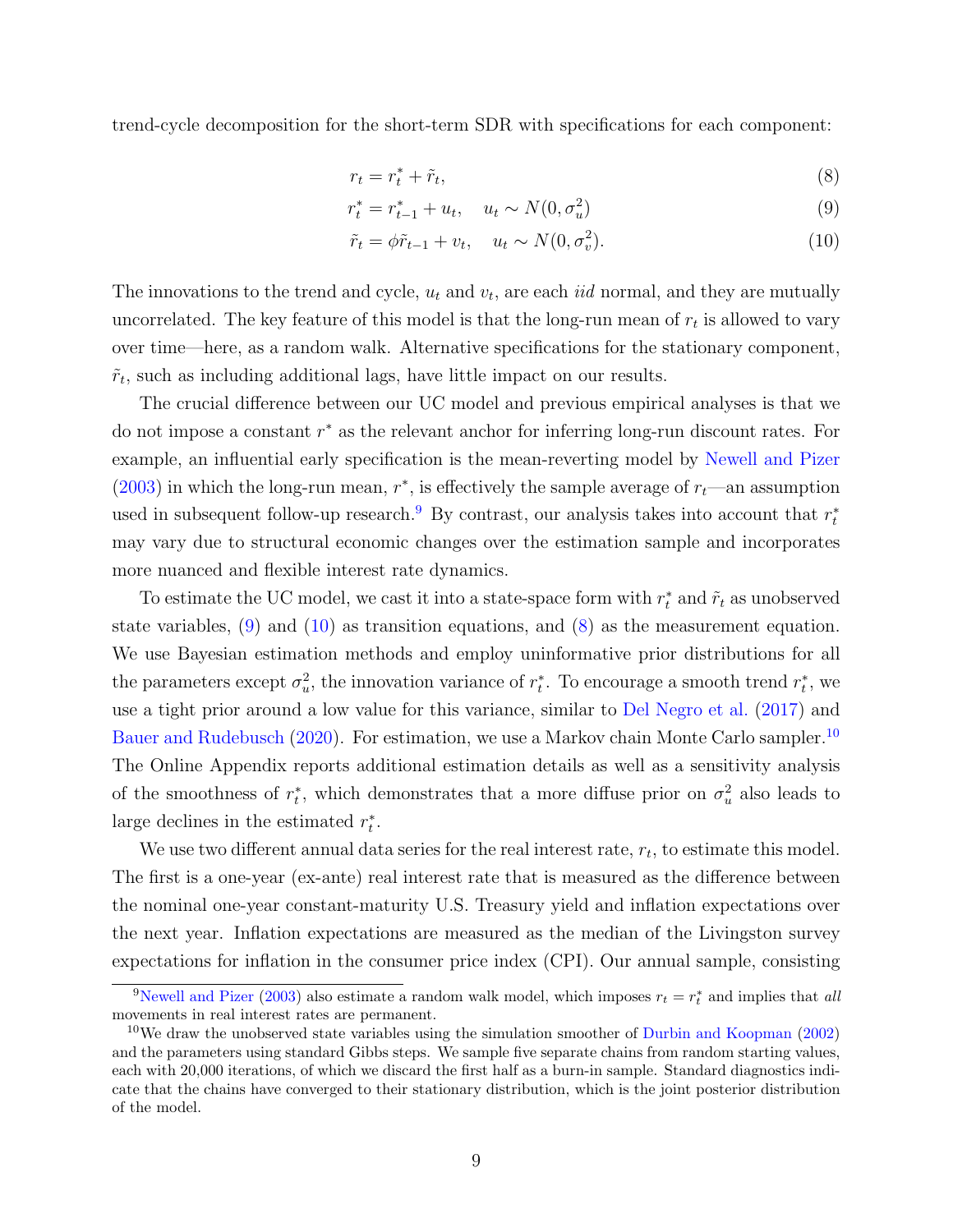of December observations of yields and survey expectations, starts in 1953 and ends in 2019. The second data series is a proxy for the 10-year real interest rate, which is a common choice in the related SDR literature.<sup>[11](#page-11-0)</sup> We use the 10-year Treasury yield and subtract a popular measure of long-run inflation expectations, the time-varying perceived inflation target rate (PTR) from the Federal Reserve's main macroeconomic model.[12](#page-11-1) This annual sample starts in 1968, reflecting data availability for PTR.

<span id="page-11-2"></span>

Figure 1: Estimates of equilibrium real interest rate,  $r_t^*$ 

In the left panel, the gray thin line is the one-year real interest rate (one-year U.S. Treasury yield minus one-year inflation expectations) from 1954 to 2019. The dashed line shows the average of four existing macro-finance r<sup>\*</sup> estimates as described in the Online Appendix. The right panel plots the ten-year real rate (ten-year Treasury yield minus long-term inflation expectations) from 1968 to 2019. In both cases, a UC model is estimated on the real rate series, and the resulting posterior mean estimate of  $r_t^*$  is shown as a thick solid line, with thin dotted lines showing 68% Bayesian credibility intervals.

Figure [1](#page-11-2) displays the one- and ten-year real interest rate series and the corresponding  $r_t^*$  estimates from UC models fit to each series. For both data sets, the estimated trend component drifted sideways until the 1990s and then declined steadily for the last three

<span id="page-11-0"></span><sup>11</sup>See, for example, [Newell and Pizer](#page-33-0) [\(2003\)](#page-33-0); [Groom et al.](#page-32-1) [\(2007\)](#page-32-1); [Freeman et al.](#page-31-1) [\(2015\)](#page-31-1).

<span id="page-11-1"></span> $12$ See <https://www.federalreserve.gov/econres/us-models-about.htm> for more information.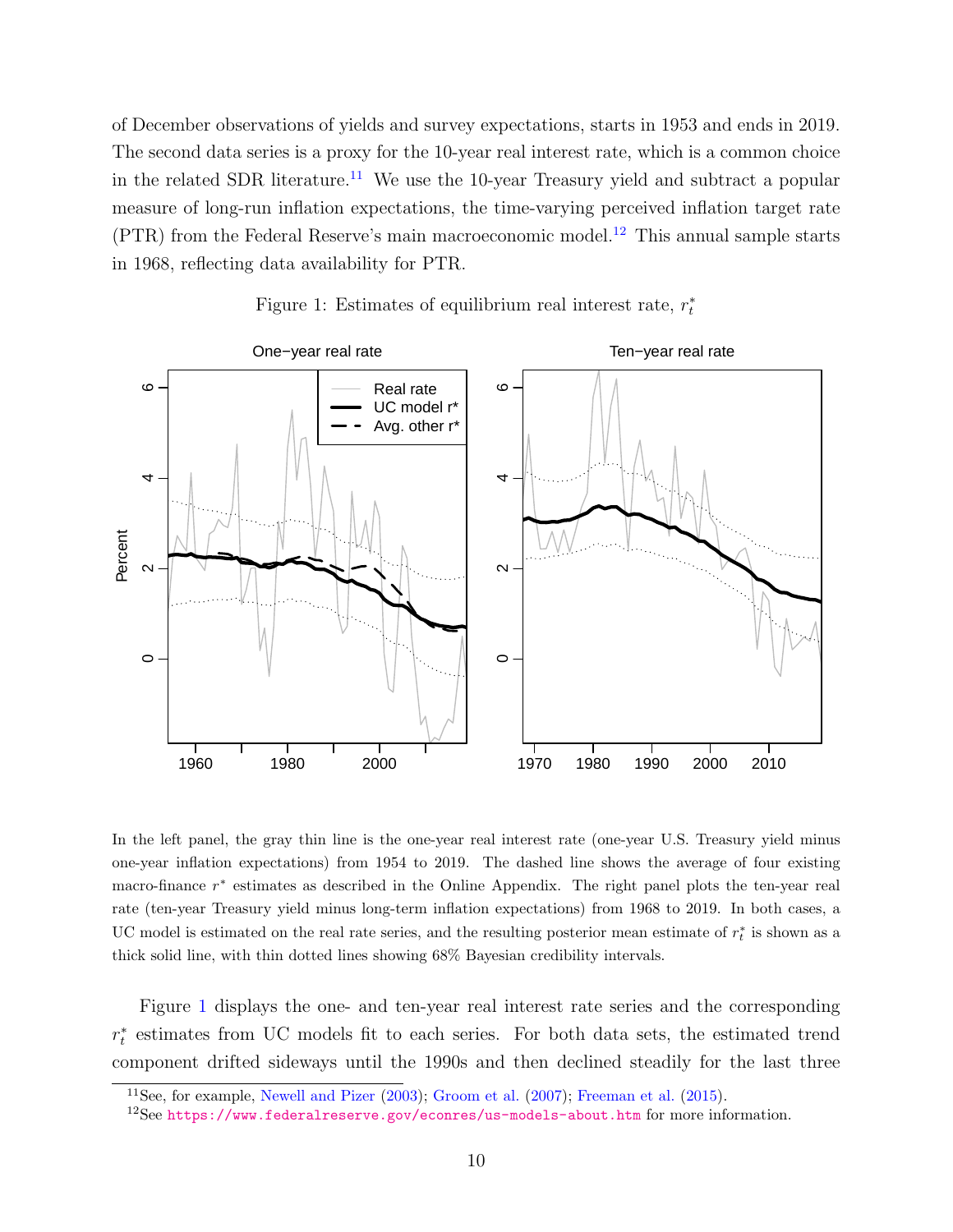decades of the sample. The first line of Table [1](#page-13-0) reports the estimated values for  $r_t^*$  in 1990 and 2019 from the two empirical UC models. For the one-year real rate, the estimate of  $r_t^*$ has declined by 1.2 percentage points over this period. For the ten-year real rate series, the level of the estimated trend is generally somewhat higher than for the one-year rate, and the decline in the trend component is also larger: 1.8 percentage points. A portion of this larger decline may be explained by a modest reduction in the term premium in long-term Treasury yields during this sample, as described by [Bauer and Rudebusch](#page-29-0) [\(2020\)](#page-29-0).

It is useful to compare these  $r_t^*$  to previous estimates. The dashed line in the left panel of Figure [1](#page-11-2) shows the average of four macro-finance estimates of  $r_t^*$  from the empirical macro-finance literature.<sup>[13](#page-12-0)</sup> While based on a wide range of data samples and model specifications, these previous estimates all have declined substantially, and the figure shows that their average path in recent decades lines up closely with the estimates from our UC model. Therefore, our UC model results can be viewed as representative of the broader empirical macro-finance literature.

Our UC model captures shifts in the long-run mean by incorporating a stochastic trend, i.e., a unit root in the real interest rate. Models with stochastic trend components are commonly used in empirical macroeconomics due to their good forecast performance [\(Campbell](#page-30-4) [and Perron,](#page-30-4) [1991\)](#page-30-4). However, the unbounded forecast error variance resulting from the assumption of a random walk component can be unappealing—notably for asset pricing. To ensure the robustness of our results to this modeling choice, we also consider two alternative time series specifications for the real interest rate that capture shifts in the long-run mean without including a stochastic trend in the form of a random walk. These additional specifications modify the simple autoregressive (AR) model of [Newell and Pizer](#page-33-0) [\(2003\)](#page-33-0), who estimate an AR process for the deviation of  $r_t$  from a constant mean. We follow this general approach of estimating AR models for  $\tilde{r}_t$ , but allow for a shifting long-run mean.<sup>[14](#page-12-1)</sup>

Our first AR model accounts for the secular shift in the long-run mean SDR by allowing a structural break in  $r^*$ . Econometric tests suggest that there was a structural break sometime in the 1990s, and we use a 1991 break date.<sup>[15](#page-12-2)</sup> That is, we specify  $r_t^* = \alpha + \beta D_t$  where  $D_t$  is a dummy variable equal to zero until 1990 and one thereafter, then we estimate an AR(3) for  $\tilde{r}_t = r_t - r_t^*$ . The estimated shifts in the long-run mean are 2.2 and 1.9 percentage points

<span id="page-12-0"></span><sup>&</sup>lt;sup>13</sup>These estimates are described and discussed in detail in [Bauer and Rudebusch](#page-29-0) [\(2020\)](#page-29-0). See also the Online Appendix.

<span id="page-12-1"></span><sup>&</sup>lt;sup>14</sup>As in [Newell and Pizer](#page-33-0) [\(2003\)](#page-33-0), three lags of the interest rate are used—an AR(3) model—which captures the cyclical variation in interest rates. Also, in order to avoid negative SDRs, their models were estimated on the logarithm of the real interest rate, but as described in Section [4,](#page-14-0) we follow a more conventional shadow-rate approach to ensure non-negativity.

<span id="page-12-2"></span><sup>&</sup>lt;sup>15</sup>Empirical support for this date is described in the Online Appendix. We also considered a data-based choice by searching for the break date that optimized the least-squares fit with similar results.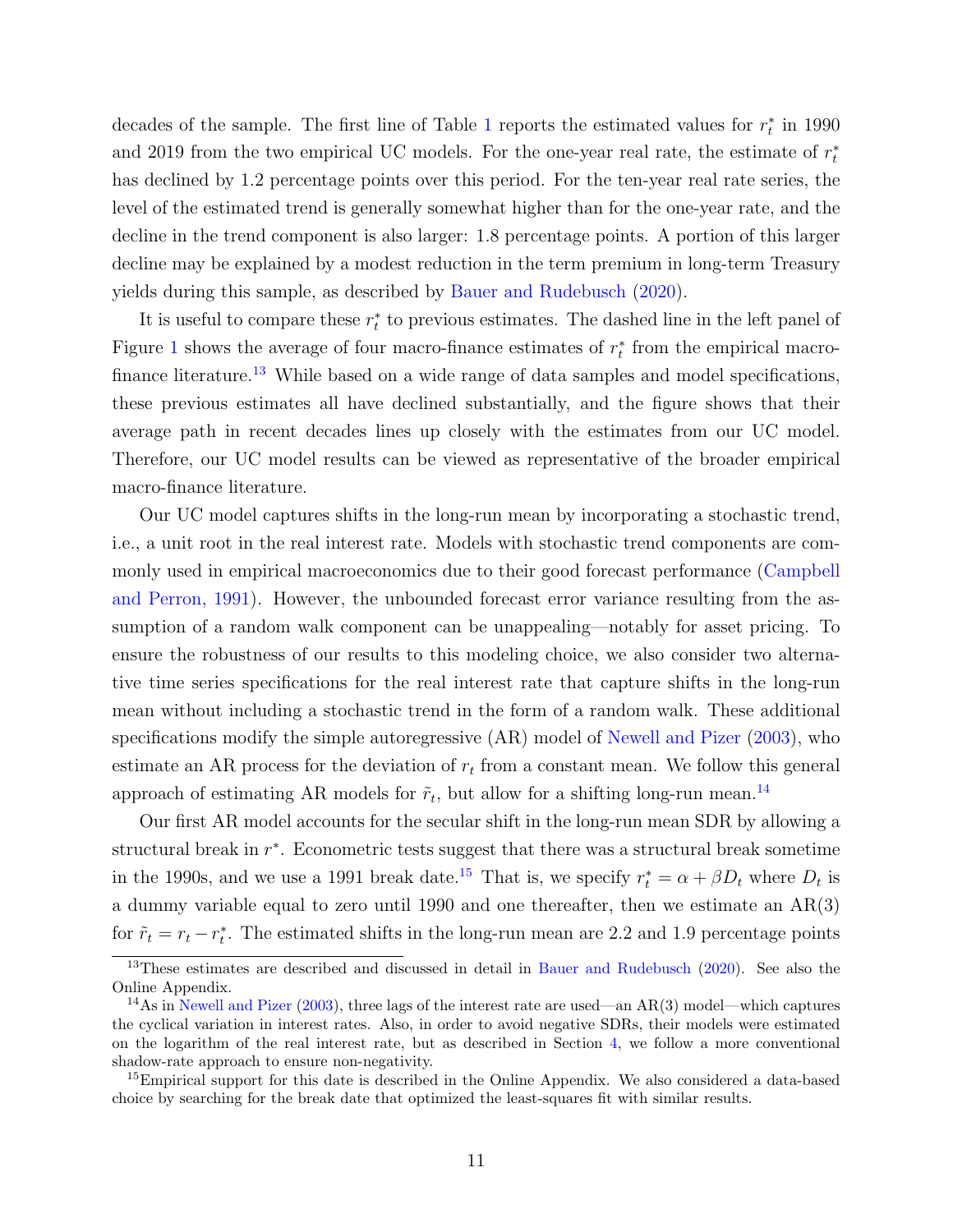<span id="page-13-0"></span>

|                    | One-year rate |              |                                   | Ten-year rate |     |        |
|--------------------|---------------|--------------|-----------------------------------|---------------|-----|--------|
| Model              |               |              | 1990 2019 Change 1990 2019 Change |               |     |        |
| UC model           |               | $1.9 \t 0.7$ | $-1.2$                            | 3.1           | 13  | $-1.8$ |
| AR model, break    | 2.8           | 0.5          | $-2.2$                            | 3.9           | 1.9 | $-1.9$ |
| AR model, learning | 2.8           | 1.3          | $-1.5$                            | 3.9           | 2.4 | -1.5   |

Table 1: Estimates of  $r_t^*$ 

Model-based estimates of  $r_t^*$  using the one-year real rate (sample: 1954–2019) or the ten-year real rate (sample: 1968–2019). The time series models are described in the text.

in the short- and long-term interest rate samples, respectively, as shown in the second line of Table [1.](#page-13-0)

Our second AR model for  $r_t$  accounts for the secular shift in the long-run mean by using an exponentially weighted moving average (EWMA) of  $r_t$  as an estimate of  $r_t^*$ . An EWMA provides a widely-used and straightforward estimate of the trend component of a macroeconomic series [\(Cieslak and Povala,](#page-30-5) [2015;](#page-30-5) [Bauer and Rudebusch,](#page-29-0) [2020\)](#page-29-0). It is consistent with a simple adaptive learning mechanism in which agents learn about  $r_t^*$  by weighting recent data more strongly than earlier observations. Following previous work that uses this learning model for interest rate dynamics [\(Piazzesi and Schneider,](#page-34-5) [2007;](#page-34-5) [Orphanides and Wei,](#page-34-6) [2012\)](#page-34-6), we estimate the model in two steps. First, we calculate the EWMA trend estimate as  $r_t^* = (\sum_{j=0}^t \alpha^j)^{-1} \sum_{j=0}^t \alpha^j r_t$ , where  $\alpha$  determines the weight given to past data—higher  $\alpha$ results in an effectively longer averaging window and a smoother estimate of  $r_t^*$ . Second, we estimate an AR model on the residuals  $\tilde{r}_t$  using this trend. A constant-mean AR model, as in [Newell and Pizer](#page-33-0) [\(2003\)](#page-33-0), corresponds to the limiting case  $\alpha = 1$ . We choose  $\alpha = 0.98$ , which is in the usual range for empirical applications with annual data [\(Piazzesi and Schneider,](#page-34-5) [2007;](#page-34-5) [Cieslak and Povala,](#page-30-5) [2015\)](#page-30-5). Using this methodology, we estimate a decline in  $r_t^*$  of 1.5 percentage points in both of our data samples, as shown in bottom line of Table [1.](#page-13-0) Allowing for a shift in  $r^*$  in the context of a simple AR model, either using a deterministic break or adaptive learning, provides a useful robustness check on the SDR estimates from our UC model.

Our *postwar* sample of interest rates could be considered relatively short. By contrast, [Newell and Pizer](#page-33-0) [\(2003\)](#page-33-0) and [Newell et al.](#page-33-4) [\(2020\)](#page-33-4) have used a sample of long-term Treasury yields going back to 1798.<sup>[16](#page-13-1)</sup> The Online Appendix reports estimates of our SDR models

<span id="page-13-1"></span><sup>16</sup>Even longer historical samples that extend over several centuries show a long-run decline in real rates [\(Schmelzing,](#page-34-7) [2020\)](#page-34-7), which also supports variation in  $r_t^*$  over time.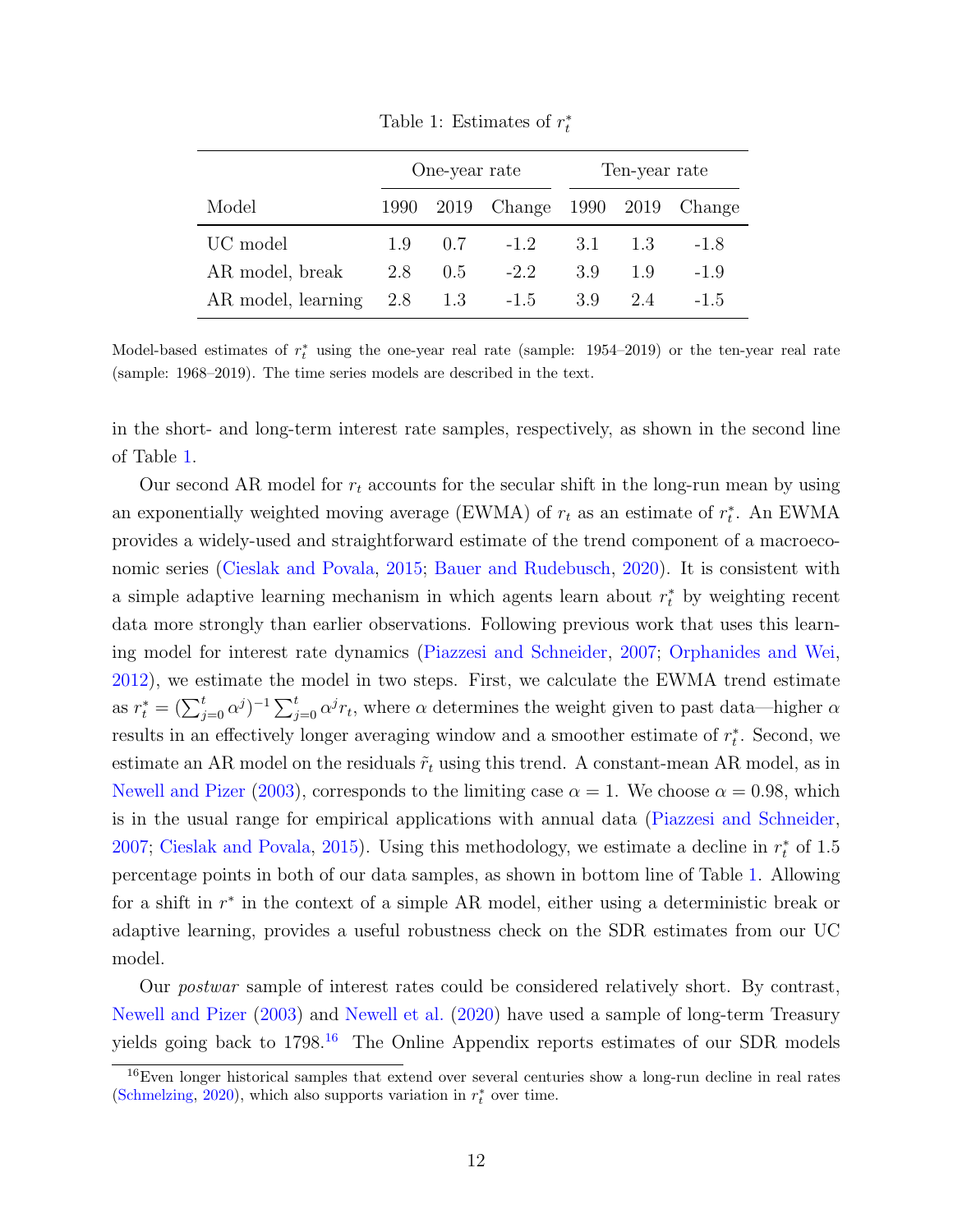using these two centuries of data and shows that our qualitative conclusions are unaltered.

In sum, models that allow for shifts in the long-run mean of the real interest rate generally imply a substantial decline in this mean over the past three decades. This is true across a variety of model specifications—including a stochastic trend, a deterministic mean shift, or adaptive learning about the trend—as well as across different real interest rate series and sample periods.

#### <span id="page-14-0"></span>4 Estimates of the term structure of SDRs

Following earlier research (e.g., [Weitzman,](#page-35-1) [2001,](#page-35-1) [Newell and Pizer,](#page-33-0) [2003,](#page-33-0) and [Freeman et al.,](#page-31-1) [2015\)](#page-31-1), we obtain the term structure of discount rates implied by these time series models of the short-term real rate by using simulations and the expectations hypothesis. The essential difference with previous work, however, is that the long-run mean of  $r_t$  is allowed to vary over time. We compare two different years, 1990 and 2019, to illustrate how the term structure of discount rates has shifted in recent decades. To calculate a model-implied term structure for each year, we use the following simulation approach:

- 1. For each year,  $t = 1990$  or 2019, obtain the model-implied sampling distribution for the long-run mean  $r_t^*$  and the model's parameters. For our UC model, these are Bayesian posterior distributions from the MCMC sampler, while for the other models these are normal distributions with means and standard deviations equal to the point estimates and standard errors of the parameters.
- 2. Simulate 50,000 paths of the real interest rate—each starting from a different draw from the sampling distribution for  $r_t^*$  and the model parameters—extending out to a horizon of 400 years. Because the cyclical component  $\tilde{r}_t$  captures short-run fluctuations in real rates that are ideally filtered out for inference about the term structure of SDRs, we start each simulated real-rate path at  $\tilde{r}_t = 0$ , that is, at  $r_t = r_t^*$ .
- 3. Calculate the effective real short rate using a shadow-rate specification to ensure nonnegativity:  $\hat{r}_t = \max(0, r_t)$ .
- 4. Calculate a term structure of long-run discount rates from the simulated short rate paths using equations [\(2\)](#page-6-0) and [\(3\)](#page-6-1) and using  $\hat{r}_t$  in place of  $r_t$ .

Two aspects of this canonical approach deserve elaboration. First, this procedure calculates the long-term rates implied by the dynamics of the short-term rate under the assumption of risk-neutrality—in asset pricing terminology, the risk-neutral probability measure is taken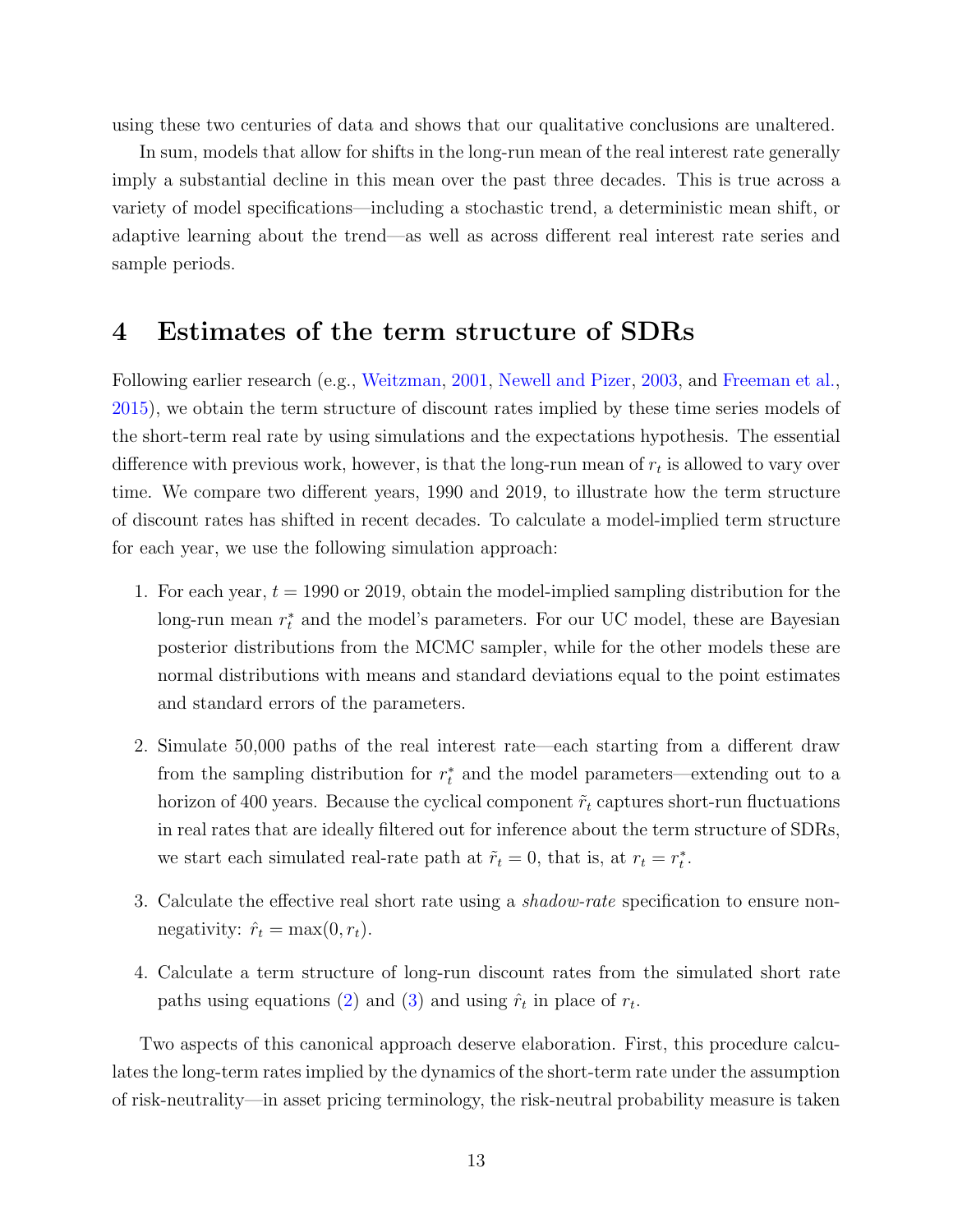to be identical to the real-world probability measure. That is, there is no risk-adjustment of long-term rates, and up to convexity effects in long-term rates, the strong expectations hypothesis holds. This is the appropriate method to obtain *risk-free social discount rates*, which include neither a term premium nor a climate risk premium, and it has been used by many previous empirical studies in this literature. We will return to a discussion of climate risk below in Section [6.](#page-22-0)

Second, we also follow previous work by ensuring the non-negativity of the implied SDRs. To this end, we use a shadow-rate construct that is common in nominal interest rate models to impose a zero lower bound, which is theoretically justified by the available arbitrage with zero-interest cash [\(Christensen and Rudebusch,](#page-30-6) [2015;](#page-30-6) [Bauer and Rudebusch,](#page-29-2) [2016\)](#page-29-2).<sup>[17](#page-15-0)</sup> For real interest rates, no such arbitrage argument can be made, and imposing a lower bound on real rates is rare in term structure models. Nevertheless, a non-negativity constraint is typical in empirical models of long-term SDRs for a number of reasons. First, historically, it appears that "negative [real] rates are unlikely to persist for long periods" [\(Gollier et al.,](#page-32-2) [2008,](#page-32-2) p. 771). For example, long-term U.S. indexed-debt yields turned negative for the first time ever during the extraordinary circumstances of the Covid pandemic but turned positive in early 2021. Second, very long-term real discount rates are generally positive in expert surveys and in rare instances where financial markets give direct evidence of such rates.<sup>[18](#page-15-1)</sup> Third, conceptually, the imposition of the non-negativity constraint reflects the power of discounting, as even slightly negative long-term SDRs can produce exploding present values of future damages and imply an implausibly large willingness of the current generation to pay for reduced carbon emissions. For these and other reasons, model-based estimates of long-term SDRs are typically constrained to remain positive. We use the shadow-rate approach to ensure non-negative term structures of SDRs, which in our view is preferable over alternatives such as discarding simulated paths with real rates outside certain bounds (e.g., [Freeman et al.,](#page-31-1) [2015\)](#page-31-1) or modeling and simulating the logarithm of the real rate (e.g., [Newell and Pizer,](#page-33-0) [2003;](#page-33-0) [Groom et al.,](#page-32-1) [2007\)](#page-32-1).

The non-negativity constraint is particularly appropriate for the UC model, which includes a random walk component to capture the persistent trend in real interest rates. This random walk component implies that uncertainty about the level of future yields is unbounded, so the bond convexity/Weitzman effect eventually dominates and pushes modelimplied rates into negative territory. Accordingly, in the absence of a non-negativity con-

<span id="page-15-0"></span><sup>&</sup>lt;sup>17</sup>While recent years have shown that nominal rates can in practice dip into negative territory due to limits to this arbitrage, an effective lower bound slightly below zero is still likely to exist.

<span id="page-15-1"></span> $^{18}$ In the survey of [Drupp et al.](#page-31-0) [\(2018\)](#page-31-0), none of the experts responded with a real interest rate or intergenerational SDR below zero (see their Table 1). [Giglio et al.](#page-32-5) [\(2015\)](#page-32-5) estimate positive real discount rates for very long maturities from housing data in the U.K. and Singapore.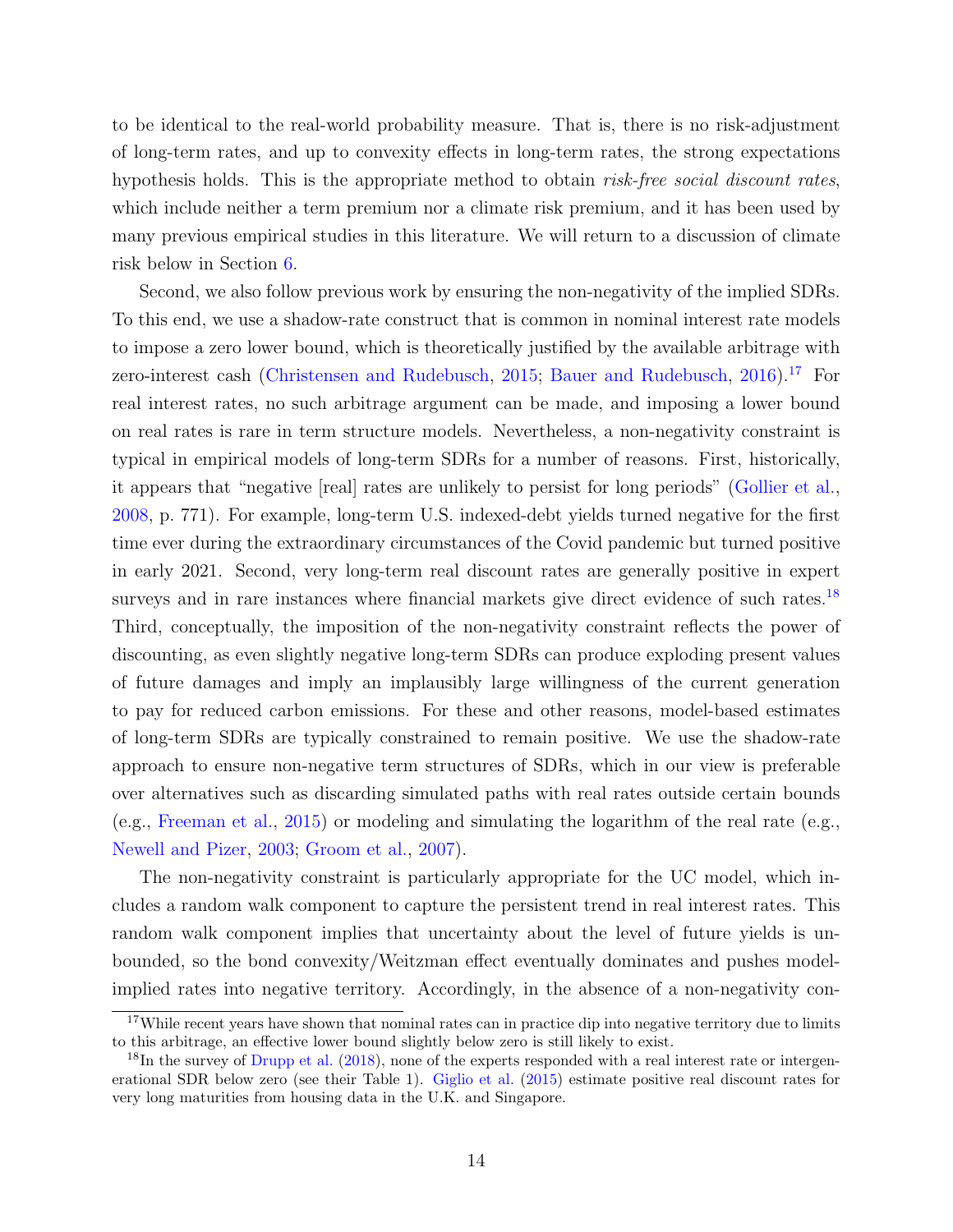straint, the unbounded long-run variance causes interest rates to eventually diverge to minus infinity [\(Bauer and Rudebusch,](#page-29-0) [2020\)](#page-29-0). Therefore, although we employ the parsimonious and popular random walk specification, it is useful to temper its more extreme implications in the limit and impose non-negativity.

Figure [2](#page-17-0) shows the term structures of discount rates in 1990 and 2019 that are implied by our three different interest rate models and our two alternative interest rate data series. We plot these  $y_t^{(n)}$  $t_t^{(n)}$  term structures for horizons from  $n = 1$  to  $n = 400$  years. Consistently, across all model and data variations, there is a notable shift downward shift in the term structures of SDRs over the past three decades. In each case, the decline in  $r_t^*$  has pushed down the entire SDR term structure. Of course, the theoretical arguments in Section [2](#page-5-1) imply that SDRs at all maturities shift with  $r_t^*$ , as changes in this anchor have a one-for-one effect on expectations of future values of  $r_t$ . But ultimately it is an empirical question as to how much short- and long-term rates have shifted, balancing changes in  $r_t^*$  and other components such as the convexity in long-term rates. Our results show that, at the short end, the downward shift is broadly similar to the decline in  $r_t^*$ , while long-term SDRs move down by less, reflecting the moderating presence of the zero lower bound. Overall, the pronounced decline in the equilibrium real interest rate translates into a significant downward shift in discount rates at all horizons. This result is robust across our various model specifications and interest rate series.

Due to the decline in the long-run SDR anchor  $r_t^*$ , the non-negativity constraint has become more relevant in 2020 compared to 1990. This explains why long-term SDRs declined quite a bit less over this period than  $r_t^*$  itself. As a result, relaxing this constraint—for example, by imposing a lower bound slightly below zero—would lead to an even more pronounced decline in the term structure of SDRs. In this sense, our estimates of the downward shift in discount rates, and of the resulting increase in the SCC discussed below, are conservative, because these shifts would be even larger without imposing a non-negativity constraint on SDRs.

In addition, all SDR term structures clearly decline with maturity—apart from an occasional small initial hump at short maturities. The substantial uncertainty about future short-term real rates translates into lower long-term rates due to the convexity of discount factors [\(Weitzman,](#page-35-0) [1998,](#page-35-0) [2001\)](#page-35-1). Therefore, longer and longer maturity SDRs fall below the anchoring levels of  $r_t^*$  (the dashed lines). The declining pattern starts earlier and is more pronounced for the UC model estimates, due to the presence of a stochastic trend and possible future variation in  $r_t^*$  that adds to uncertainty about the future evolution of  $r_t$ . Our findings empirically quantify the view in the theoretical literature that the term structure of SDRs should be downward-sloping. For a range of different empirical specifications, we find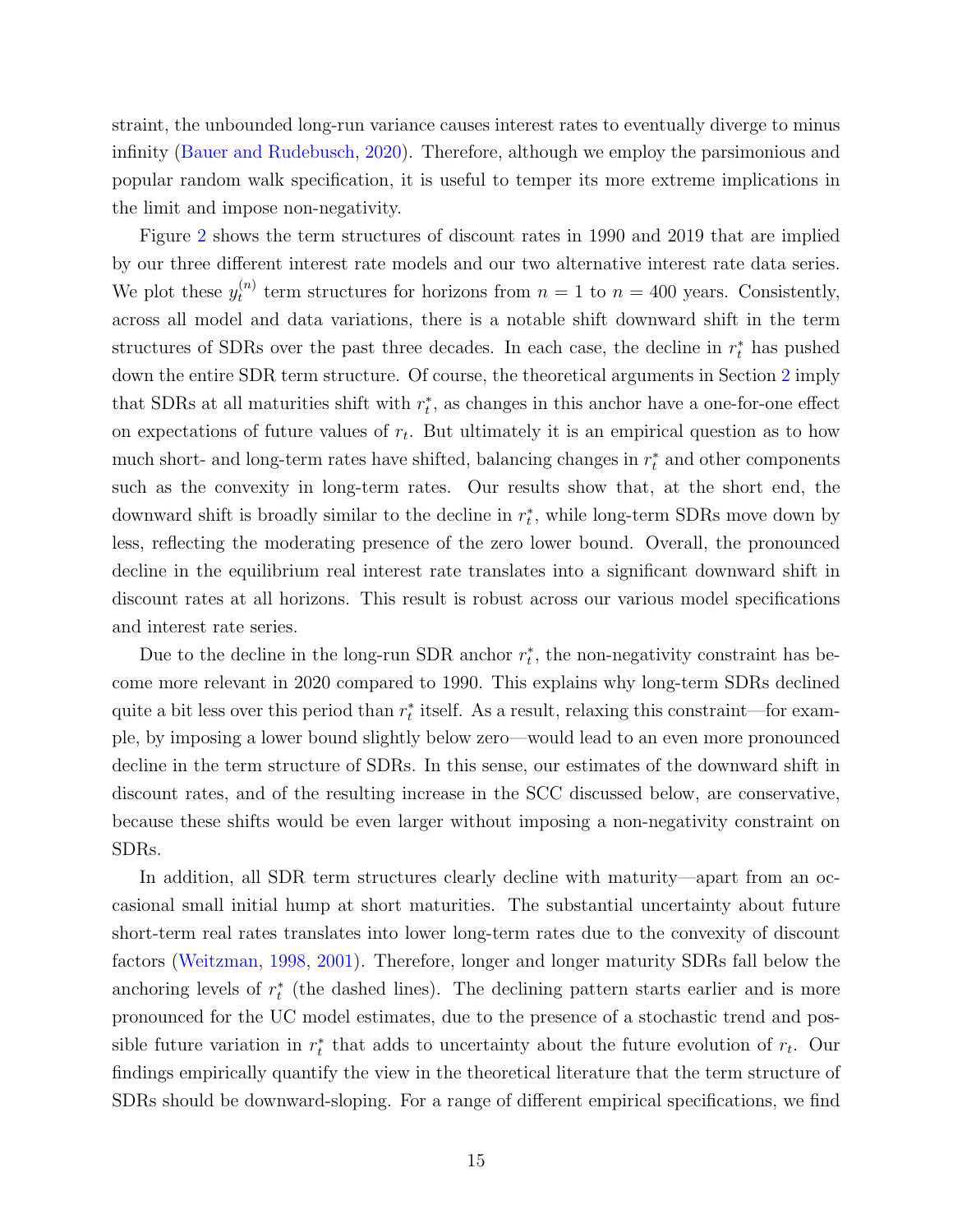<span id="page-17-0"></span>

Figure 2: Term structures of discount rates

Term structures of discount rates (real yields) calculated using simulations from UC model (top row), an AR(3) model with a deterministic break in the mean (middle row), and an AR(3) model with exponential learning (bottom row). All long-run SDRs are obtained using simulations and a shadow-rate constraint for the real short rate that ensures non-negative rates. The gray term structure is based on the real rate and estimated  $r_t^*$  in 1990, and the black term structure uses the values for 2019. The dashed lines show the model-based estimates of  $r_t^*$  in those two years.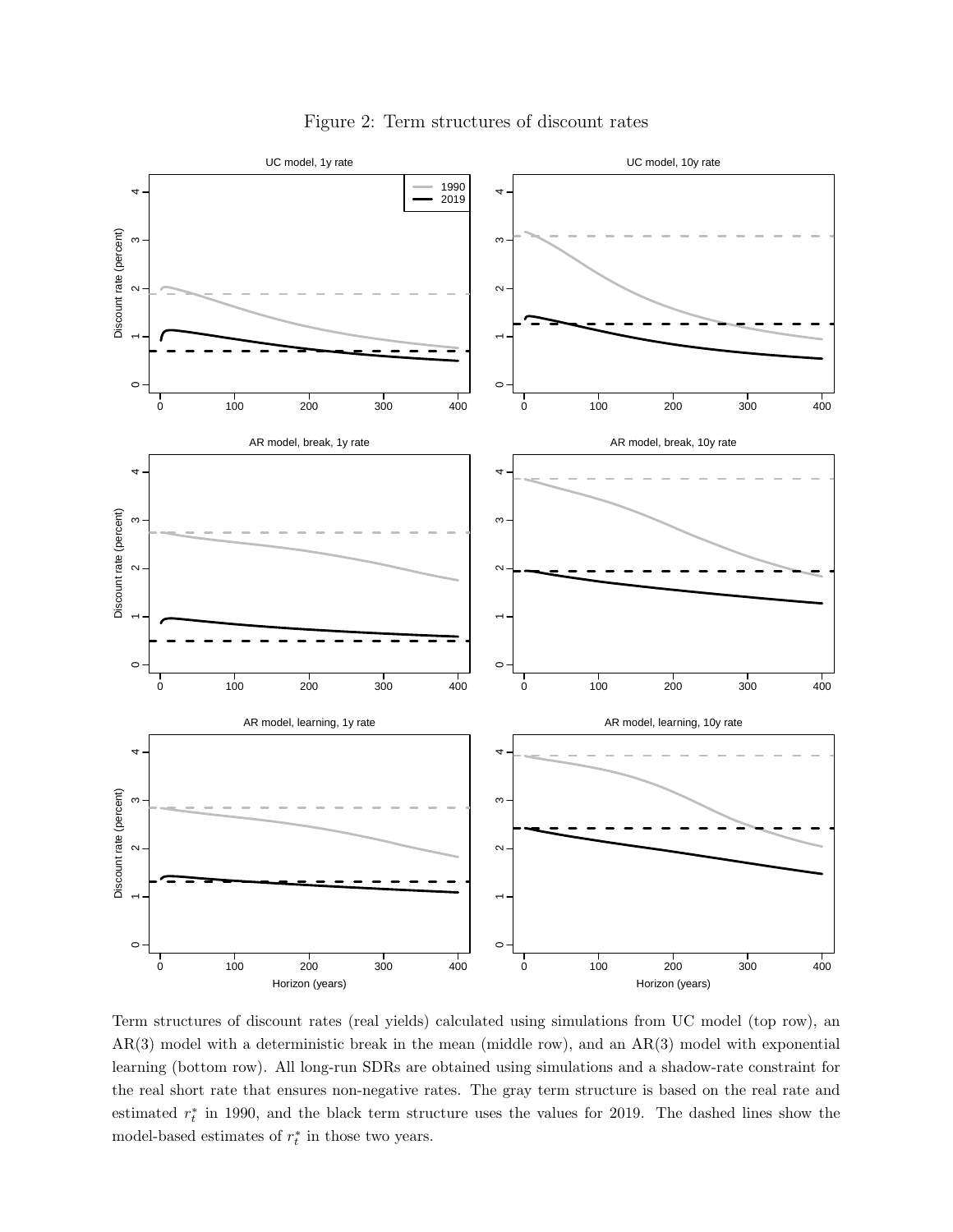that, unless SDRs start close to zero, they substantially decline with maturity typically by about 1 to 2 percentage points over the relevant horizons.

## <span id="page-18-0"></span>5 A Shifting  $r_t^*$  and the social cost of carbon

One of the most pressing applications of social discounting is the valuation of longer-term climate change damages from greenhouse gas (GHG) emissions, which remain in the atmosphere for some time. Here, we show that the downward shift in the equilibrium real interest rate in recent decades, which pushed down the level of the entire term structure of discount rates, has important implications for assessing the economic costs of climate change.

The economic costs of climate change are often summarized by the social cost of carbon (SCC), that is, the discounted present value of the future damages caused by one additional ton of carbon dioxide  $(CO_2)$  emissions or equivalent GHG emissions  $(NAS (2017))$ . The calculation of the SCC requires (i) a time profile of the marginal future consumption damages caused by an increase in current emissions, and (ii) a term structure of social discount rates to assess the present value of those damages. Historically, the first item has been calculated with integrated assessment models (IAMs), which link changes in greenhouse gas concentrations to climate and economic outcomes [\(Greenstone et al.,](#page-32-6) [2013\)](#page-32-6). The IAM developed by William Nordhaus—the DICE model—has been widely used in previous research to assess the economic implications of changes in SDRs (e.g., [Newell and Pizer,](#page-33-0) [2003;](#page-33-0) [Groom et al.,](#page-32-1) [2007;](#page-32-1) [Freeman et al.,](#page-31-1) [2015\)](#page-31-1). To understand the effect of discounting on the SCC, we follow this literature by taking marginal damages as given—discounting them using past and current term structures of discount rates. In theory, the DICE model profile of marginal damages is endogenous to assumptions about interest rates, which, for example, affect the time paths of capital and output. However, changes in interest rates arguably have only second-order effects on future economic damages from climate change but first-order effects via discounting on the present value of these damages. Alternatively, our approach can be motivated by the analysis of [van der Ploeg and Rezai](#page-34-8) [\(2019\)](#page-34-8) who assume that private agents discount the future with the standard DICE parameters but the social planner sets carbon prices using a lower discount rate. This allows economy-wide discount rates within the DICE model to differ from the discount rates used to calculate the SCC from the model's climate damages.

For our calculations of the SCC, we use two new variants of the DICE model that modify the standard DICE-2016 model of [Nordhaus](#page-34-1) [\(2017\)](#page-34-1) to account for recent advances in climate science. One variant is the updated DICE model of Hänsel et al.  $(2020)$  which modifies the economic and climate modules and incorporates a "median expert view" regarding the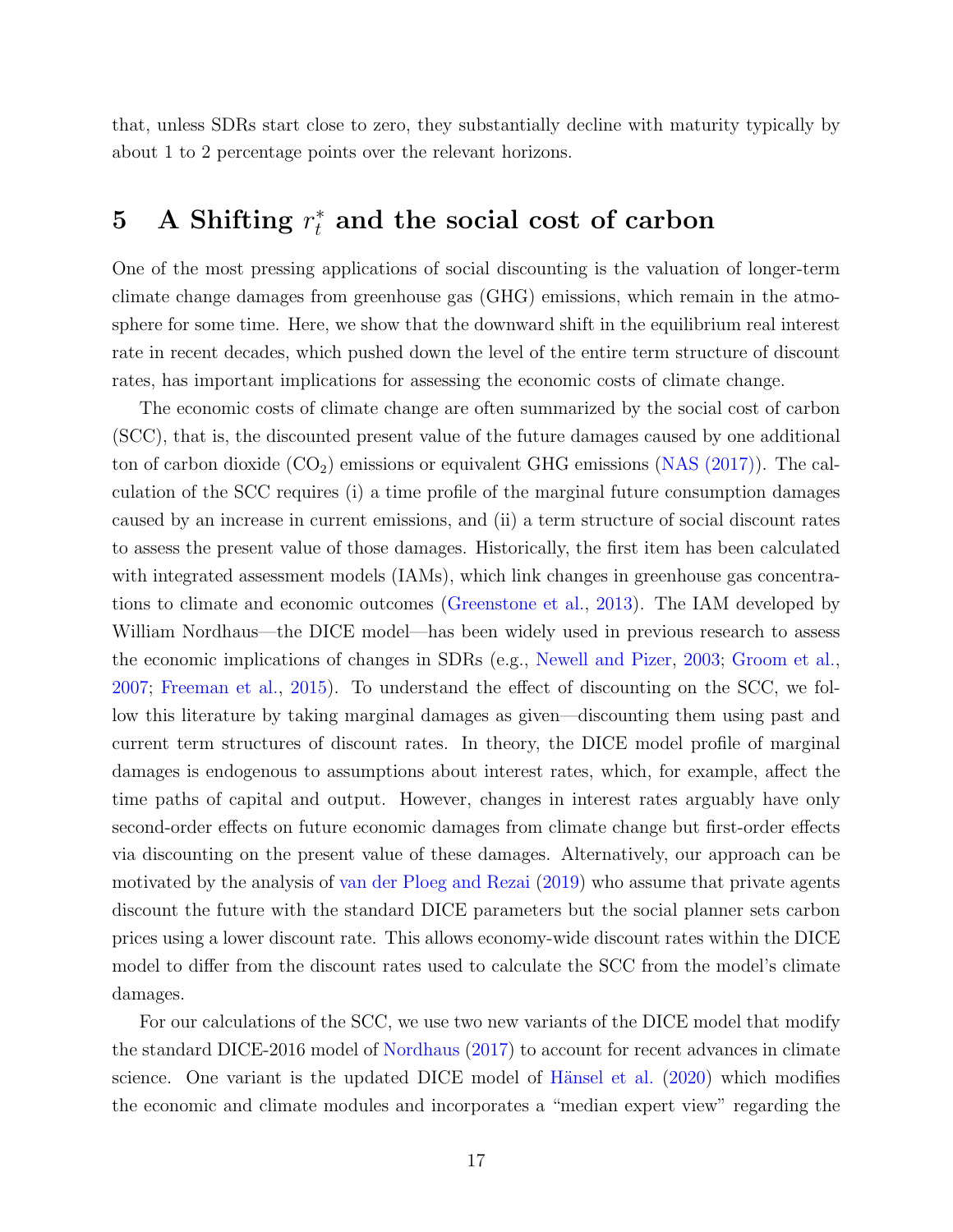parameters of the social welfare function. Notably, this model—which for simplicity we label as the "DICE-H" model—implies that under the optimal mitigation policies the global warming path is in line with the UN climate targets. The second variant is the updated DICE model proposed by [Dietz et al.](#page-31-6) [\(2020\)](#page-31-6), specifically their "DICE-FAIR-Geoffroy" model, which we term the "DICE-D" model. [Dietz et al.](#page-31-6) [\(2020\)](#page-31-6) argue that the DICE model and other IAMs in the economics literature are poorly specified relative to large-scale climate models and exhibit an excessively long lag between  $CO<sub>2</sub>$  emissions and subsequent global warming. The DICE-D model incorporates a climate module arguably more consistent with the latest physical science representations, which results in a more accurate carbon cycle and reduced delay between emissions and warming.

The DICE-H and DICE-D models imply substantially different marginal damage profiles that largely span a wide range of views about the deleterious effects from higher GHG emissions. As we illustrate in the Online Appendix, the damage profile of DICE-D is steadily increasing over time, while the profile derived from DICE-H is hump-shaped. This divergence illustrates the substantial specification uncertainty about assessments of climate damages, as stressed by [Pindyck](#page-34-9) [\(2013\)](#page-34-9). The wide range of damage estimates exhibited by the DICE-H and DICE-D models allow us to examine the robustness of our conclusions about the effects of a lower  $r_t^*$  on the social cost of carbon.<sup>[19](#page-19-0)</sup>

To calculate the SCC we add up the stream of discounted damages over the next 400 years to get a present value of future damages. That is, we calculate the SCC for a certain base year  $t$  as

$$
SCC_t = \sum_{n=0}^{400} P_t^{(n)} M D_{t+n}
$$
\n(11)

where  $P_t^{(n)} = \exp(-ny_t^{(n)})$  $t_t^{(n)}$ ) is the discount factor corresponding to the SDR with annual maturity n, and  $MD_{t+n}$  is the estimate of marginal consumption damages in year  $t+n$  from the model (see the Online Appendix for a detailed derivation). These marginal damages are the consumption loss, measured in constant U.S. dollars, from an additional metric ton of  $CO<sub>2</sub>$  emissions in the base year t. We use the same path of marginal damages and discount them with the estimated SDR term structures for 1990 and 2019. For each damage profile (from either DICE-H or DICE-D) and for each SDR term structure model, we report an estimate of the SCC in each year. Our results focus only on the effect of changing discount rates and ignore other possible changes over the past three decades in the economy and the

<span id="page-19-0"></span> $19\text{We thank Moritz Hänsel for providing us with the marginal damages calculated from DICE-D model.}$ In the Online Appendix, we also report SCC calculations for the older DICE-94 model of [Nordhaus](#page-33-6) [\(1994\)](#page-33-6), which was used in [Newell and Pizer](#page-33-0) [\(2003\)](#page-33-0), and the newer DICE-2016 model discussed in [Nordhaus](#page-34-1) [\(2017\)](#page-34-1). These results are qualitatively similar to the ones shown in the paper.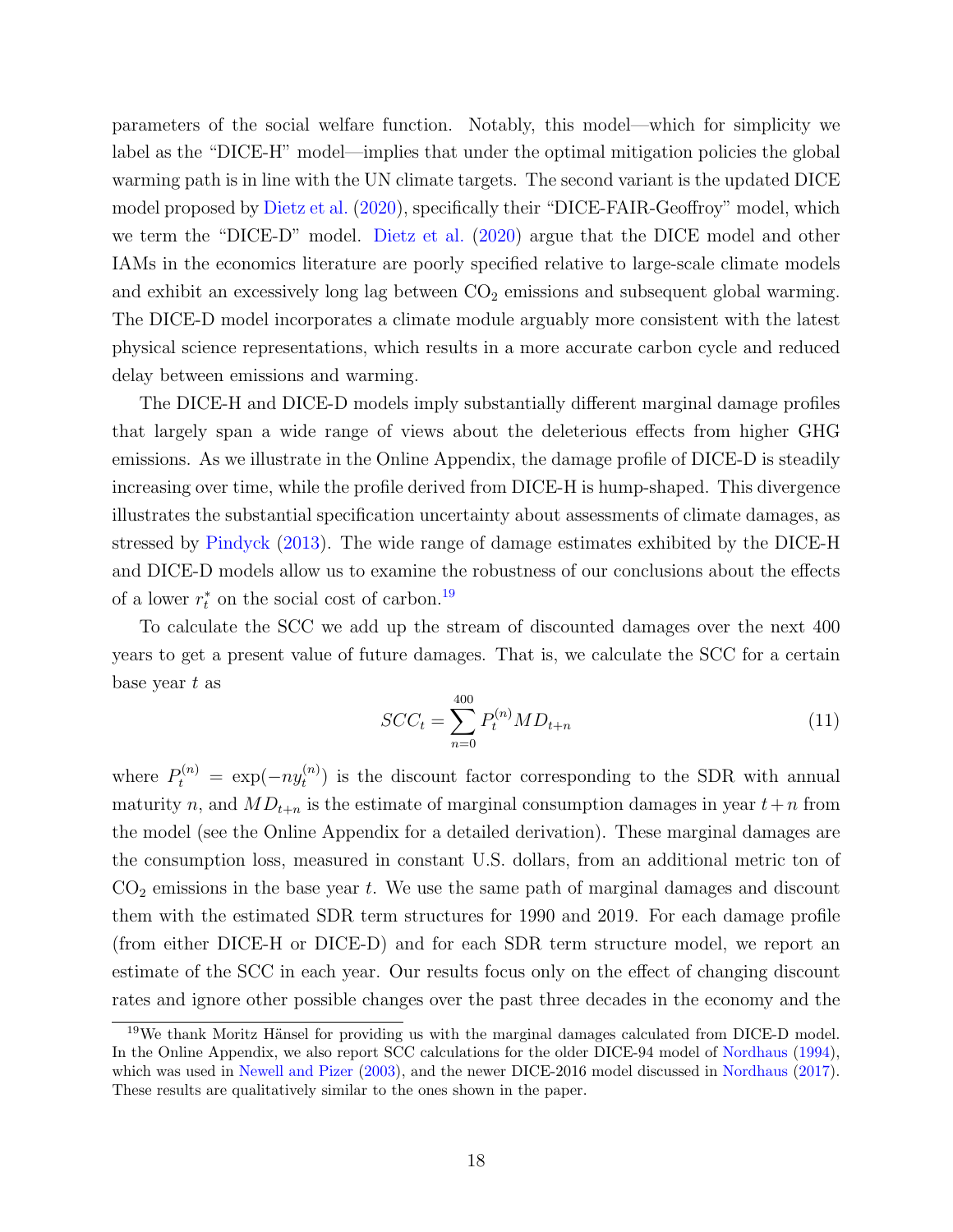<span id="page-20-0"></span>climate system.

Table 2: Estimates of the SCC (dollars per metric ton of  $CO<sub>2</sub>$ )

| Model                               | Change in $r_t^*$ | 1990  | 2019  | % Change |  |  |  |  |  |
|-------------------------------------|-------------------|-------|-------|----------|--|--|--|--|--|
| DICE-H, from Hänsel et al. (2020)   |                   |       |       |          |  |  |  |  |  |
| UC model, 1y rate                   | $-1.2$            | 218.8 | 396.7 | 81\%     |  |  |  |  |  |
| UC model, 10y rate                  | $-1.8$            | 127.5 | 340.4 | 167\%    |  |  |  |  |  |
| AR model, break, 1y rate            | $-2.2$            | 107.8 | 422.4 | 292\%    |  |  |  |  |  |
| AR model, break, 10y rate           | $-1.9$            | 64.2  | 188.1 | 193\%    |  |  |  |  |  |
| AR model, learning, 1y rate         | $-1.5$            | 101.2 | 260.4 | 157\%    |  |  |  |  |  |
| AR model, learning, 10y rate        | $-1.5$            | 58.9  | 137.9 | 134\%    |  |  |  |  |  |
| $DICE-D$ , from Dietz et al. (2020) |                   |       |       |          |  |  |  |  |  |
| UC model, 1y rate                   | $-1.2$            | 387.6 | 963.1 | 149\%    |  |  |  |  |  |
| UC model, 10y rate                  | $-1.8$            | 193.8 | 800.7 | 313\%    |  |  |  |  |  |
| AR model, break, 1y rate            | $-2.2$            | 61.3  | 886.0 | 1346\%   |  |  |  |  |  |
| AR model, break, 10y rate           | $-1.9$            | 32.4  | 175.7 | 443\%    |  |  |  |  |  |
| AR model, learning, 1y rate         | $-1.5$            | 54.9  | 300.5 | 447\%    |  |  |  |  |  |
| AR model, learning, 10y rate        | $-1.5$            | 26.3  | 101.1 | 284\%    |  |  |  |  |  |

Estimated social cost of carbon (SCC) for six empirical SDR models and two different marginal damage profiles. The change in each model-based  $r_t^*$  estimate from 1990 to 2019 is shown in percentage points. The columns "1990" and "2019" show the SCC using the SDR term structures for 1990 and 2019 implied by each SDR time series model. The SCC is calculated in constant 2010 U.S. dollars, for the base year 2015, from the marginal consumption damages over 400 years resulting from one extra ton of  $CO<sub>2</sub>$  emissions. Estimated damages are based on one of two models: (i) "DICE-H" (top panel) or (ii) "DICE-D" (lower panel).

Table [2](#page-20-0) quantifies the change in the SCC from shifts in the slope and level of the term structure of discount rates for the six empirical SDR specifications described in Section [3.](#page-9-3) We first discuss the effects of declining SDRs and then turn to the downward shift caused by a lower  $r_t^*$ .

To understand the effects of a downward-sloping term structure of SDRs, it is helpful to first establish a constant-SDR point of reference. For a constant 2% discount rate, the DICE-H model yields an SCC estimate of \$157, while DICE-D implies an SCC of \$98 (measured in constant 2010 U.S. dollars with a 2015 base year). For the UC model with the one-year real rate,  $r_t^*$  in 1990 is actually quite close to 2%, but the implied term structure of SDRs, shown as the gray line in the upper left panel of Figure [2,](#page-17-0) slowly falls from 2% to below 1% as the horizon increases. Relative to a constant 2% discount rate, the effect of this declining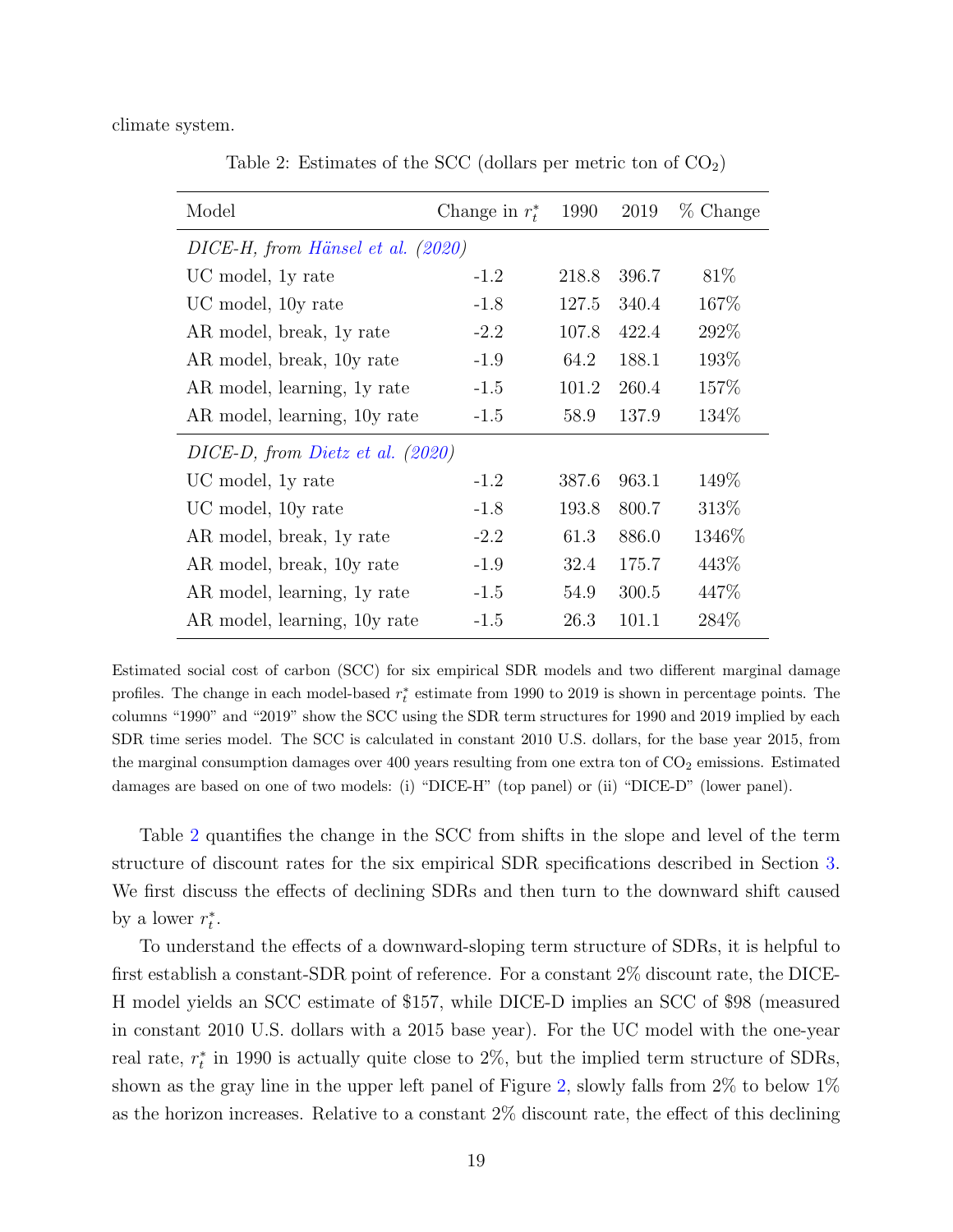term structure is to push up the estimated SCC to \$219 for DICE-H and \$388 for DICE-D. That is, accounting for the declining shape of the SDR term structure—resulting from the presence of uncertainty and persistence in the time series of SDRs—has a pronounced effect on the estimated SCC. This effect is attenuated for the DICE-H model because of its hump-shaped marginal damage profile, which causes differences in long-run SDRs to have less impact than for DICE-D, where the damage profile steadily increases with the horizon.

For the AR models, the decline in the estimated term structures is more moderate than for the UC model (see Figure [2](#page-17-0) and the discussion in Section [4\)](#page-14-0). For the model with a deterministic break in the mean, estimated on the ten-year rate,  $r_t^*$  in 2019 is also close to 2%. The implied term structure declines more slowly and only to about 1.3%. However, the value of the SCC still rises substantially compared to the constant-SDR case, to \$188 for DICE-H and to \$176 for DICE-D. Thus, the effects of a declining term structure are quantitatively large and robust across fundamentally different SDR model specifications.

We now turn to the effect on the SCC of a drop in  $r_t^*$ . The first column of Table [2](#page-20-0) shows the percentage point change in the estimated equilibrium real rate from 1990 to 2019 for each SDR specification. The decline in  $r_t^*$  pushes down the entire term structure of SDRs—as illustrated in Figure [2.](#page-17-0) For the UC model for the 1-year rate, the downward shift increases the SCC by 81%, to about \$397, for DICE-H. Using DICE-D, the effect of shifting SDRs is more pronounced, increasing SCC by almost 150%. The increases in the SCC are even more substantial for the other five SDR models because those models imply a larger decline in  $r_t^*$ , ranging from -1.5 to -2.2 percentage points. These secular shifts result in an increase in the SCC by 130 to 190 % for DICE-H, and by 280 to 1350 % for DICE-D. Again, the differences between the two climate-economy models reflect the different shapes of the marginal damage profile, with rising damages for DICE-D giving a much larger role to shifts in long-term discount rates. The relative magnitudes of the increases in the SCC are generally in line with the estimated declines in  $r_t^*$ . The level of  $r_t^*$  is clearly a key determinant of the SDR term structure and the SCC.

Across our six different SDR models and the two climate-economy models, there are vast differences in the level of the estimated SCC. The wide range of estimates reflects the substantial model specification and estimation uncertainty that is typical in quantitative assessments of the damages from climate change [\(Greenstone et al.,](#page-32-6) [2013\)](#page-32-6). Our emphasis, however, is not on a specific numerical range for the *level of the SCC*, which would require a careful defense of the underlying IAM assumptions and damage estimates. Instead, the key result in Table [2](#page-20-0) is that the SCC increases dramatically once we account for the secular shift in SDRs resulting from the decline in  $r_t^*$ . This result, the large increase in the SCC is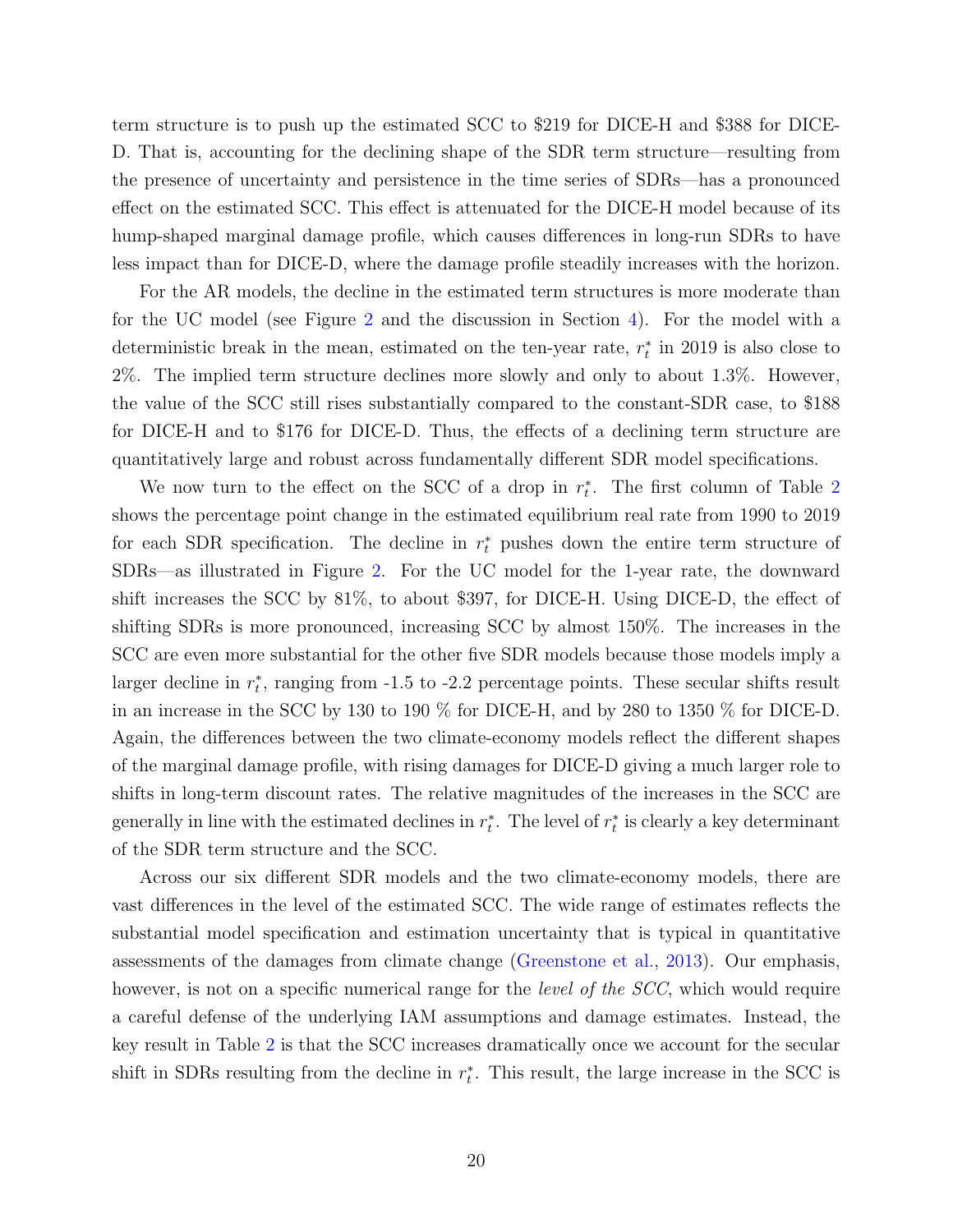remarkably robust across all specifications.[20](#page-22-1)

To sum up, the drop in the equilibrium real rate over the past few decades has sizable economic implications for assessing the cost of climate damages. The lower discount rates that result from the decline in  $r_t^*$ —the anchor of the SDR term structure—are accompanied by a declining term structure of SDRs. These necessarily lead to higher present values of future climate damages, and our estimates suggest that the decline in  $r_t^*$  over the past few decades generally at least doubles the SCC.

#### <span id="page-22-0"></span>6 Implications for climate policy of a lower  $r_t^*$ t

The decline documented in the equilibrium real interest rate over the past three decades is relevant for a wide range of issues in economics and, especially, for economic policy. For monetary policy, the secular decline in  $r_t^*$  implies a lower new normal for policy rates and a higher likelihood of hitting the zero lower bound, which requires new policy frameworks and tools [\(Bernanke,](#page-29-3) [2020\)](#page-29-3). For fiscal policy, it suggests that public debt may have lower fiscal costs, potentially allowing for higher sustainable sovereign debt levels [\(Blanchard,](#page-30-7) [2019\)](#page-30-7). A lower  $r_t^*$  also has pronounced implications for climate policy arising from its effect on the level of discount rates and the social cost of carbon. In the United States, these implications have particular relevance given recent actions toward a reassessment of the SCC used by federal agencies in cost-benefit analyses. In January 2021, a U.S. federal Interagency Working Group (IWG) on the Social Cost of Greenhouse Gases was re-established, under the leadership of the Office of Management and Budget (OMB) and the Council of Economic Advisers (CEA), in order to ensure that federal SCC estimates were updated with the best available science. As stressed in [Interagency Working Group on Social Cost of Greenhouse Gases](#page-33-7) [\(2021\)](#page-33-7) (IWG-SC), the discounting assumptions underlying these estimates are a critical area for review and revision, and this section discusses the implications of our results for these assumptions.

Previous analyses of social discounting have generally taken one of two approaches: a normative/prescriptive approach that recommends an SDR that conforms to certain standards of optimality and fairness, or a positive/descriptive approach that recommends an SDR based on observed market valuations. The former approach, detailed in [Gollier](#page-32-8) [\(2013\)](#page-32-8), focuses on economic models, behavioral parameters, and normative judgments, and, depending on specific assumptions, can obtain quite small discount rates. A prominent example is

<span id="page-22-1"></span><sup>&</sup>lt;sup>20</sup>Some DICE model variants, such as DICE-D and DICE-2016, incorporate assumptions that imply everincreasing marginal damages with the horizon. For low SDRs, this assumption raises issues of the boundedness of the SCC: If the SDR is lower than the growth rate of damages, the contribution of discounted damages does not decline with horizon. In these cases, truncating the horizon at 400 years provides a conservative estimate of the effect of a decline in  $r_t^*$ .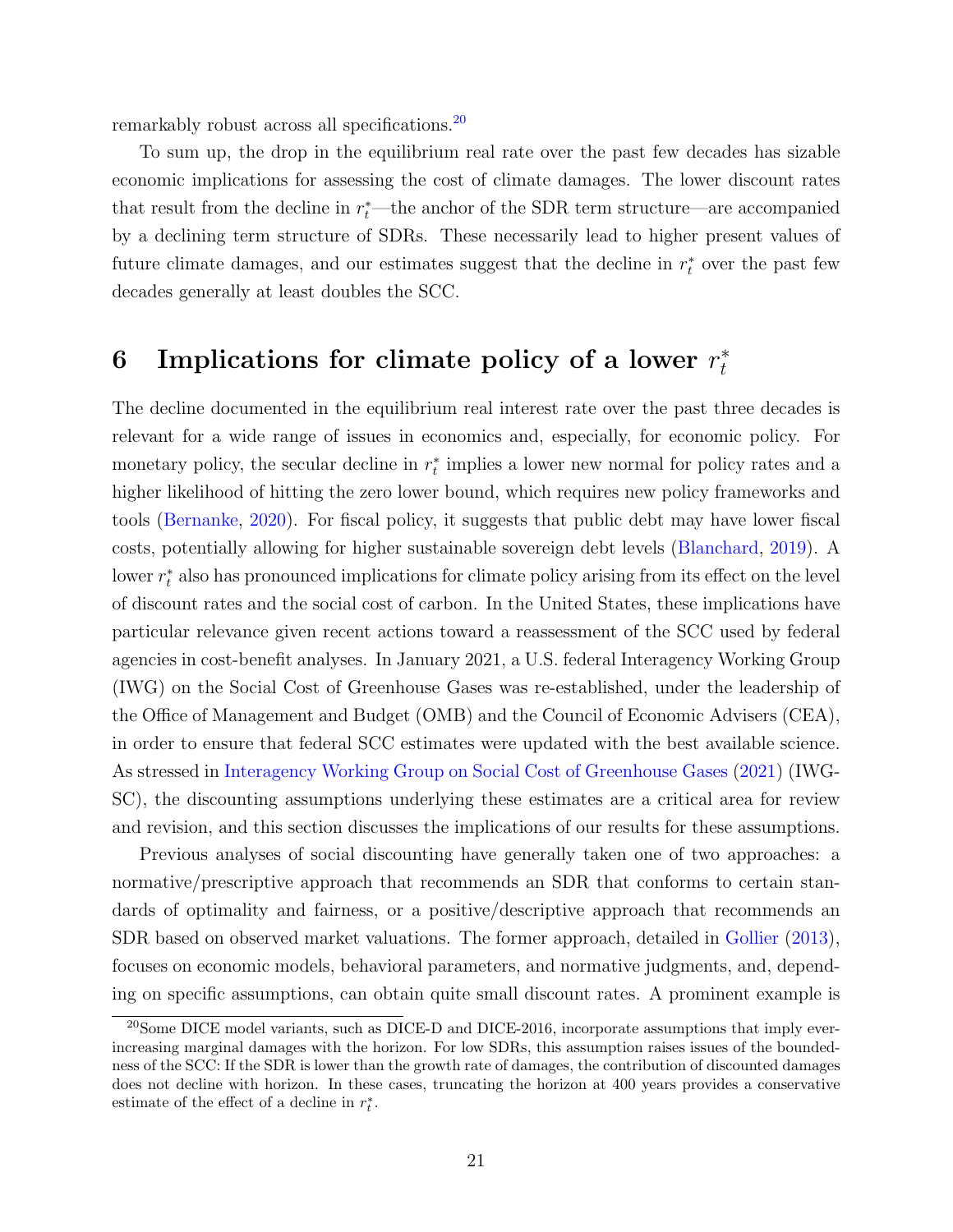the famous [Stern](#page-34-2) [\(2007\)](#page-34-2) Review, which assessed climate change damages using a normative SDR of approximately 1.4%. By contrast, the descriptive approach, which is employed in this paper, is empirically based and infers SDRs from observed rates of return on capital and financial investments, which range from essentially risk-free Treasury bills to stock market indices. Prominent examples of a descriptive approach in climate change cost-benefit analysis include [Newell and Pizer](#page-33-0) [\(2003\)](#page-33-0) and the U.S. IWG efforts noted above. Specifically, in 2010, the IWG recommended using three different constant discount rates across the federal government to span a range of certainty-equivalent SDRs: 2.5%, 3%, and 5% (IWG-SC). The 3% value was consistent with earlier guidance of the U.S. OMB based on real longer-term yields.[21](#page-23-0) The higher 5% was included to account for a risk compensation while the lower 2.5% was an attempt to account for a declining SDR term structure—we discuss both of these adjustments below.

The descriptive approach has generally resulted in higher discount rates than the prescriptive method. Furthermore, the use of a normative SDR in the Stern Review that was lower than typical descriptive SDRs was viewed as a critical failing by [Nordhaus](#page-33-8) [\(2007\)](#page-33-8): "The Review's unambiguous conclusions about the need for extreme immediate action will not survive the substitution of assumptions that are more consistent with today's marketplace real interest rates and savings rates" (p.  $686$ ).<sup>[22](#page-23-1)</sup> Similarly, [Drupp et al.](#page-31-0) [\(2018\)](#page-31-0) found that the SDRs recommended by experts depended on the relative weight given to normative versus positive concerns and that this dependence was so strong that a purely positive SDR would be 2 percentage points *higher* than a completely normative one.

Our empirical work brings descriptive SDRs into closer alignment with the typically low prescriptive SDRs from a normative analysis. Our descriptive SDRs are substantially lower than those in previous empirical work not simply because we account for recent low real interest rates but because we account for the decline in the equilibrium real rate, which anchors all discount rates. A useful way to frame this issue is to distinguish between cycles and trends in real interest rates. That is, although real interest rates have been historically low in recent years, the implications of this fact for discount rates over horizons of many decades and centuries depend crucially on the relative importance of a long-run trend versus

<span id="page-23-0"></span><sup>&</sup>lt;sup>21</sup>[U.S. Office of Management and Budget](#page-34-10) [\(2003\)](#page-34-10) recommended that regulatory agencies estimate net benefits of public policies using two alternative real discount rates of 3% and 7% . The higher rate reflects an estimate of the average before-tax rate of return to private capital in the U.S. economy—a broad measure that includes a compensation for risk as discussed below. The lower rate reflects "the rate that the average saver uses to discount future consumption," for which "the real rate of return on long-term government debt may provide a fair approximation," and from 1973 to 2003, the real rate of return on 10-year U.S. Treasury bonds averaged around 3%.

<span id="page-23-1"></span> $2^{2}$ [Nordhaus](#page-33-8) [\(2007,](#page-33-8) p. 692) argues that normative discount rates are "irrelevant" for public policy and that determining the appropriate benchmark for climate investments requires a careful look at "the real real" interest rate." We argue that the "real" real interest rate has fallen to a lower new normal.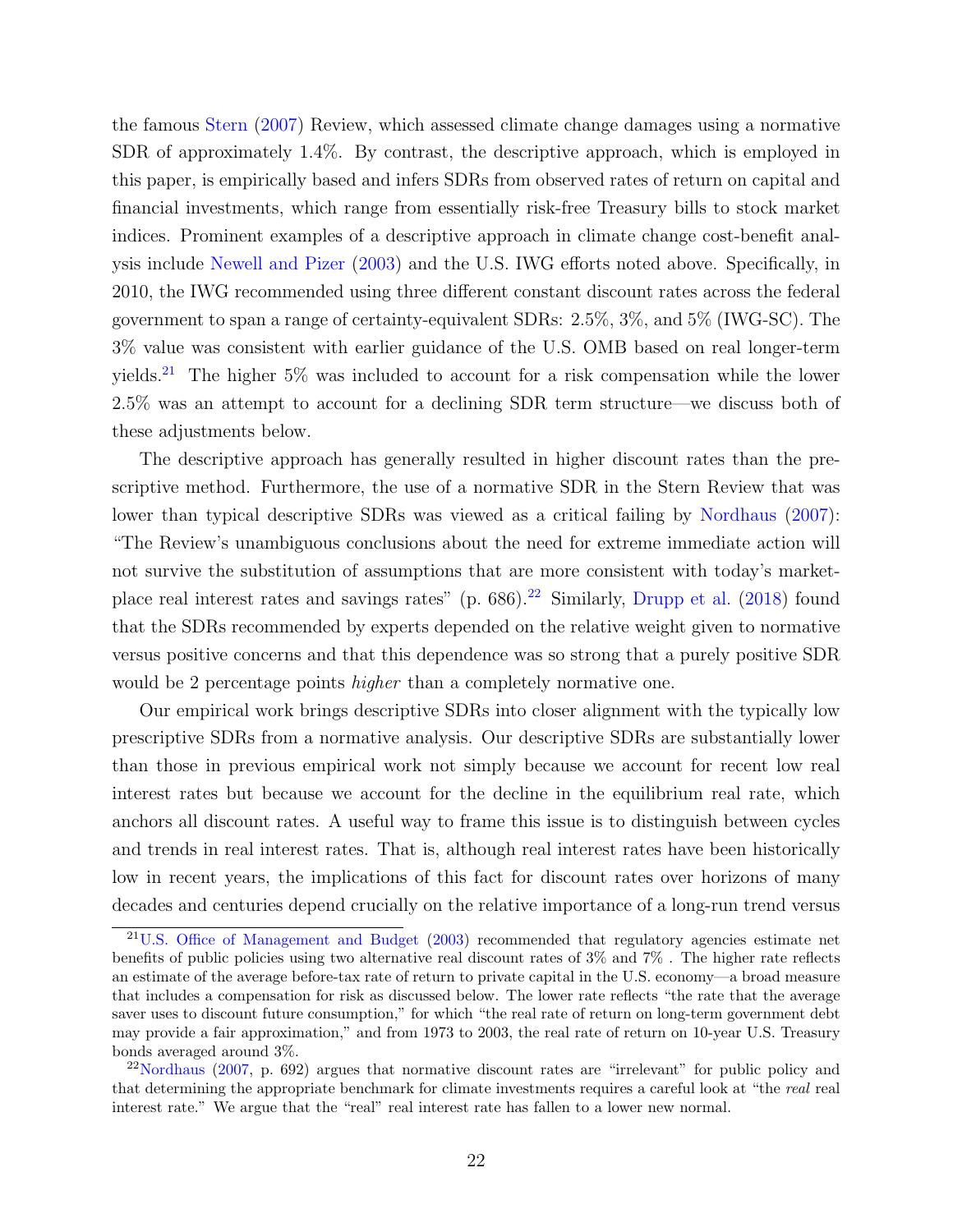short-run cycles for currently low real rates. Our empirical models of SDRs are consistent with the models in the macro-finance literature that account for trend shifts in real interest rates. Such results underpin a consensus that the trend component  $r_t^*$  has been a key driver of recent low real interest rates. Once we allow for shifts in this trend component, or long-run mean, the low observed real rates translate into a substantial downward shift in the entire term structure of SDRs. Our results support the use of real discount rates between 0.5% and 2% (see Figure [2\)](#page-17-0) and bridge the gap between descriptive and normative SDRs.

A popular theoretical framework used to formulate and analyze SDRs is a simple Ramsey rule that relates the real interest rate  $r_t$  to the growth rate of consumption  $g_t$  as follows:

$$
r_t = \delta + \eta g_t
$$

where  $\delta$  is the pure rate of time preference—how impatient society is or should be—and  $\eta$  is the elasticity of marginal utility. For example, an influential report by the National Academies of Sciences, Engineering, and Medicine [\(NAS \(2017\)\)](#page-33-5) recommends the use of the Ramsey rule for generating discount rates. We show in the Online Appendix that an extended Ramsey rule that allows for uncertainty and for a shifting trend in the growth rate naturally gives rise to time variation in  $r_t^*$ . A potentially useful feature of the Ramsey rule is that it explicitly links the growth rate of the economy to the discount rate. Unfortunately, the empirical evidence for a relationship between trend growth and the trend real rate is tenuous at best [\(Hamilton et al.,](#page-32-0) [2016\)](#page-32-0), as there are many other factors not captured in this simple framework that theoretical and empirical work has shown to affect  $r_t^*$  [\(Rachel](#page-34-3) [and Summers,](#page-34-3) [2019\)](#page-34-3). In addition, the Ramsey rule is rooted in a normative approach to the analysis of discount rates that contrasts with the empirical, market-based approach that we and others advocate [\(Carleton and Greenstone,](#page-30-8) [2021\)](#page-30-8). For these reasons, there is no simple mapping of our results into the parameters of the Ramsey rule. This is consistent with the survey results of [Drupp et al.](#page-31-0)  $(2018)$ , which find that most experts do not follow this rule when recommending SDRs. Still, our evidence generally lends support to Ramsey rule recommendations that imply low discount rates due to a combination of a low rate of time preference, low elasticity of marginal utility, and low trend economic growth.

Another policy implication of our work is that the slope of the SDR term structure is negative, so discount rates decline with the time horizon in order to capture the effect of uncertainty on long-term discount rates. This is consistent with previous theoretical and empirical analyses in the literature. Our particular contribution is to quantify how quickly the SDR should decline with the horizon using empirical time series models of interest rate dynamics. While past U.S. policy was based on constant SDRs that are independent of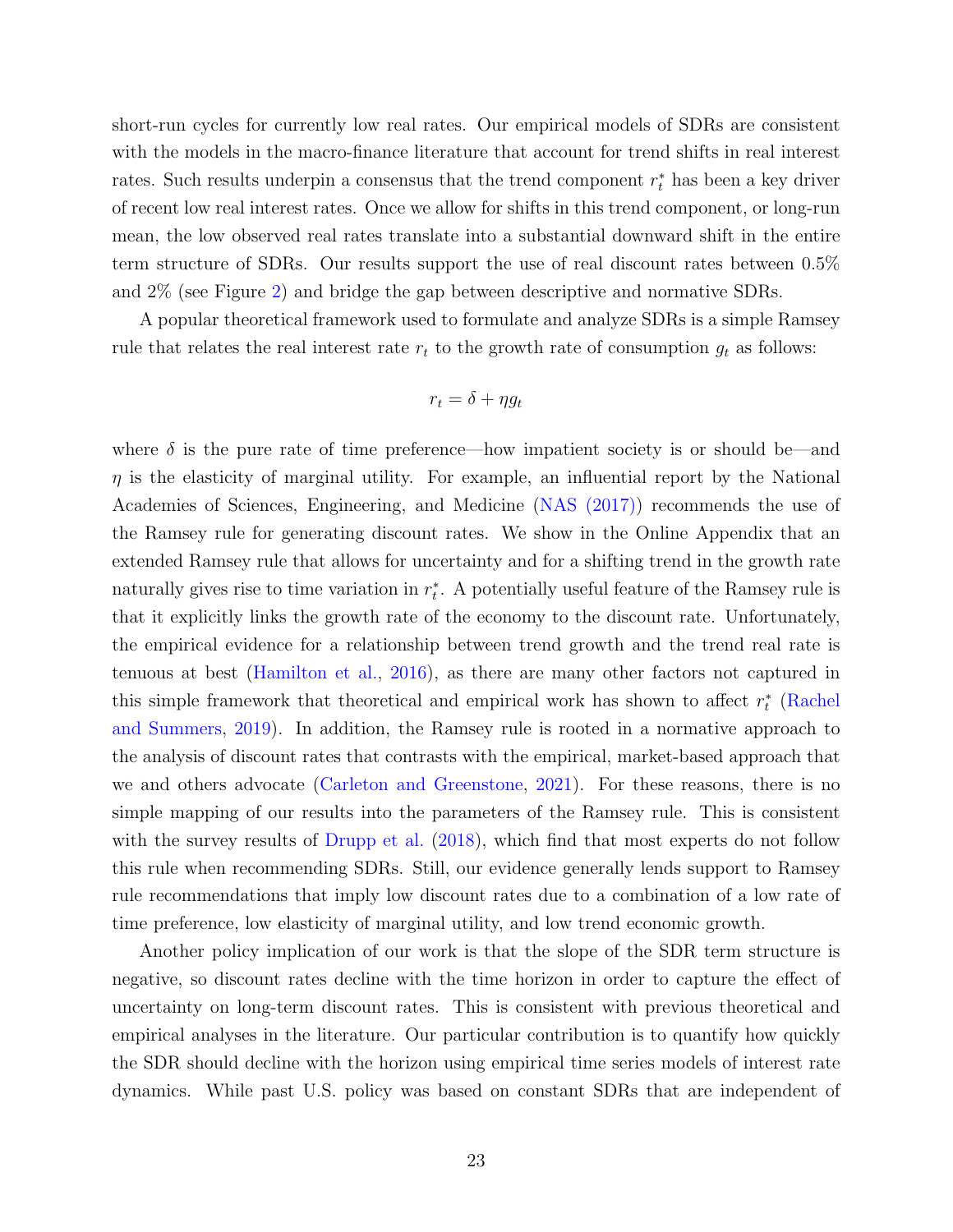the horizon of future costs and benefits, the use of a declining discount rate schedule was recommended by [NAS \(2017\).](#page-33-5) Other countries, including the U.K. and France, have already employed declining SDRs (see also [Cropper et al.,](#page-30-3) [2014\)](#page-30-3).

The main implication of our research for public policy is a substantially lower *level* and a declining term structure of discount rates for cost-benefit analysis compared to earlier market-based discount rates and much current policy practice. Our results provide support for lowering the discount rate used in the United States to calculate the social cost of carbon described in IWG-SCC. [Wagner et al.](#page-34-11) [\(2021\)](#page-34-11) call for a review of discount rates in light of recent lower risk-free interest rates. [Carleton and Greenstone](#page-30-8) [\(2021\)](#page-30-8) propose to use "a discount rate of no higher than 2 percent" (p. 25), based on the balance of evidence from descriptive analysis of financial market trends (including an early version of our analysis). As a consequence, the results of this paper support substantially more stringent carbon pricing and, more generally, a much more ambitious approach to combating climate change, along the lines advocated in the Stern Review.

As the calculations in Section [5](#page-18-0) have illustrated, our new evidence on social discount rates implies substantially higher estimates of the social cost of carbon. While our SCC estimates are based on one specific IAM type—the DICE model and its variants—the conclusion that the pronounced decline in the term structure of SDRs leads to a quantitatively large impact on the estimated SCC is likely to generalize to other damage functions. A doubling of the social cost of carbon as a result of updating the SDRs along the lines we propose seems plausible, independent of the exact modeling framework to estimate climate damages and climate-economy feedback effects. As stressed by [Carleton and Greenstone](#page-30-8) [\(2021\)](#page-30-8), given the recent sizable advances in computing power and access to data, it is possible to use very granular detail on socioeconomic and climatic conditions to provide updated damage estimates with high spatial detail. Other modifications, such as incorporating equity considerations, would cause significant further increases in the SCC. At some point, likely around a level of a few hundred dollars per ton of  $CO<sub>2</sub>$ , the SCC is sufficiently high to justify policies that rapidly reduce GHG emissions to net zero. For a detailed discussion of the issues surrounding such paths of "near-term to net-zero" see [Kaufman et al.](#page-33-9) [\(2020\)](#page-33-9).

The IWG-SCC also stressed the importance of including *global* and not just U.S. damages from climate change in calculating a federal SCC. Unlike many domestic cost-benefit calculations, climate change and GHG emissions are a global externality. Indeed, 85% of the damages from U.S.  $CO_2$  emissions are incurred by the rest of the world [\(Wagner et al.,](#page-34-11) [2021\)](#page-34-11). Therefore, as is standard, our DICE model damages are calculated worldwide. However, this global perspective also appropriately extends to the discount rate. Our empirical analysis uses U.S. data, namely, Treasury yields and price inflation, to quantify the decline in  $r_t^*$ . But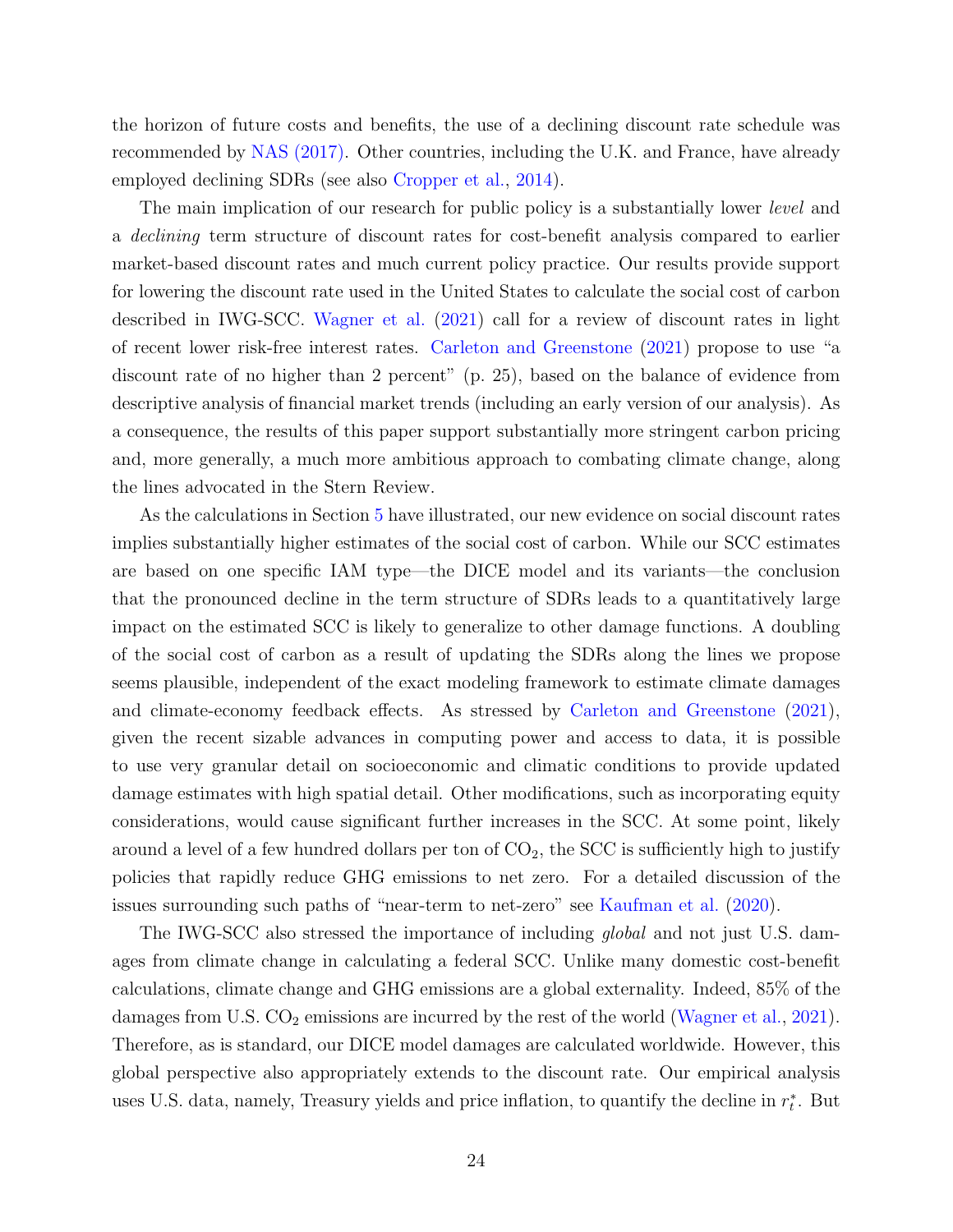the structural factors underlying the measured drop in  $r_t^*$  in the United States—for example, the shifts in demographics, saving behavior, and productivity—are observed in many other countries as well. Furthermore, given generally low impediments to the cross-border mobility of capital and the global integration of sovereign bond markets [\(Clarida,](#page-30-9) [2021\)](#page-30-9), equilibrium real rates in different countries are equalized to a substantial degree by international finan-cial flows.<sup>[23](#page-26-0)</sup> Several papers have documented a global secular decline in  $r_t^*$  as interest rates have remained persistently low in many countries [\(Holston et al.,](#page-33-1) [2017;](#page-33-1) [Del Negro et al.,](#page-31-7) [2019\)](#page-31-7). Consequently, while the results in this paper pertain to SDRs based on data from the United States, similar forces and arguments are relevant for many other countries, and our evidence implies that the SDR term structure has likely shifted lower worldwide, with similar implications for the calculation of a SCC with global damages and SDRs.

Also, although our empirical analysis has focused solely on the social cost of carbon, our estimated lower term structure of SDRs is also relevant for social cost calculations for other GHGs. In 2016, the U.S. IWG published estimates for the social costs of methane and nitrous oxide using a similar methodology to the one used for  $CO<sub>2</sub>$ . These other GHGs are more potent than  $CO<sub>2</sub>$ , trapping much more heat for a given amount of gas, but they do not persist in the atmosphere as long. Emitted methane persists for perhaps a dozen years, nitrous oxide for several generations, and  $CO<sub>2</sub>$  can last for thousands of years. Despite these shorter lifetimes, as shown in IWG-SCC, a lower discount rate can still have a considerable effect in boosting the SCC for these GHGs, so our results likely generalize to these SCC with only a small reduction in the effect of  $r_t^*$ .

Finally, we consider how to account for climate risk, that is, how to treat the uncertainty regarding the discounted future damages from changes in GHG emissions. We have focused on expected damages in constructing the SCC and ignored the risk that these damages could be much higher or lower. Specifically, we have used real government bond yields to estimate risk-free social discount rates and a social rate of time preference. Risk-free SDRs have long been a widely-used benchmark for social discounting (e.g., [Newell and Pizer,](#page-33-0) [2003,](#page-33-0) [Groom et al.,](#page-32-1) [2007,](#page-32-1) and [Drupp et al.,](#page-31-0) [2018\)](#page-31-0). As explained in Section [2,](#page-5-1) they are appropriate to discount future payoffs that are either riskless or have been risk-adjusted and expressed as certainty-equivalent expected payoffs. However, in many cases, uncertain future payoffs will make it necessary to incorporate risk discounting as well as time discounting, so the risk characteristics of future damages help determine the appropriate SDR. Standard asset pricing logic implies that a project is risky if its payoffs are positively correlated with aggregate consumption growth—that is, if the so-called consumption  $\beta$  is positive—and discounting

<span id="page-26-0"></span><sup>&</sup>lt;sup>23</sup>To the extent that U.S. interest rates are affected, say, by foreign demand for safe assets, then U.S. yields also incorporate information about the social rate of time preference in other countries.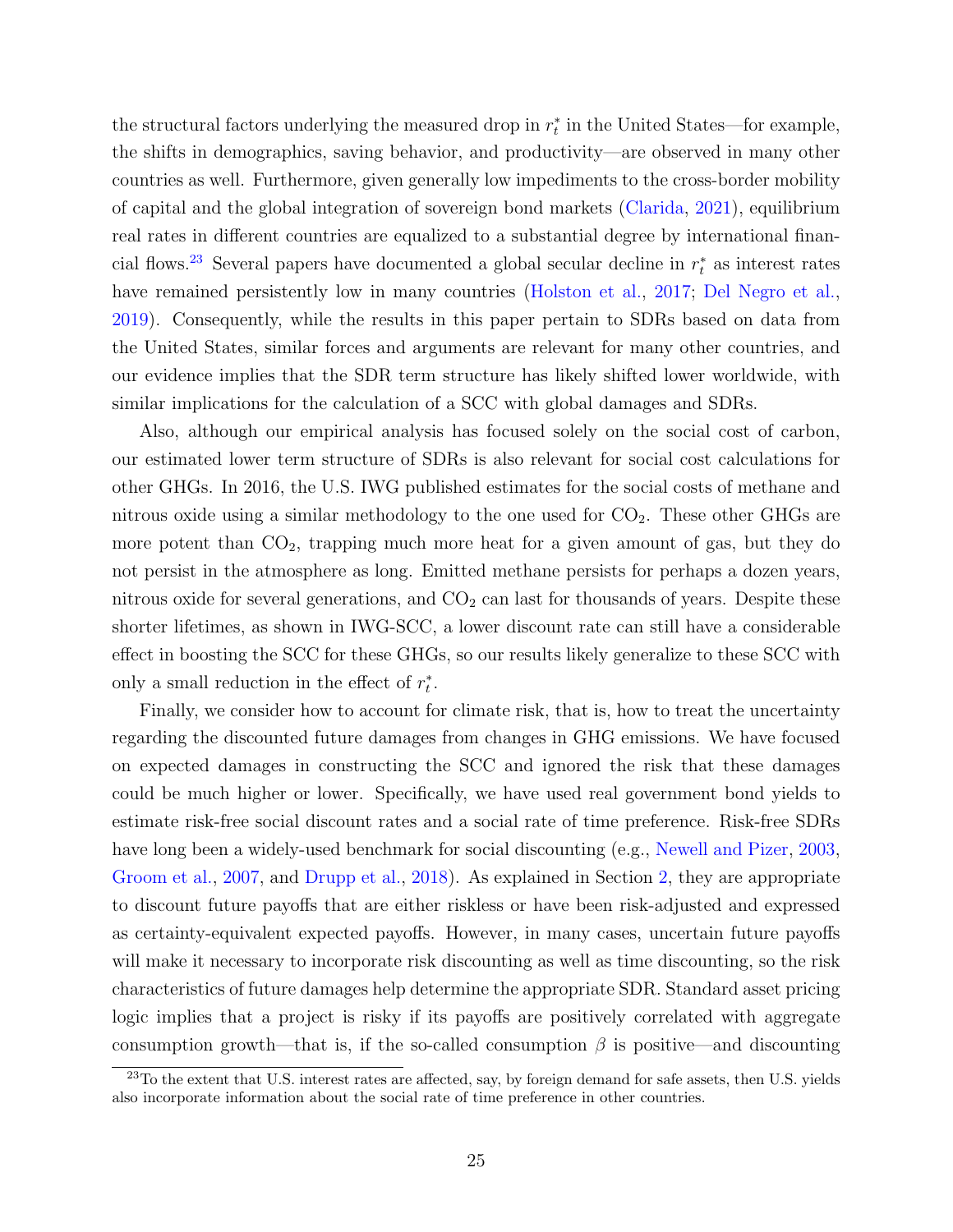should then use a rate above the risk-free SDR. Conversely, for a negative  $\beta$  project, the discount rate should be below the risk-free rate, as the project provides hedging benefits against future aggregate risks. However, there is no consensus about the risk characteristics of climate change mitigation projects. For example, [Dietz et al.](#page-31-8) [\(2018\)](#page-31-8) estimate a "climate beta" near one, while [Daniel et al.](#page-30-10) [\(2019\)](#page-30-10), [Giglio et al.](#page-32-9) [\(2018\)](#page-32-9), and others argue that it should be negative.<sup>[24](#page-27-0)</sup> Furthermore, some papers have found that risk and risk aversion have a surprisingly small effect on the SCC. For example, [Ackerman et al.](#page-29-4) [\(2013\)](#page-29-4) find that a model with climate risk has implications "similar to standard DICE results with the discount rate set to equal the risk-free rate of return." In this case, the SCC would be well estimated using expected damages and risk-free SDRs alone; see also [Taconet et al.](#page-34-12) [\(2021\)](#page-34-12) and others. The impact of climate risk on the social cost of carbon remains highly uncertain, and research on social discounting has only just begun to appropriately account for it.

Importantly for our purposes, any adjustment for climate risk—regardless of whether  $\beta$ is positive or negative—is arguably orthogonal to our contribution. That is, it is unlikely that incorporating a climate risk adjustment would alter our main conclusion that the term structure of SDRs has shifted down significantly in recent decades. Risk-adjusted SDRs are determined by the combination of risk-free SDRs and a climate risk premium. Therefore, undoing our conclusion would require that the secular decline in risk-free rates be offset by a similar-sized increase in the climate risk premium. There is no theoretical support or empirical evidence to suggest that the climate risk premium has increased due to a decline in  $r_t^*$ .

Like a sizable portion of the literature, we have used real government bond yields to estimate risk-free SDRs. By contrast, others have obtained descriptive SDRs based on estimates of the economy-wide return on capital [\(Nordhaus,](#page-33-6) [1994,](#page-33-6) [2014\)](#page-33-10). However, this approach appears conceptually problematic from an asset pricing perspective and is fraught with serious measurement problems.[25](#page-27-1) Conceptually, the return on capital is the appropriate discount rate only for projects with risk characteristics exactly like those of the aggregate productive capital stock. The assumption that climate damages possess such risk characteristics seems too strong, as it essentially imposes a climate beta of one. Empirically, the measurement of an economy-wide return is very uncertain, with difficulties, for example, in accounting for separate returns to capital and labor in unincorporated businesses, determining economic depreciation rates, and imputing the intangible capital stock, say, of intellectual property. Economy-wide estimates are usually motivated by historical stock market returns as a proxy

<span id="page-27-0"></span> $^{24}$ An additional layer of complexity is that each mitigation or adaptation project will have different risk characteristics and a specific consumption  $\beta$  and so will require a tailored SDR to appropriately discount its future payoffs.

<span id="page-27-1"></span> ${}^{25}$ [Li and Pizer](#page-33-11) [\(2018\)](#page-33-11) strongly caution against using the return on capital for long-run discounting.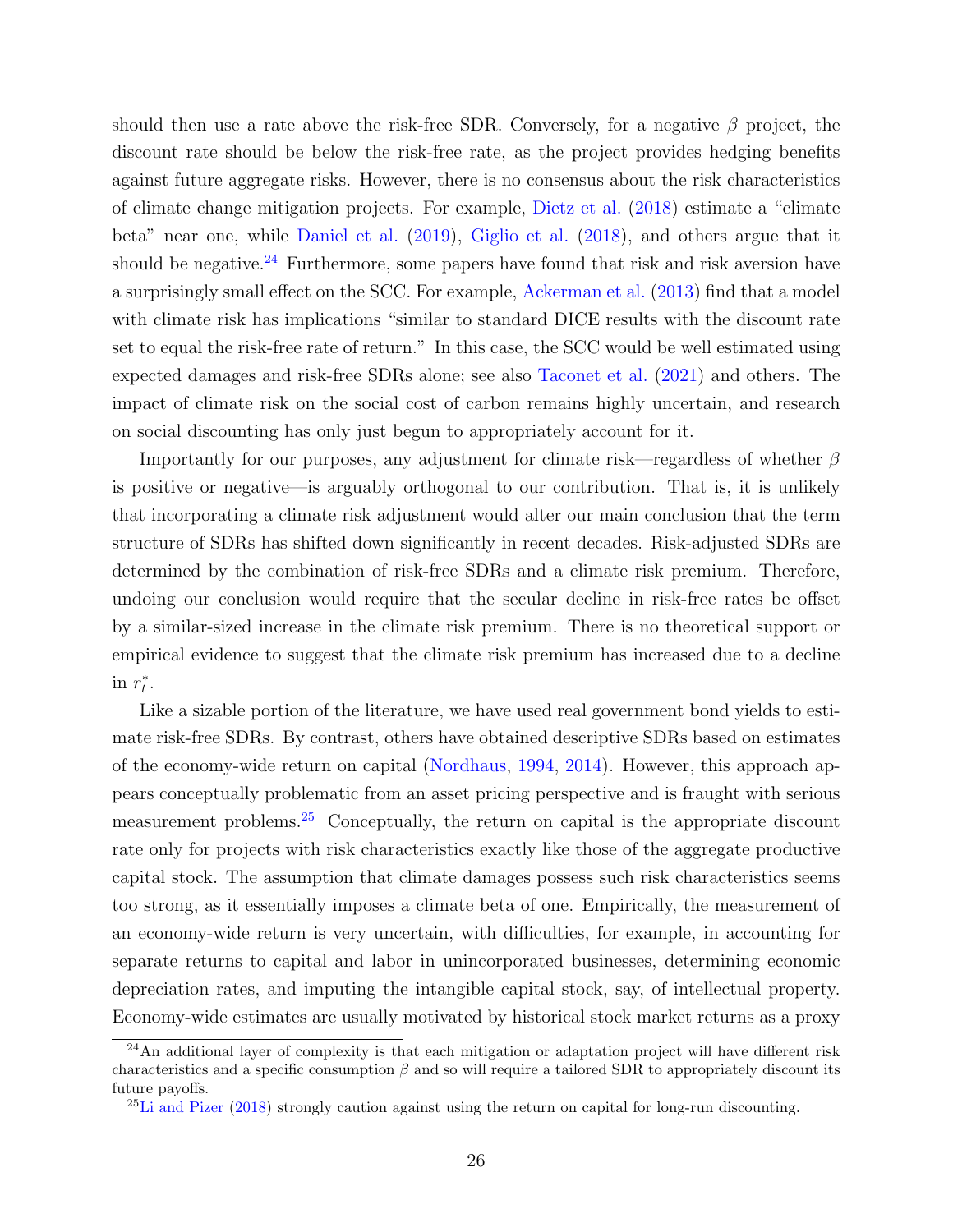estimate for the overall return on capital [\(Weitzman,](#page-35-2) [2007\)](#page-35-2), although the equity market covers only a limited portion of the aggregate capital stock. Risk premia and economic distortions, including market power and asymmetric information, create a divergence between the rate of return that savers earn and the private rate of return to capital. The sizable wedge between these two returns has also widened considerably in recent decades, at least partly driven by increasing risk premia as well as market power [\(Caballero et al.,](#page-30-11) [2017;](#page-30-11) [Farhi](#page-31-9) [and Gourio,](#page-31-9) [2019\)](#page-31-9).

## 7 Conclusion

This paper has argued that the decline in the equilibrium real interest rate over the past three decades has important consequences for the economics of climate change. In particular, the lower new normal in interest rates, which reflects a drop in  $r_t^*$ , lowers the entire term structure of discount rates and boosts the social cost of carbon. Quantitatively, our models estimate a decline in  $r_t^*$  of about 1 to 2 percentage points since the 1990s, which results in at least a doubling of the SCC in the United States, using the climate change damages from modern IAMs. The results of our empirical analysis imply that public policy guidance should be revised to use discount rates that are lower than those used in the past and that decline with the horizon. Furthermore, our higher estimates for the SCC support the case for more stringent carbon pricing and, more generally, a more ambitious policy approach to mitigating greenhouse gas emissions and combating climate change—along the lines advocated in the Stern Review.

Our paper is a first step toward incorporating new evidence on the equilibrium real interest rate into the economics of climate change, and more remains to be done. For example, our analysis uses estimates of  $r_t^*$  that do not explicitly take into account the wideranging structural changes caused by climate change that are in train for the economy. As the climate continues to change, there are likely to be associated changes in interest rates and  $r_t^*$ . The level of interest rates may decline given the adverse effects of global warming on trend productivity and output growth or increased precautionary savings to protect against climate disasters. In this case, the feedback from climate change to interest rates would tend to strengthen our result that the appropriate interest rate benchmark to use for discounting climate change is lower than what has been observed in the past. More generally, modeling the joint determination of the equilibrium real interest rate, economic growth, and global warming may reveal sizable feedback effects relevant for valuing the consequences of climate change. Despite useful first steps in this direction, as in [Hambel et al.](#page-32-10) [\(2020\)](#page-32-10) and [Dietrich](#page-31-10) [et al.](#page-31-10) [\(2021\)](#page-31-10), accounting for the general equilibrium and feedback effects of the climate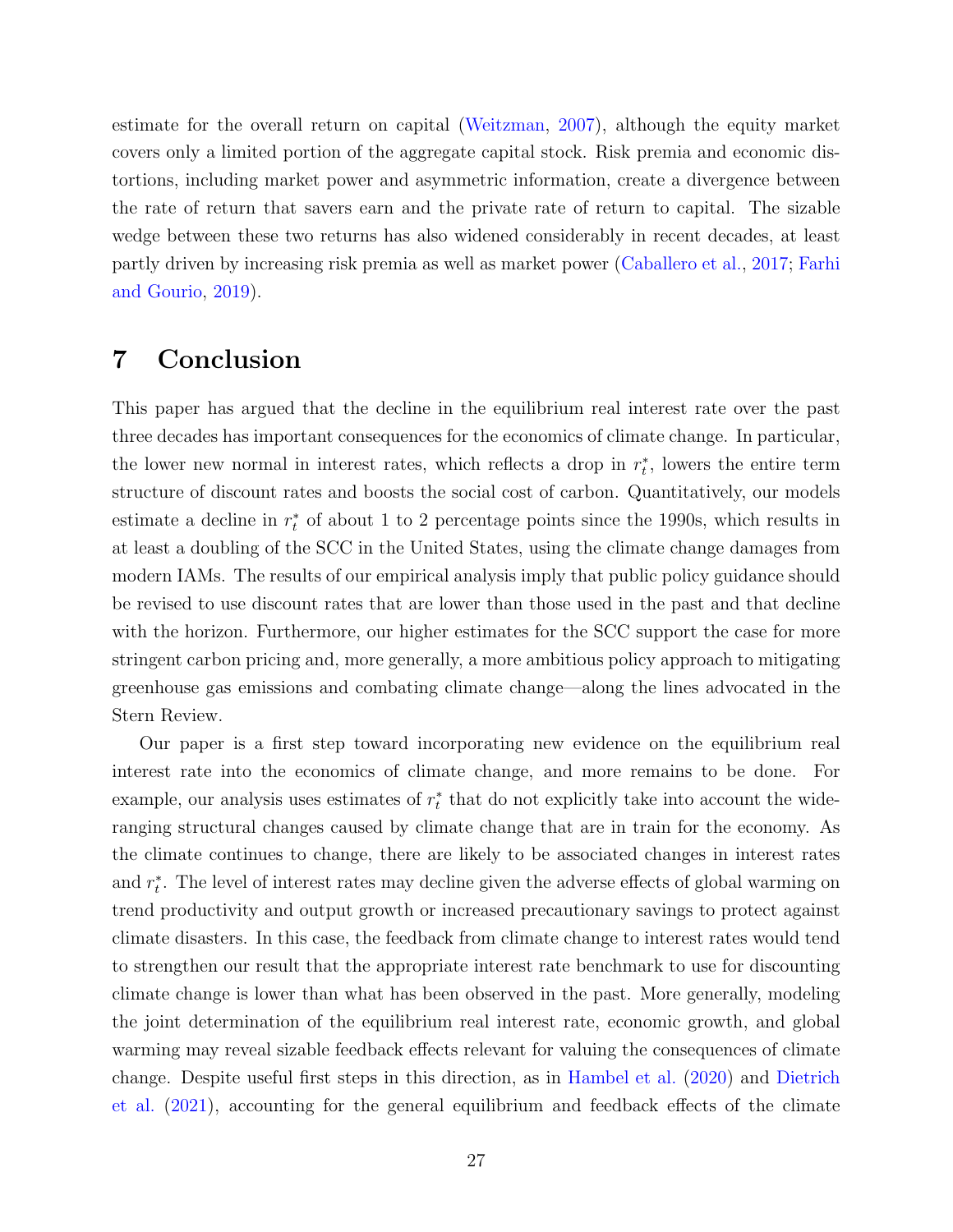system and interest rates in IAMs remains an important and challenging area for future climate change research.

Another promising direction for future work is to leverage modern tools of financial economics to make better use of the information in market-observed real bond yields. While our analysis, like previous work using market rates, has generally focused on the time series dimension of the data, there is relevant cross-sectional information in, for example, U.S. TIPS yields or U.K. inflation-linked bond yields, that can improve inference about the term structure of discount rates. In addition, government yield curves in other countries should be informative for estimation of long-term SDRs, especially because some countries have issued government bonds with very long maturities.

Perhaps the most pressing open questions in this research area are about the treatment of climate risk. Evidence on risk-free social discount rates can only be a first step in a broader effort to accurately discount future climate change damages. The issue boils down to this central question: "Do we believe that most of the benefits of fighting climate change will materialize when future consumption will be large (for example, because of the large associated level of emissions), or when future consumption will be small?" [\(Gollier,](#page-32-11) [2014,](#page-32-11) p. 537). Given the power of compounding, which becomes strikingly evident from the quantitative effects of changes in discount rates like the ones we have shown, the answer to this question will likely have profound implications for the analysis of climate change damages and the resulting policy implications.

## References

- <span id="page-29-4"></span>Ackerman, Frank, Elizabeth A. Stanton, and Ramón Bueno (2013) "Epstein–Zin utility in DICE: Is risk aversion irrelevant to climate policy?" Environmental and Resource Economics, 56 (1), 73–84.
- <span id="page-29-2"></span>Bauer, Michael D. and Glenn D. Rudebusch (2016) "Monetary Policy Expectations at the Zero Lower Bound," Journal of Money, Credit and Banking, 48 (7), 1439–1465.

<span id="page-29-0"></span>(2020) "Interest Rates Under Falling Stars," American Economic Review, 110 (5), 1316–1354.

<span id="page-29-3"></span>Bernanke, Ben S. (2020) "The new tools of monetary policy," American Economic Review, 110 (4), 943–83.

<span id="page-29-1"></span>Beveridge, Stephen and Charles R Nelson (1981) "A new approach to decomposition of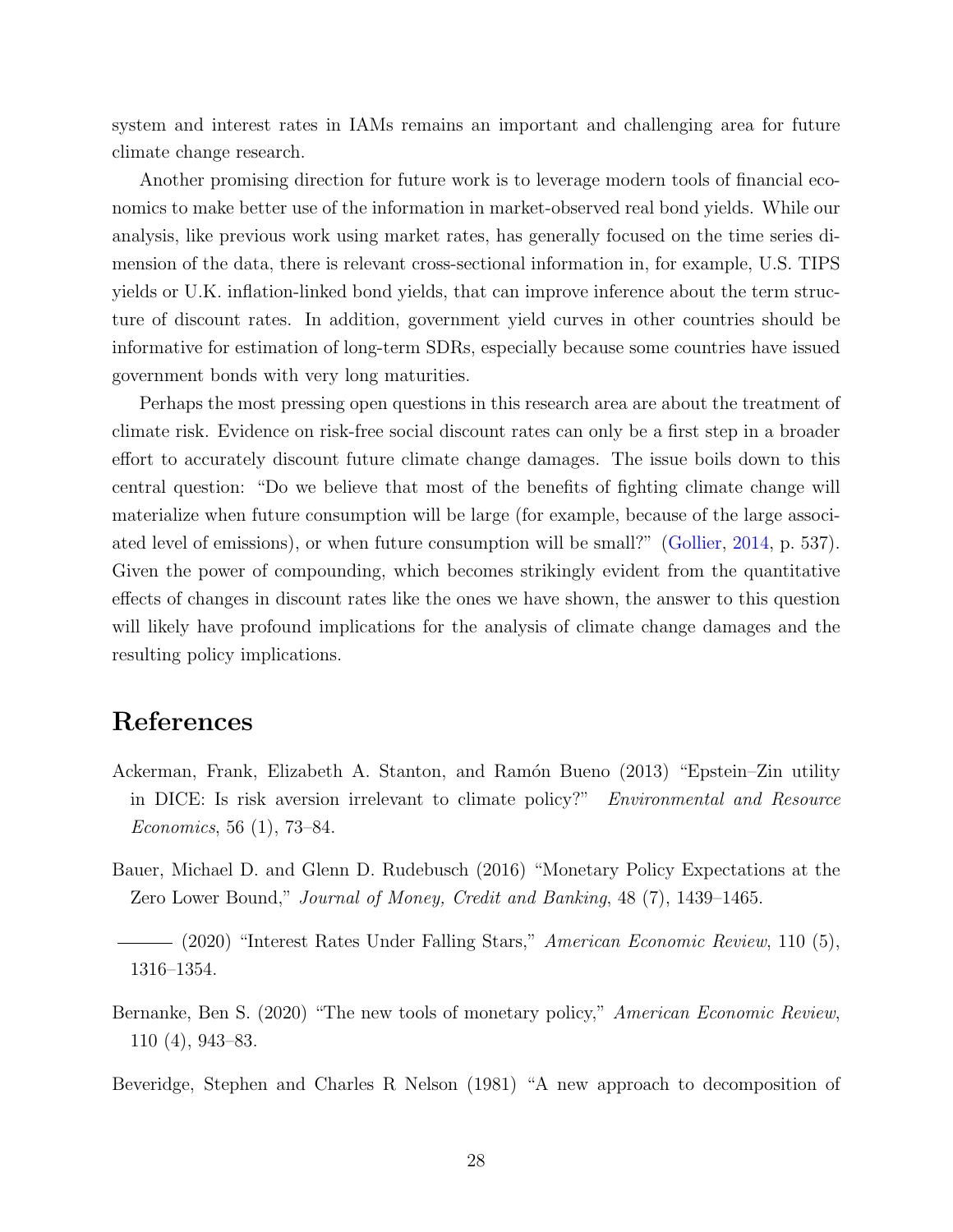economic time series into permanent and transitory components with particular attention to measurement of the 'business cycle'," Journal of Monetary Economics, 7 (2), 151–174.

- <span id="page-30-7"></span>Blanchard, Olivier (2019) "Public debt and low interest rates," American Economic Review, 109 (4), 1197–1229.
- <span id="page-30-11"></span>Caballero, Ricardo J, Emmanuel Farhi, and Pierre-Olivier Gourinchas (2017) "Rents, technical change, and risk premia accounting for secular trends in interest rates, returns on capital, earning yields, and factor shares," American Economic Review, 107 (5), 614–20.
- <span id="page-30-4"></span>Campbell, John Y. and Pierre Perron (1991) "Pitfalls and Opportunities: What Macroeconomists Should Know About Unit Roots," NBER Macroeconomics Annual, 6, 141–201.
- <span id="page-30-8"></span>Carleton, Tamma and Michael Greenstone (2021) "Updating the United States Government's Social Cost of Carbon," Working Paper 2021-04, University of Chicago, Becker Friedman Institute for Economics.
- <span id="page-30-2"></span>Carvalho, Carlos, Andrea Ferrero, and Fernanda Nechio (2016) "Demographics and Real Interest Rates," European Economic Review, 88, 208–226.
- <span id="page-30-6"></span>Christensen, Jens H. E. and Glenn D. Rudebusch (2015) "Estimating Shadow-Rate Term Structure Models with Near-Zero Yields," Journal of Financial Econometrics, 13 (2), 226–259.
- <span id="page-30-1"></span>(2019) "A New Normal for Interest Rates? Evidence from Inflation-Indexed Debt," Review of Economics and Statistics, 101 (5), 933–949.
- <span id="page-30-5"></span>Cieslak, Anna and Pavol Povala (2015) "Expected Returns in Treasury Bonds," Review of Financial Studies, 28 (10), 2859–2901.
- <span id="page-30-9"></span>Clarida, Richard H. (2021) "Sovereign Markets, Global Factors," May, Speech at the 25th Annual Financial Markets Conference of the Federal Reserve Bank of Atlanta.
- <span id="page-30-3"></span>Cropper, Maureen L., Mark C. Freeman, Ben Groom, and William A. Pizer (2014) "Declining Discount Rates," American Economic Review: Papers and Proceedings, 104 (5), 538–43.
- <span id="page-30-10"></span>Daniel, Kent D., Robert B. Litterman, and Gernot Wagner (2019) "Declining CO2 price paths," Proceedings of the National Academy of Sciences, 116 (42), 20886–20891.
- <span id="page-30-0"></span>Del Negro, Marco, Domenico Giannone, Marc P. Giannoni, and Andrea Tambalotti (2017) "Safety, Liquidity, and the Natural Rate of Interest," Brookings Papers on Economic Activity,  $2017(1)$ ,  $235-316$ .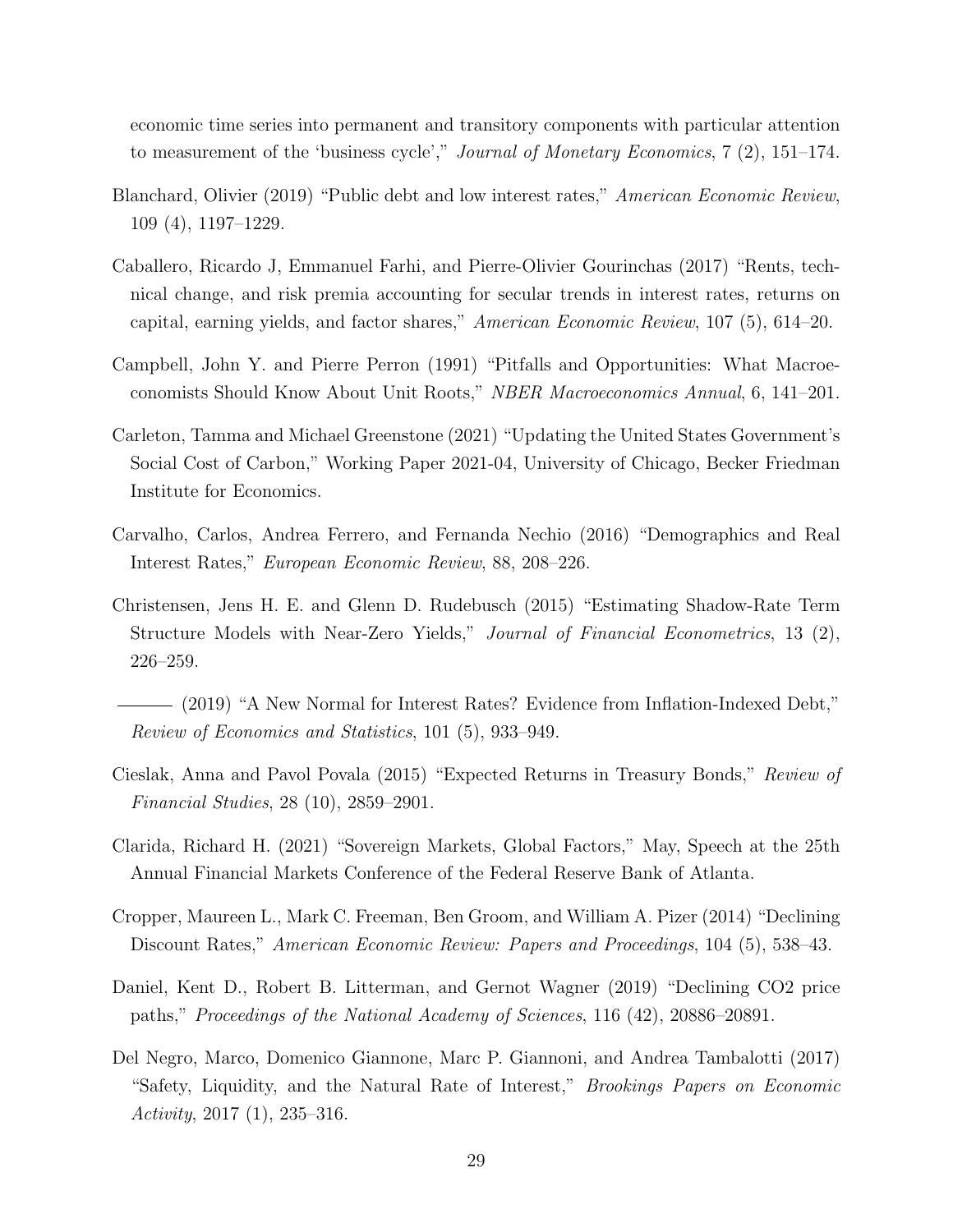<span id="page-31-7"></span>(2019) "Global trends in interest rates," Journal of International Economics, 118, 248–262.

- <span id="page-31-10"></span>Dietrich, Alexander, Gernot Müller, and Raphael Schoenle (2021) "The Expectations Channel of Climate Change: Implications for Monetary Policy," CEPR Discussion Paper 15866, Centre for Economic Policy Research.
- <span id="page-31-8"></span>Dietz, Simon, Christian Gollier, and Louise Kessler (2018) "The climate beta," *Journal of* Environmental Economics and Management, 87, 258–274.
- <span id="page-31-6"></span>Dietz, Simon, Rick van der Ploeg, Armon Rezai, and Frank Venmans (2020) "Are economists getting climate dynamics right and does it matter?," Economics Series Working Papers 900, University of Oxford, Department of Economics, [https://ideas.repec.org/p/oxf/](https://ideas.repec.org/p/oxf/wpaper/900.html) [wpaper/900.html](https://ideas.repec.org/p/oxf/wpaper/900.html).
- <span id="page-31-0"></span>Drupp, Moritz A., Mark C. Freeman, Ben Groom, and Frikk Nesje (2018) "Discounting Disentangled," American Economic Journal: Economic Policy, 10 (4), 109–34, [10.1257/](http://dx.doi.org/10.1257/pol.20160240) [pol.20160240.](http://dx.doi.org/10.1257/pol.20160240)
- <span id="page-31-5"></span>Durbin, James and Siem Jan Koopman (2002) "A Simple and Efficient Simulation Smoother for State Space Time Series Analysis," Biometrika, 89 (3), 603–616.
- <span id="page-31-9"></span>Farhi, Emmanuel and François Gourio (2019) "Accounting for Macro-Finance Trends: Market Power, Intangibles, and Risk Premia," Brookings Papers on Economic Activity: Fall 2018, 147.
- <span id="page-31-2"></span>Freeman, Mark C. and Ben Groom (2016) "How certain are we about the certainty-equivalent long term social discount rate?" Journal of Environmental Economics and Management, 79, 152–168.
- <span id="page-31-1"></span>Freeman, Mark C., Ben Groom, Ekaterini Panopoulou, and Theologos Pantelidis (2015) "Declining discount rates and the Fisher effect: Inflated past, discounted future?" Journal of Environmental Economics and Management, 73, 32–49.
- <span id="page-31-4"></span>Gagnon, Etienne, Benjamin K Johannsen, and David Lopez-Salido (2021) "Understanding the new normal: The role of demographics," IMF Economic Review, 1–34.
- <span id="page-31-3"></span>Gerlagh, Reyer, Richard Jaimes, and Ali Motavasseli (2017) "Global Demographic Change and Climate Policies," Working Paper Series 6617, CESifo.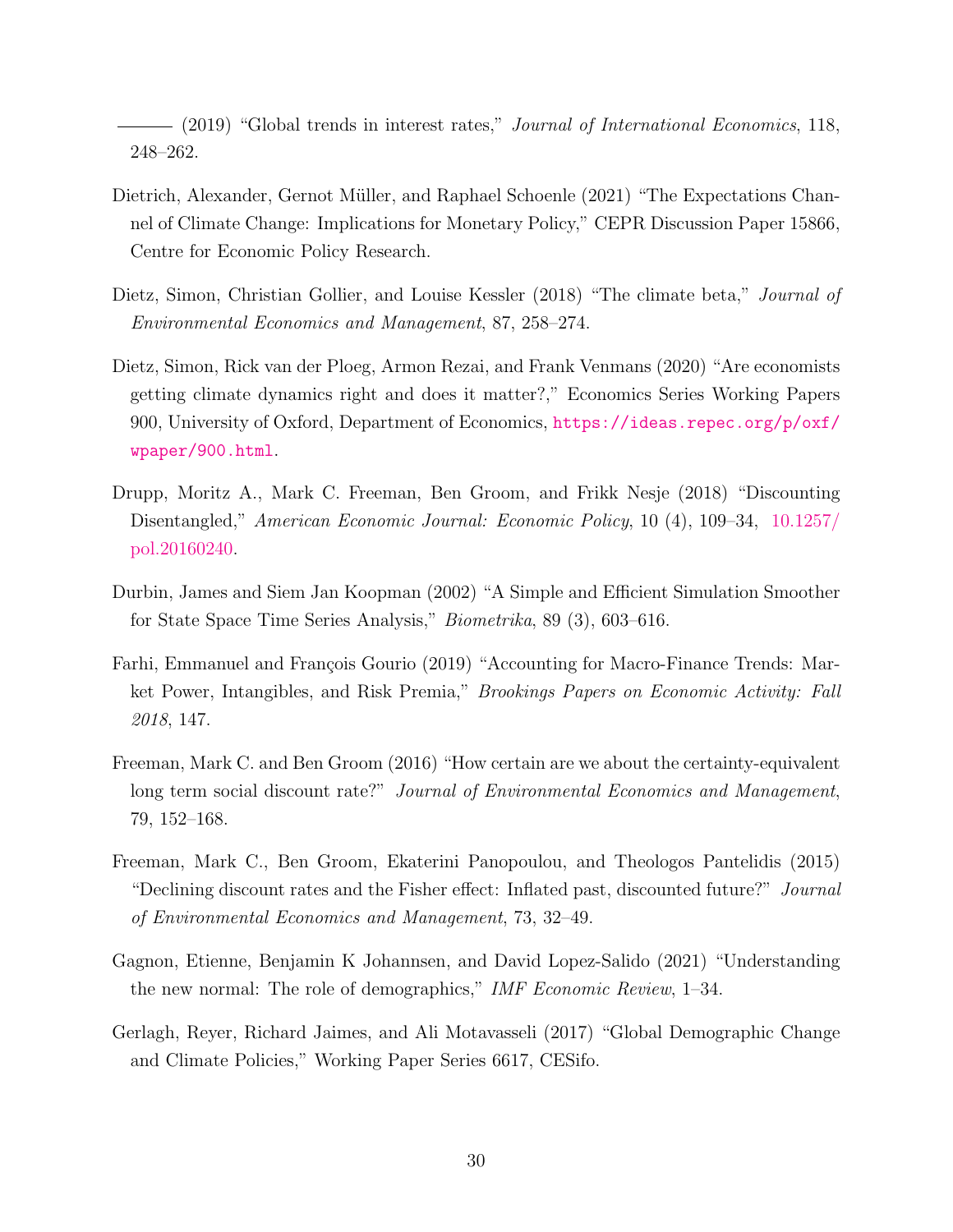- <span id="page-32-9"></span>Giglio, Stefano, Matteo Maggiori, Krishna Rao, Johannes Stroebel, and Andreas Weber (2018) "Climate Change and Long-Run Discount Rates: Evidence from Real Estate," Research Paper 17-22, Chicago Booth School of Business.
- <span id="page-32-5"></span>Giglio, Stefano, Matteo Maggiori, and Johannes Stroebel (2015) "Very long-run discount rates," The Quarterly Journal of Economics, 130 (1), 1–53.
- <span id="page-32-4"></span>Gollier, Christian (2002) "Discounting an uncertain future," *Journal of Public Economics*, 85 (2), 149–166.
- <span id="page-32-8"></span> $-$  (2013) Pricing the planet's future: the economics of discounting in an uncertain world: Princeton University Press.
- <span id="page-32-11"></span>(2014) "Discounting and growth," American Economic Review: Papers & Proceedings, 104 (5), 534–37.
- <span id="page-32-2"></span>Gollier, Christian, Phoebe Koundouri, and Theologos Pantelidis (2008) "Declining discount rates: Economic justifications and implications for long-run policy," Economic Policy, 23 (56), 758–795.
- <span id="page-32-6"></span>Greenstone, Michael, Elizabeth Kopits, and Ann Wolverton (2013) "Developing a Social Cost of Carbon for U.S. Regulatory Analysis: A Methodology and Interpretation," Review of Environmental Economics and Policy,  $7(1)$ ,  $23-46$ ,  $10.1093$ /reep/res015.
- <span id="page-32-1"></span>Groom, Ben, Phoebe Koundouri, Ekaterini Panopoulou, and Theologos Pantelidis (2007) "Discounting the Distant Future: How Much Does Model Selection Affect the Certainty Equivalent Rate?" Journal of Applied Econometrics, 22 (3), 641–656.
- <span id="page-32-10"></span>Hambel, Christoph, Holger Kraft, and Rick van der Ploeg (2020) "Asset Diversification versus Climate Action," Discussion Paper 14863, Centre for Economic Policy Research.
- <span id="page-32-0"></span>Hamilton, James D., Ethan S. Harris, Jan Hatzius, and Kenneth D. West (2016) "The Equilibrium Real Funds Rate: Past, Present, and Future," IMF Economic Review, 64 (4), 660–707.
- <span id="page-32-7"></span>Hänsel, Martin C., Moritz A. Drupp, Daniel J.A. Johansson, Frikk Nesje, Christian Azar, Mark C. Freeman, Ben Groom, and Thomas Sterner (2020) "Climate economics support for the UN climate targets," Nature Climate Change, 10 (8), 781–789.
- <span id="page-32-3"></span>Hepburn, Cameron, Phoebe Koundouri, Ekaterini Panopoulou, and Theologos Pantelidis (2009) "Social discounting under uncertainty: A cross-country comparison," Journal of Environmental Economics and Management, 57 (2), 140–150.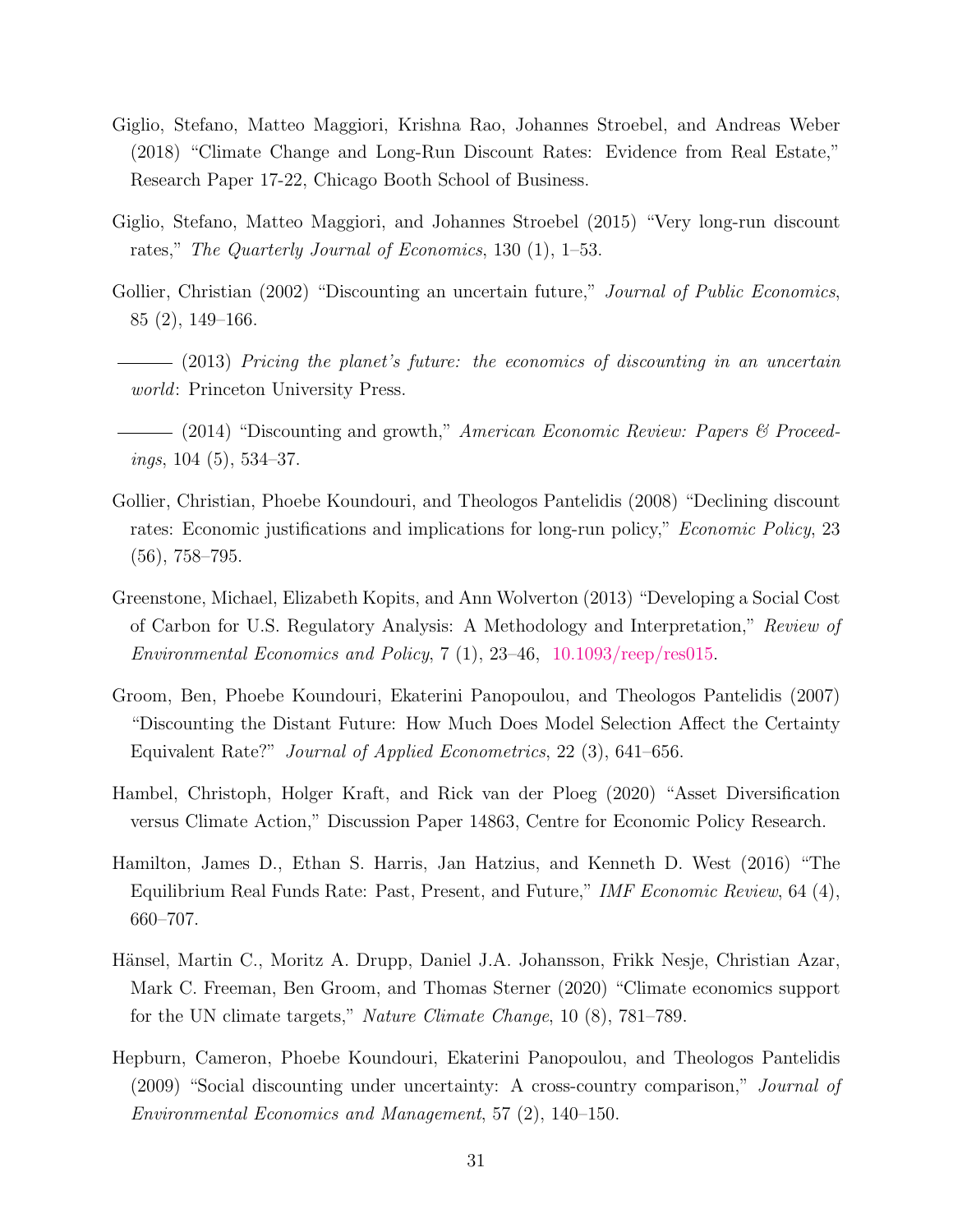- <span id="page-33-1"></span>Holston, Kathryn, Thomas Laubach, and John C. Williams (2017) "Measuring the Natural Rate of Interest: International Trends and Determinants," Journal of International Economics, 108, S59–S75.
- <span id="page-33-7"></span>Interagency Working Group on Social Cost of Greenhouse Gases (2021) "Social Cost of Carbon, Methane, and Nitrous Oxide. Interim Estimates under Executive Order 13990," technical support document, Unites States Government.
- <span id="page-33-9"></span>Kaufman, Noah, Alexander R Barron, Wojciech Krawczyk, Peter Marsters, and Haewon McJeon (2020) "A near-term to net zero alternative to the social cost of carbon for setting carbon prices," Nature Climate Change, 10 (11), 1010–1014.
- <span id="page-33-11"></span>Li, Qingran and William A. Pizer (2018) "The Discount Rate for Public Policy over the Distant Future," Working Paper Series 25413, National Bureau of Economic Research.
- <span id="page-33-2"></span>Lunsford, Kurt G. and Kenneth D. West (2019) "Some Evidence on Secular Drivers of US Safe Real Rates," American Economic Journal: Macroeconomics, 11 (4), 113–139.
- <span id="page-33-3"></span>Morley, James C., Charles R. Nelson, and Eric Zivot (2003) "Why are the Beveridge-Nelson and unobserved-components decompositions of GDP so different?" Review of Economics and Statistics, 85 (2), 235–243.
- <span id="page-33-5"></span>National Academies of Sciences, Engineering, and Medicine (2017) Valuing Climate Damages: Updating Estimation of the Social Cost of Carbon Dioxide, Washington, DC: The National Academies Press.
- <span id="page-33-0"></span>Newell, Richard G. and William A. Pizer (2003) "Discounting the distant future: how much do uncertain rates increase valuations?" Journal of Environmental Economics and Management, 46 (1), 52–71.
- <span id="page-33-4"></span>Newell, Richard G., William A. Pizer, and Brian C. Prest (2020) "A Discounting Rule for the Social Cost of Carbon," unpublished manuscript.
- <span id="page-33-8"></span><span id="page-33-6"></span>Nordhaus, William D. (1994) Managing the Global Commons: MIT Press, Cambridge.
- (2007) "A Review of the Stern Review on the Economics of Climate Change," Journal of Economic Literature, 45 (3), 686–702, [10.1257/jel.45.3.686.](http://dx.doi.org/10.1257/jel.45.3.686)

<span id="page-33-10"></span> $-$  (2014) A question of balance: Weighing the options on global warming policies: Yale University Press.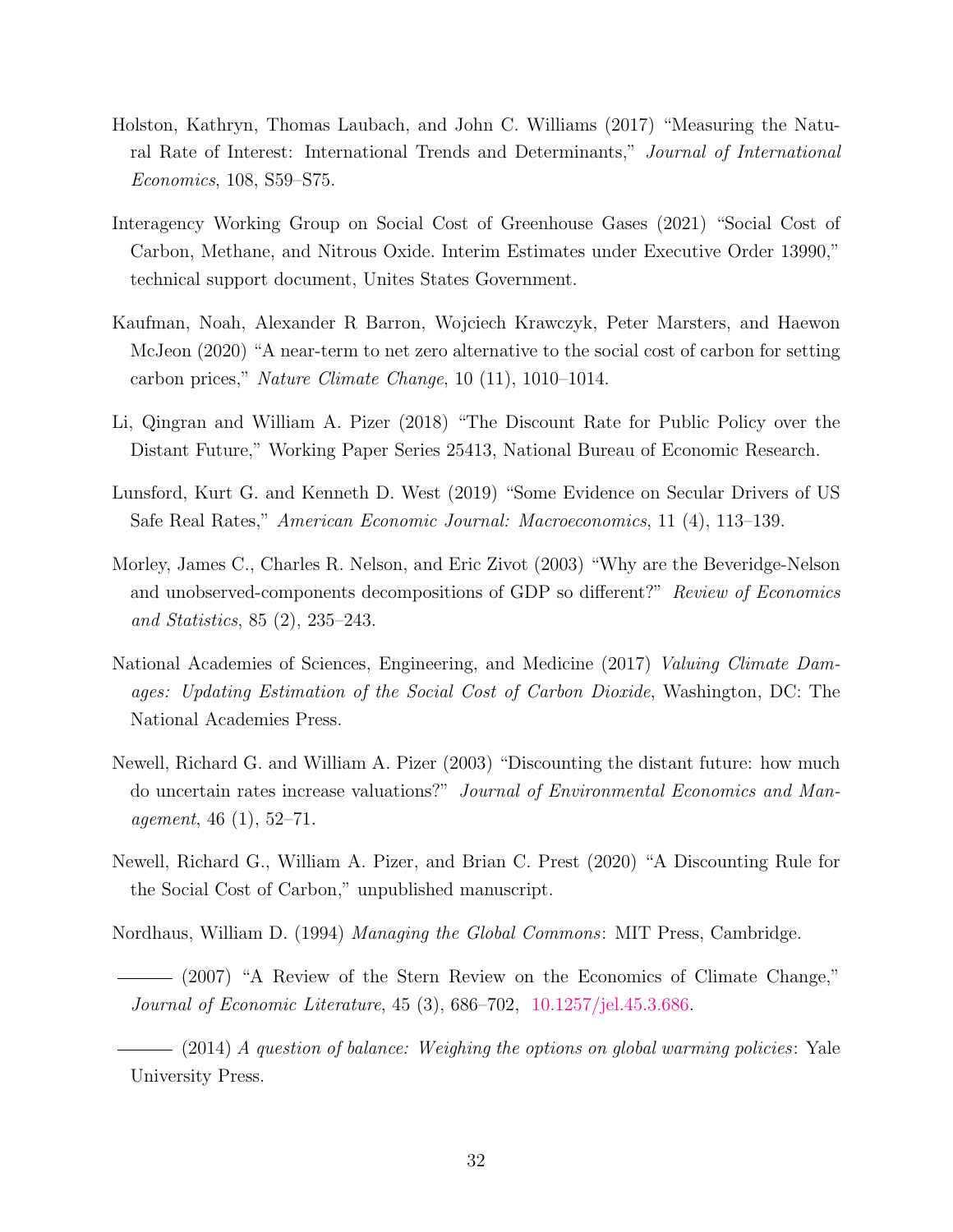<span id="page-34-1"></span> $-$  (2017) "Revisiting the social cost of carbon," *Proceedings of the National Academy* of Sciences, 114 (7), 1518–1523.

- <span id="page-34-6"></span>Orphanides, Athanasios and Min Wei (2012) "Evolving macroeconomic perceptions and the term structure of interest rates," Journal of Economic Dynamics and Control, 36 (2), 239–254.
- <span id="page-34-5"></span>Piazzesi, Monika and Martin Schneider (2007) "Equilibrium Yield Curves," in NBER Macroeconomics Annual 2006, Volume 21, 389–472: MIT Press.
- <span id="page-34-9"></span>Pindyck, Robert S. (2013) "Climate Change Policy: What Do the Models Tell Us?" Journal of Economic Literature, 51 (3), 860–72.
- <span id="page-34-8"></span>van der Ploeg, Frederick and Armon Rezai (2019) "The agnostic's response to climate deniers: Price carbon!," European Economic Review, 111, 70–84.
- <span id="page-34-3"></span>Rachel, Lukasz and Lawrence H. Summers (2019) "On Secular Stagnation in the Industrialized World," Brookings Papers on Economic Activity.
- <span id="page-34-7"></span>Schmelzing, Paul  $(2020)$  "Eight centuries of global real interest rates,  $r - g$ , and the 'suprasecular' decline, 1311-2018," Staff Working Paper 845, Bank of England.
- <span id="page-34-2"></span>Stern, Nicholas H. (2007) The Economics of Climate Change: the Stern Review: Cambridge University Press.
- <span id="page-34-0"></span>Summers, Lawrence H. (2014) "U.S. Economic Prospects: Secular Stagnation, Hysteresis, and the Zero Lower Bound," Business Economics, 49 (2), 65–73.
- <span id="page-34-12"></span>Taconet, Nicolas, Céline Guivarch, and Antonin Pottier (2021) "Social Cost of Carbon Under Stochastic Tipping Points," Environmental and Resource Economics, 78 (4), 709–737.
- <span id="page-34-10"></span>U.S. Office of Management and Budget (2003) "Circular A-4," September, [https://](https://obamawhitehouse.archives.gov/omb/circulars_a004_a-4/) [obamawhitehouse.archives.gov/omb/circulars\\_a004\\_a-4/](https://obamawhitehouse.archives.gov/omb/circulars_a004_a-4/).
- <span id="page-34-11"></span>Wagner, Gernot, David Anthoff, Maureen Cropper, Simon Dietz, Kenneth T Gillingham, Ben Groom, J Paul Kelleher, Frances C Moore, and James H Stock (2021) "Eight priorities for calculating the social cost of carbon," Nature, 590, 548–550.
- <span id="page-34-4"></span>Watson, Mark W. (1986) "Univariate Detrending Methods with Stochastic Trends," Journal of Monetary Economics, 18 (1), 49–75.